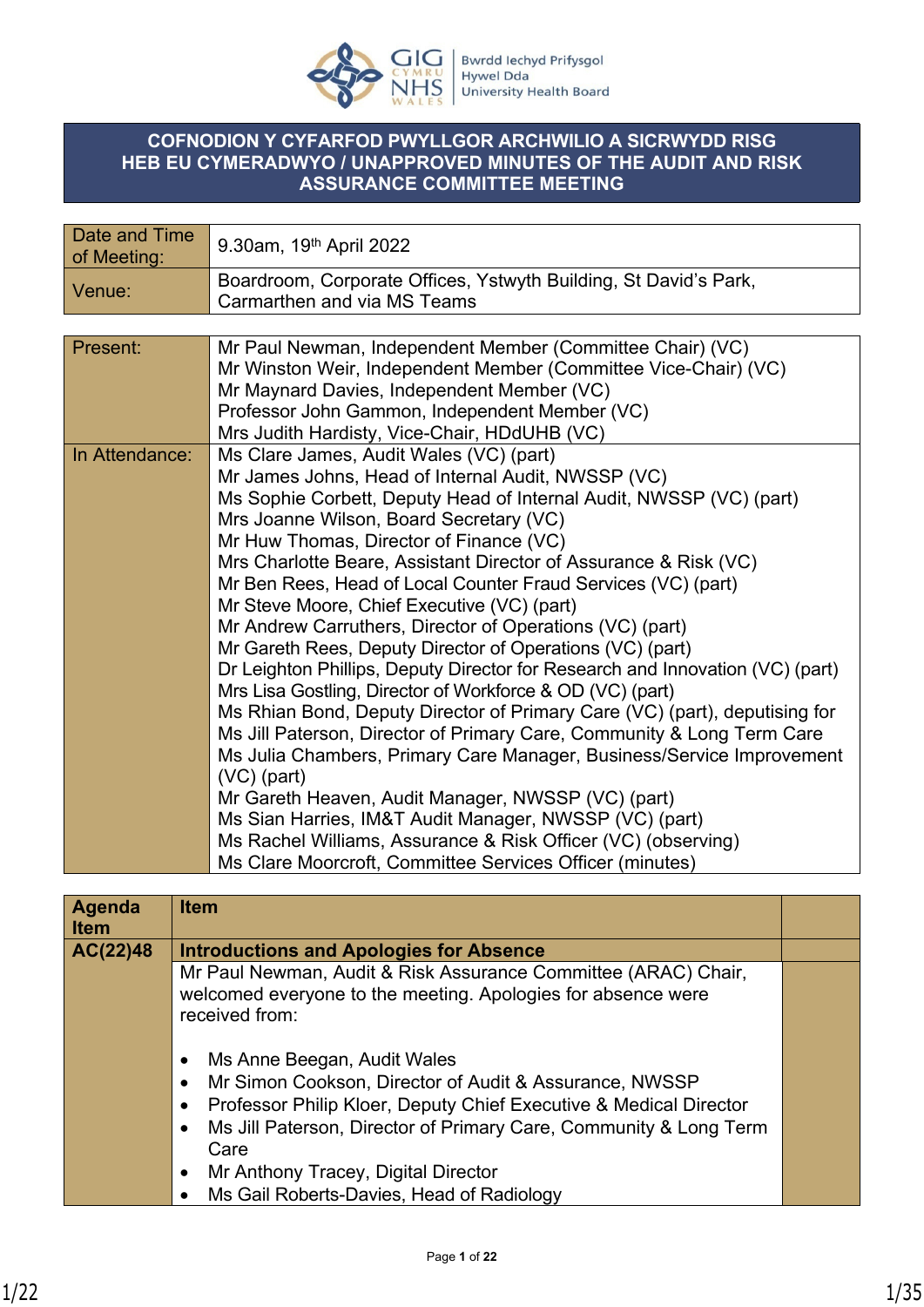| AC(22)49 | <b>Declaration of Interests</b>                                                                                                                                                                                                                                                                                                                                                                                                  |           |
|----------|----------------------------------------------------------------------------------------------------------------------------------------------------------------------------------------------------------------------------------------------------------------------------------------------------------------------------------------------------------------------------------------------------------------------------------|-----------|
|          | No declarations of interest were made.                                                                                                                                                                                                                                                                                                                                                                                           |           |
| AC(22)50 | Minutes of the Meeting held on 22 <sup>nd</sup> February 2022                                                                                                                                                                                                                                                                                                                                                                    |           |
|          | <b>RESOLVED</b> – that the minutes of the Audit & Risk Assurance<br>Committee meeting held on 22 <sup>nd</sup> February 2022 be APPROVED as a<br>correct record.                                                                                                                                                                                                                                                                 |           |
|          |                                                                                                                                                                                                                                                                                                                                                                                                                                  |           |
| AC(22)51 | <b>Table of Actions</b>                                                                                                                                                                                                                                                                                                                                                                                                          |           |
|          | An update was provided on the Table of Actions from the meeting held<br>on 22 <sup>nd</sup> February 2022 and confirmation received that outstanding<br>actions had been progressed. In terms of matters arising:                                                                                                                                                                                                                |           |
|          | $AC(21)105$ – Members' attention was drawn to the request to close this<br>action and progress it via other means. Mr Maynard Davies expressed<br>the view that an Independent Member should be involved in this<br>process to ensure, on ARAC's behalf, that the action is managed<br>appropriately. Mrs Joanne Wilson offered to discuss this matter with the<br>Digital Director, with the action to be closed on this basis. | <b>JW</b> |
|          | $AC(21)118$ – the annual report in relation to this topic appears later on<br>the agenda. Whilst the planned digital system has not been progressed,<br>Mrs Wilson advised that more proactive measures had been<br>implemented to increase numbers of staff declarations.                                                                                                                                                       |           |
|          | $AC(21)155$ – the situation in regards to Radiology, particularly<br>workforce, remains challenging. This is also a substantive item later on<br>the agenda.                                                                                                                                                                                                                                                                     |           |
|          | AC(21)212 and AC(22)14 - Professor John Gammon advised that both<br>the Medical Staff Recruitment Internal Audit report and the need to<br>review and re-examine the UHB's staff engagement strategy post<br>COVID-19 had been discussed at the recent the People, Organisational<br>Development & Culture Committee (PODCC) agenda-setting meeting<br>and would be considered at the June 2022 meeting.                         |           |
|          | Completed actions would be removed from the Table of Actions.                                                                                                                                                                                                                                                                                                                                                                    |           |
|          |                                                                                                                                                                                                                                                                                                                                                                                                                                  |           |
| AC(22)52 | <b>Matters Arising not on the Agenda</b>                                                                                                                                                                                                                                                                                                                                                                                         |           |
|          | There were no other matters arising not on the agenda.                                                                                                                                                                                                                                                                                                                                                                           |           |
| AC(22)53 | <b>Enhanced Monitoring Update</b>                                                                                                                                                                                                                                                                                                                                                                                                |           |
|          | Mr Steve Moore joined the Committee meeting.                                                                                                                                                                                                                                                                                                                                                                                     |           |
|          | Mr Steve Moore introduced the Enhanced Monitoring Update report,<br>which was relatively self-explanatory. The UHB's continued status of<br>Enhanced Monitoring, following de-escalation last year, has been<br>confirmed. The letter from the Ms Judith Paget sets out the issues<br>facing HDdUHB, as identified by Welsh Government, Audit Wales and<br>Healthcare Inspectorate Wales (HIW):                                  |           |
|          | Financial position and strategy<br>٠<br><b>Urgent and Emergency Care position</b>                                                                                                                                                                                                                                                                                                                                                |           |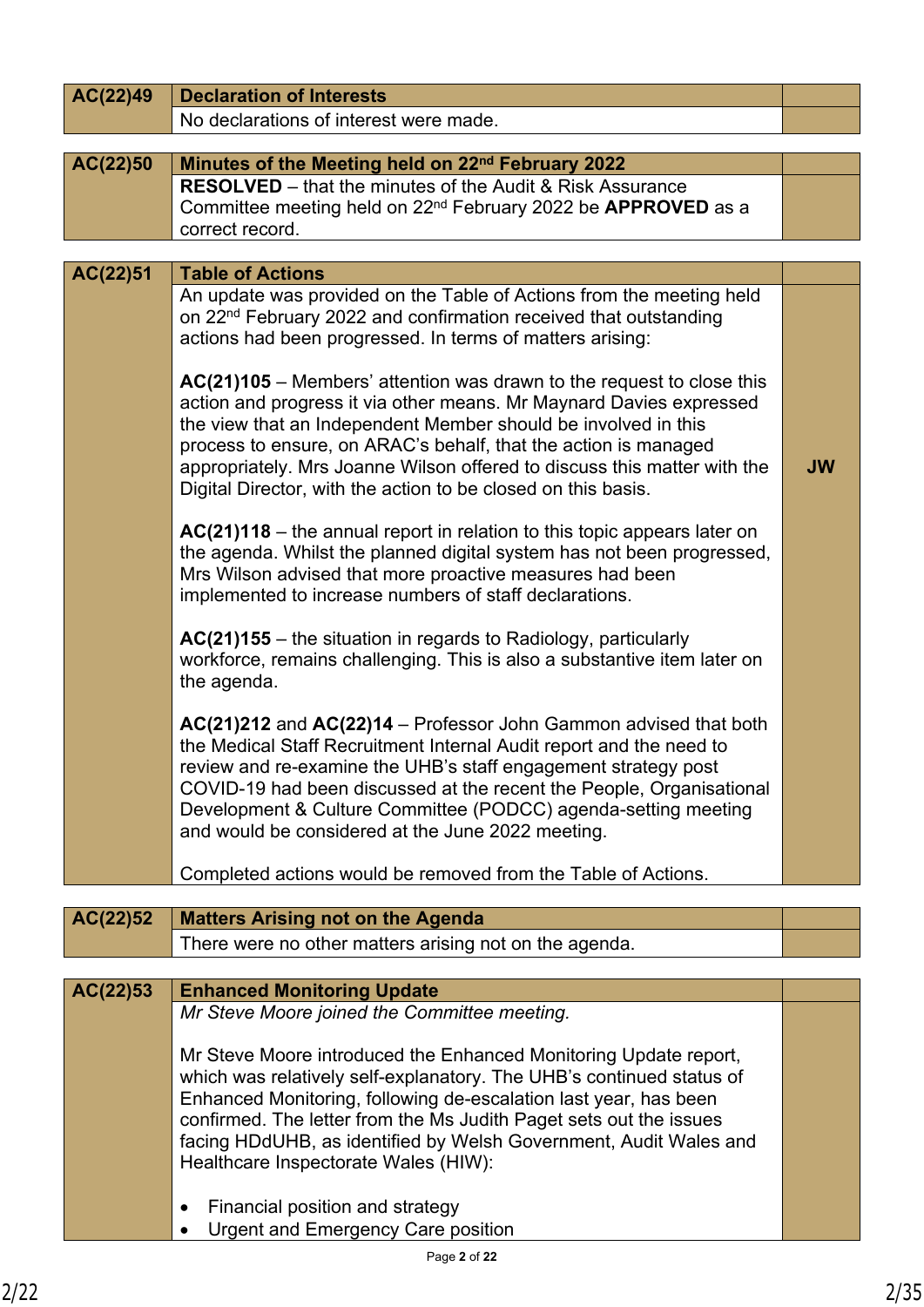|          | Workforce challenges<br>$\bullet$                                                                                                                                                                                                                                                                                                                                                                                                                                                                                                                                                                                                                                                                                                                                                                                                                                                                                                       |           |
|----------|-----------------------------------------------------------------------------------------------------------------------------------------------------------------------------------------------------------------------------------------------------------------------------------------------------------------------------------------------------------------------------------------------------------------------------------------------------------------------------------------------------------------------------------------------------------------------------------------------------------------------------------------------------------------------------------------------------------------------------------------------------------------------------------------------------------------------------------------------------------------------------------------------------------------------------------------|-----------|
|          | Mr Moore's letter outlines how the organisation intends to respond to<br>these issues. Members noted that there is no clear de-escalation<br>'trigger', which reinforces the importance of HDdUHB working closely<br>with Welsh Government. The aspiration is to achieve de-escalation to a<br>status of Routine Monitoring.                                                                                                                                                                                                                                                                                                                                                                                                                                                                                                                                                                                                            |           |
|          | Noting the statement in Mr Moore's letter regarding the criteria against<br>which the organisation will be measured, Mr Newman enquired whether<br>any response had been received, and heard that nothing had been<br>received to date. In reply to a further query, Mr Moore indicated that he<br>was not aware of the existence of such a criteria used to judge any<br>other Health Board. Achievement of de-escalation is more likely to rest<br>on the Tripartite Group's wider confidence in the organisation and the<br>UHB's ability to develop, align and embed its Integrated Medium Term<br>Plan. Mr Moore felt that maintaining the organisation's current direction<br>and workstreams will lead to further de-escalation in time.                                                                                                                                                                                         |           |
|          | Mr Steve Moore left the Committee meeting.                                                                                                                                                                                                                                                                                                                                                                                                                                                                                                                                                                                                                                                                                                                                                                                                                                                                                              |           |
|          | The Committee NOTED the UHB's continued escalation status of<br><b>Enhanced Monitoring.</b>                                                                                                                                                                                                                                                                                                                                                                                                                                                                                                                                                                                                                                                                                                                                                                                                                                             |           |
|          |                                                                                                                                                                                                                                                                                                                                                                                                                                                                                                                                                                                                                                                                                                                                                                                                                                                                                                                                         |           |
| AC(22)54 | Notification of the Annual Review of the Committee's Self-                                                                                                                                                                                                                                                                                                                                                                                                                                                                                                                                                                                                                                                                                                                                                                                                                                                                              |           |
|          | <b>Assessment of Effectiveness</b>                                                                                                                                                                                                                                                                                                                                                                                                                                                                                                                                                                                                                                                                                                                                                                                                                                                                                                      |           |
|          | Mrs Wilson presented the Notification of the Annual Review of the<br>Committee's Self-Assessment of Effectiveness report, advising that the                                                                                                                                                                                                                                                                                                                                                                                                                                                                                                                                                                                                                                                                                                                                                                                             |           |
|          | Self-Assessments will now be staggered throughout the year, with                                                                                                                                                                                                                                                                                                                                                                                                                                                                                                                                                                                                                                                                                                                                                                                                                                                                        |           |
|          | ARAC being one of the first. The draft questionnaire is being shared in                                                                                                                                                                                                                                                                                                                                                                                                                                                                                                                                                                                                                                                                                                                                                                                                                                                                 |           |
|          | order for Members to suggest any amendments or additions.                                                                                                                                                                                                                                                                                                                                                                                                                                                                                                                                                                                                                                                                                                                                                                                                                                                                               |           |
|          | As no amendments were proposed, the questionnaire would be issued<br>within the next week or two.                                                                                                                                                                                                                                                                                                                                                                                                                                                                                                                                                                                                                                                                                                                                                                                                                                       | <b>CM</b> |
|          | The Committee CONSIDERED the proposed self-assessment                                                                                                                                                                                                                                                                                                                                                                                                                                                                                                                                                                                                                                                                                                                                                                                                                                                                                   |           |
|          | questionnaire template and SUPPORTED its use.                                                                                                                                                                                                                                                                                                                                                                                                                                                                                                                                                                                                                                                                                                                                                                                                                                                                                           |           |
| AC(22)55 | <b>Counter Fraud Annual Report 2021/22</b>                                                                                                                                                                                                                                                                                                                                                                                                                                                                                                                                                                                                                                                                                                                                                                                                                                                                                              |           |
|          | Mr Ben Rees joined the Committee meeting.                                                                                                                                                                                                                                                                                                                                                                                                                                                                                                                                                                                                                                                                                                                                                                                                                                                                                               |           |
|          |                                                                                                                                                                                                                                                                                                                                                                                                                                                                                                                                                                                                                                                                                                                                                                                                                                                                                                                                         |           |
|          | Mr Ben Rees presented the Counter Fraud Annual Report 2021/22,<br>noting that this summarised the reports delivered throughout the year.<br>Members' attention was drawn to page 8 of the Annual Report, and the<br>Area of Activity Overview, with almost 50% of work activity around the<br>area of Hold to Account. This is linked to an almost 100% increase in<br>the number of referrals received. Whilst not every referral will equate to<br>a fraud/crime, the new Clue3 system will facilitate effective reporting on<br>all referrals. The introduction of Counter Fraud Mandatory Training has<br>made a positive impact, with the team able to link new referrals<br>received to training delivered. The training raises awareness of and<br>confidence around reporting fraud among staff. The report and<br>associated Self Review Tool (SRT) both highlight a planned focus on<br>fraud risk assessments going forward. |           |
|          |                                                                                                                                                                                                                                                                                                                                                                                                                                                                                                                                                                                                                                                                                                                                                                                                                                                                                                                                         |           |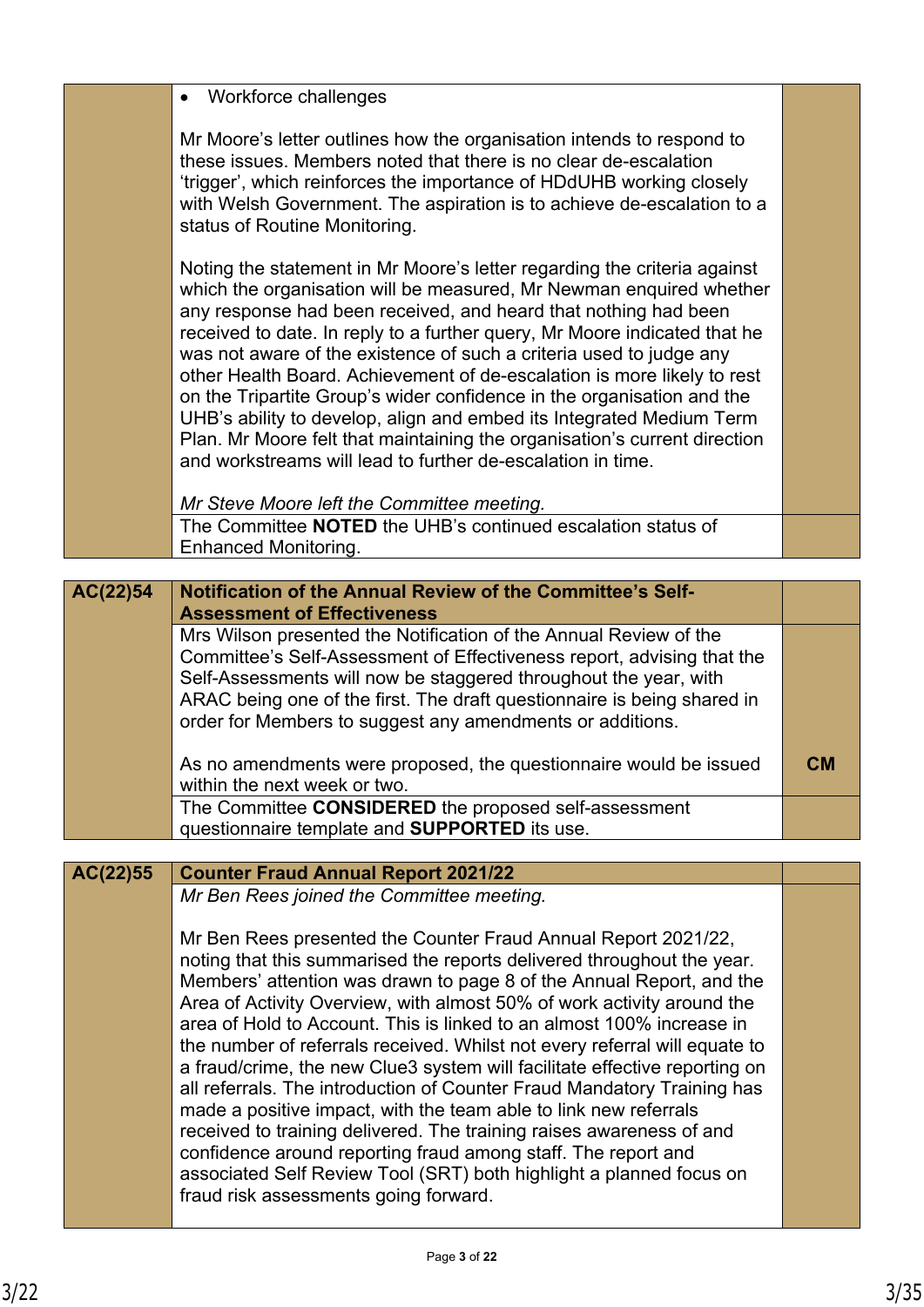|          | Commending the report, the proactive work undertaken, and the<br>increase in referrals, Mr Davies enquired whether the SRT and its<br>outcome are externally validated, or are a self-assessment only. In<br>response, Mr Rees explained that the process is a self-assessment in<br>the first instance; however, the Counter Fraud Authority will validate<br>submissions later in the year. Professor Gammon thanked Mr Rees for<br>the report, which comprehensively reflects the activities of the Counter<br>Fraud team. There are two issues highlighted within the report, upon<br>which Professor Gammon wished to focus: system weaknesses and<br>concerns among staff regarding these. The Counter Fraud team's work<br>with the Organisational Development department and development of<br>the e-learning package was noted, together with the low uptake in<br>Mandatory Training among Medical and Dental staff. Professor<br>Gammon enquired what steps are being taken to raise staff awareness<br>of fraud, other than training. Mr Rees advised that Counter Fraud is<br>providing input in terms of policies and procedures and is working with<br>others within the UHB to identify areas of weakness. Once identified,<br>the team links with the relevant Executive Director and department and<br>encourages them to either adopt new processes or strengthen existing<br>processes. This emphasises the importance of introducing a system of<br>fraud risk assessments. |  |
|----------|--------------------------------------------------------------------------------------------------------------------------------------------------------------------------------------------------------------------------------------------------------------------------------------------------------------------------------------------------------------------------------------------------------------------------------------------------------------------------------------------------------------------------------------------------------------------------------------------------------------------------------------------------------------------------------------------------------------------------------------------------------------------------------------------------------------------------------------------------------------------------------------------------------------------------------------------------------------------------------------------------------------------------------------------------------------------------------------------------------------------------------------------------------------------------------------------------------------------------------------------------------------------------------------------------------------------------------------------------------------------------------------------------------------------------------------------------------------------------------------------------|--|
|          | Mr Huw Thomas acknowledged that the existence of any fraud activity<br>is indicative of a system weakness, and is one element of the 'Fraud<br>Triangle'. Mr Thomas has discussed with the Counter Fraud team the<br>introduction of a more robust mechanism for reporting to ARAC the<br>weaknesses which have been identified and how it is intended to<br>address these.                                                                                                                                                                                                                                                                                                                                                                                                                                                                                                                                                                                                                                                                                                                                                                                                                                                                                                                                                                                                                                                                                                                      |  |
|          | The Committee RECEIVED for information the Counter Fraud Annual<br>Report 2021/22.                                                                                                                                                                                                                                                                                                                                                                                                                                                                                                                                                                                                                                                                                                                                                                                                                                                                                                                                                                                                                                                                                                                                                                                                                                                                                                                                                                                                               |  |
|          |                                                                                                                                                                                                                                                                                                                                                                                                                                                                                                                                                                                                                                                                                                                                                                                                                                                                                                                                                                                                                                                                                                                                                                                                                                                                                                                                                                                                                                                                                                  |  |
| AC(22)56 | <b>Counter Fraud Work Plan 2022/23</b><br>Mr Rees introduced the Counter Fraud Work Plan 2022/23, advising<br>that there has been a slight adjustment in allocations from previous<br>years, in order to implement the process/mechanism described above.<br>Additional information relating to individual cases will be provided to the<br>In-Committee ARAC Counter Fraud discussions, which will include<br>management responses and facilitate tracking. Members' attention was<br>drawn to page 3 of the Work Plan, and the standards in relation to<br>Component 3, Requirement 3 - Fraud bribery and corruption risk<br>assessment. This is an area of improvement, enabling the UHB to<br>receive a Green Rating against previous standards; however, the<br>organisation needs to continue to undertake fraud risk assessments<br>and document these. Various changes had been made to the resources<br>allocated to the four key Counter Fraud principles/areas of activity,<br>which reflect the experience during previous years.                                                                                                                                                                                                                                                                                                                                                                                                                                                    |  |
|          | Thanking Mr Rees for his reports, and referencing In-Committee ARAC<br>discussions, Mrs Judith Hardisty noted the number of cases of 'false<br>representation' being reported. Whilst recognising that this should be<br>welcomed if it leads to identification of fraud, Mrs Hardisty enquired how<br>this is being addressed and how its impact was being assessed. In<br>response, Mr Rees advised that the new Clue3 system will allow the<br>team to better document and classify types of fraud and can, therefore,                                                                                                                                                                                                                                                                                                                                                                                                                                                                                                                                                                                                                                                                                                                                                                                                                                                                                                                                                                        |  |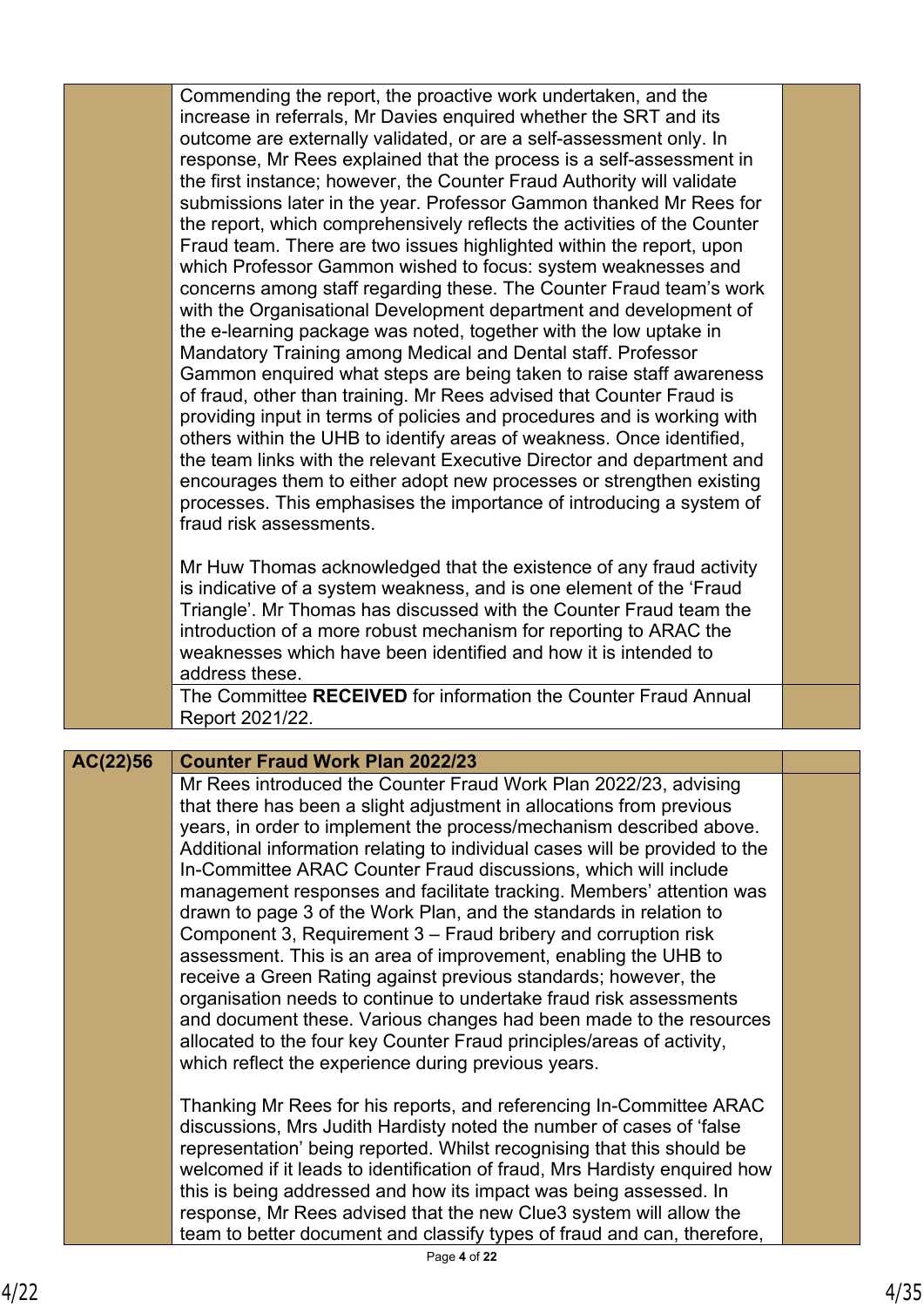|          | identify areas of weakness and focus training on these areas. False<br>representation is a wide category, which does not take into account the<br>issue of intentional dishonesty. Mrs Hardisty felt that it would be useful<br>for ARAC to be provided with more detail around areas of system<br>weakness, which Mr Rees confirmed the new reporting format will<br>highlight, along with collaborative work being undertaken by the team.<br>Mr Thomas suggested that Inform & Involve, Prevent & Deter and Hold<br>to Account all form part of the fraud detection cycle. The increasing<br>number of cases does not necessarily indicate a failure; it may reflect<br>increased Hold to Account activity, which in turn refers/feeds back into<br>Inform & Involve or Prevent & Deter. It is challenging to evidence the<br>impact of Counter Fraud work, and by raising its profile, the number of<br>referrals is increased. The organisation can take additional steps, such<br>as emphasising its values and behaviours framework to both new and<br>existing staff; however there will, unfortunately, always be instances of<br>individuals acting dishonestly. Mr Rees reminded Members that, once<br>fraud risk assessments have been undertaken, findings documented<br>and any areas of concern identified, a sense of the potential benefits of |  |
|----------|-----------------------------------------------------------------------------------------------------------------------------------------------------------------------------------------------------------------------------------------------------------------------------------------------------------------------------------------------------------------------------------------------------------------------------------------------------------------------------------------------------------------------------------------------------------------------------------------------------------------------------------------------------------------------------------------------------------------------------------------------------------------------------------------------------------------------------------------------------------------------------------------------------------------------------------------------------------------------------------------------------------------------------------------------------------------------------------------------------------------------------------------------------------------------------------------------------------------------------------------------------------------------------------------------------------------------------------------------------------------|--|
|          | proactive work will be evident. As this will evolve over the course of the<br>year, it is not currently possible to provide details of all the work planned<br>in this area. However, the team will be examining the issue of variable<br>pay and the rising cost of living, and associated potential fraud risks.                                                                                                                                                                                                                                                                                                                                                                                                                                                                                                                                                                                                                                                                                                                                                                                                                                                                                                                                                                                                                                              |  |
|          | The Committee APPROVED the Counter Fraud Work Plan 2022/23.                                                                                                                                                                                                                                                                                                                                                                                                                                                                                                                                                                                                                                                                                                                                                                                                                                                                                                                                                                                                                                                                                                                                                                                                                                                                                                     |  |
|          |                                                                                                                                                                                                                                                                                                                                                                                                                                                                                                                                                                                                                                                                                                                                                                                                                                                                                                                                                                                                                                                                                                                                                                                                                                                                                                                                                                 |  |
| AC(22)57 | <b>NHS Counter Fraud Authority Draft SRT Return</b>                                                                                                                                                                                                                                                                                                                                                                                                                                                                                                                                                                                                                                                                                                                                                                                                                                                                                                                                                                                                                                                                                                                                                                                                                                                                                                             |  |
|          | Mr Rees presented the NHS Counter Fraud Authority Draft SRT Return,<br>noting that this has been submitted earlier than normal, whilst still in<br>draft form. There has been an overall improvement against the<br>standards from previous years. Members were reminded that Health<br>Boards remain in the transitional period in terms of implementing the<br>standards; however, HDdUHB is working towards the substantive<br>position in this regard.                                                                                                                                                                                                                                                                                                                                                                                                                                                                                                                                                                                                                                                                                                                                                                                                                                                                                                      |  |
|          |                                                                                                                                                                                                                                                                                                                                                                                                                                                                                                                                                                                                                                                                                                                                                                                                                                                                                                                                                                                                                                                                                                                                                                                                                                                                                                                                                                 |  |
|          | Mr Ben Rees left the Committee meeting.                                                                                                                                                                                                                                                                                                                                                                                                                                                                                                                                                                                                                                                                                                                                                                                                                                                                                                                                                                                                                                                                                                                                                                                                                                                                                                                         |  |
|          | The Committee RECEIVED the draft report for information.                                                                                                                                                                                                                                                                                                                                                                                                                                                                                                                                                                                                                                                                                                                                                                                                                                                                                                                                                                                                                                                                                                                                                                                                                                                                                                        |  |
|          |                                                                                                                                                                                                                                                                                                                                                                                                                                                                                                                                                                                                                                                                                                                                                                                                                                                                                                                                                                                                                                                                                                                                                                                                                                                                                                                                                                 |  |
| AC(22)58 | Report on the Adequacy of Arrangements for Declaring,<br>Registering and Handling Interests, Gifts, Hospitality, Honoraria<br>and Sponsorship 2021/22                                                                                                                                                                                                                                                                                                                                                                                                                                                                                                                                                                                                                                                                                                                                                                                                                                                                                                                                                                                                                                                                                                                                                                                                           |  |
|          | Mrs Wilson introduced the Report on the Adequacy of Arrangements for<br>Declaring, Registering and Handling Interests, Gifts, Hospitality,<br>Honoraria and Sponsorship 2021/22. Members heard that Mr Rees has<br>undertaken ongoing collaborative work with the Corporate Governance<br>team around Standards of Behaviour, for which he was thanked. Mrs<br>Wilson outlined the areas of focus during 2021/22, which had been<br>derived from the Committee's feedback following last year's report. The<br>Medical Director, Deputy Medical Director (Acute Services) and Board<br>Secretary had jointly written to all Consultants, encouraging them to                                                                                                                                                                                                                                                                                                                                                                                                                                                                                                                                                                                                                                                                                                    |  |
|          | make declarations of interest. Next year, they will be subject to the<br>same process as other staff groups. Whilst the number of gifts declared<br>remains relatively low, this is probably as a result of the £25 threshold                                                                                                                                                                                                                                                                                                                                                                                                                                                                                                                                                                                                                                                                                                                                                                                                                                                                                                                                                                                                                                                                                                                                   |  |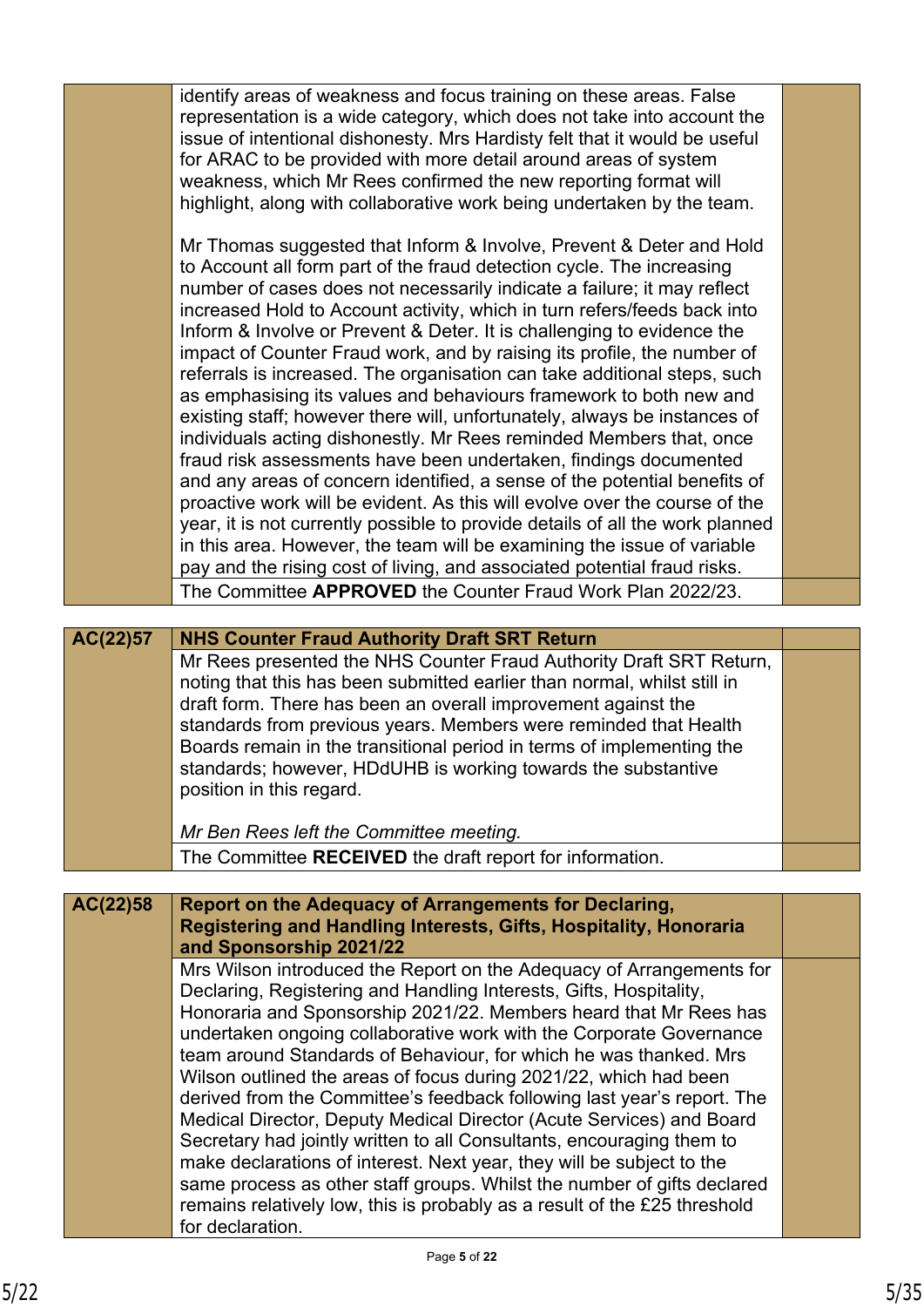| Referencing Table 1, Mr Davies enquired how 'high risk' areas had<br>been defined. Mrs Wilson explained that this was based on Oracle<br>budget holders, and that the group had been extended to include 5 <sup>th</sup><br>and 6 <sup>th</sup> level budget holders. In addition, the group included Pharmacy,<br>Finance, Procurement and Estates, due to their exposure to external<br>suppliers. Welcoming the comprehensive report, and also focusing on<br>Table 1, Mrs Hardisty noted that 17 declarations had been received in<br>response to the letter to the Consultant body and enquired how this<br>compared to other Health Boards. Also, in regards to registering<br>hospitality/honoraria/sponsorship, what the 'threshold'/standard is for<br>deciding whether this is paid to the individual, to their department or to<br>Charitable Funds. The second entry in Appendix 4 was highlighted as<br>an example. Mrs Hardisty stated that she would have expected to see<br>higher levels of sponsorship for conferences/training declared, whilst<br>acknowledging that this may have been impacted by the COVID-19<br>pandemic. In response to the first query, Mrs Wilson advised that it is<br>not common for Health Boards to focus on declarations of interest from<br>doctors; HDdUHB have, in the first instance, written to all Consultants<br>and will need to consider how it manages this process going forward.<br>With regard to the second query, around honoraria, etc, Mrs Wilson<br>confirmed that staff would usually be asked to donate this to Charitable<br>Funds and committed to look into the example noted. Within the online<br>Chat, Professor Gammon noted that research sponsorship should also<br>be considered, and suggested that this issue be linked to the UHB's<br>values framework. Members noted that work has commenced in terms<br>of developing a policy for Intellectual Property, with a Working Group<br>established; the outputs will be presented to PODCC for approval. Mr<br>Newman enquired whether the outstanding responses detailed in Table<br>1 will be pursued, and this was confirmed. Since the report was<br>prepared, follow-up emails had been issued from Executive Directors,<br>and almost all of the compliance figures, with the exception of<br>Pharmacy, have risen to 100%. | <b>JW</b> |
|------------------------------------------------------------------------------------------------------------------------------------------------------------------------------------------------------------------------------------------------------------------------------------------------------------------------------------------------------------------------------------------------------------------------------------------------------------------------------------------------------------------------------------------------------------------------------------------------------------------------------------------------------------------------------------------------------------------------------------------------------------------------------------------------------------------------------------------------------------------------------------------------------------------------------------------------------------------------------------------------------------------------------------------------------------------------------------------------------------------------------------------------------------------------------------------------------------------------------------------------------------------------------------------------------------------------------------------------------------------------------------------------------------------------------------------------------------------------------------------------------------------------------------------------------------------------------------------------------------------------------------------------------------------------------------------------------------------------------------------------------------------------------------------------------------------------------------------------------------------------------------------------------------------------------------------------------------------------------------------------------------------------------------------------------------------------------------------------------------------------------------------------------------------------------------------------------------------------------------------------------------------------------------------------------------------------------------------------------------------|-----------|
| The Committee REVIEWED the adequacy of the arrangements in place                                                                                                                                                                                                                                                                                                                                                                                                                                                                                                                                                                                                                                                                                                                                                                                                                                                                                                                                                                                                                                                                                                                                                                                                                                                                                                                                                                                                                                                                                                                                                                                                                                                                                                                                                                                                                                                                                                                                                                                                                                                                                                                                                                                                                                                                                                 |           |

for declaring, registering and handling interests, gifts, hospitality, sponsorship and honoraria during 2021/22, and **NOTED** the proposed actions for 2022/23 to promote and improve the adequacy of these arrangements, for onward assurance to the Board.

# **AC(22)59 Financial Assurance Report** Mr Thomas introduced the Financial Assurance Report, advising that this is predominantly of the standard format, whilst highlighting the following additions: **2.2.5 Consultancy contracts** – a new section detailing consultancy contracts awarded, with further details available in Appendix 2. **2.2.6 Transfer of Title documents** – this section outlines items ordered by the UHB but not delivered by the end of the financial year, over which it holds ownership, risk, etc. Whilst not ideal from a yearend/accountancy/governance perspective, this process has been followed for a number of years.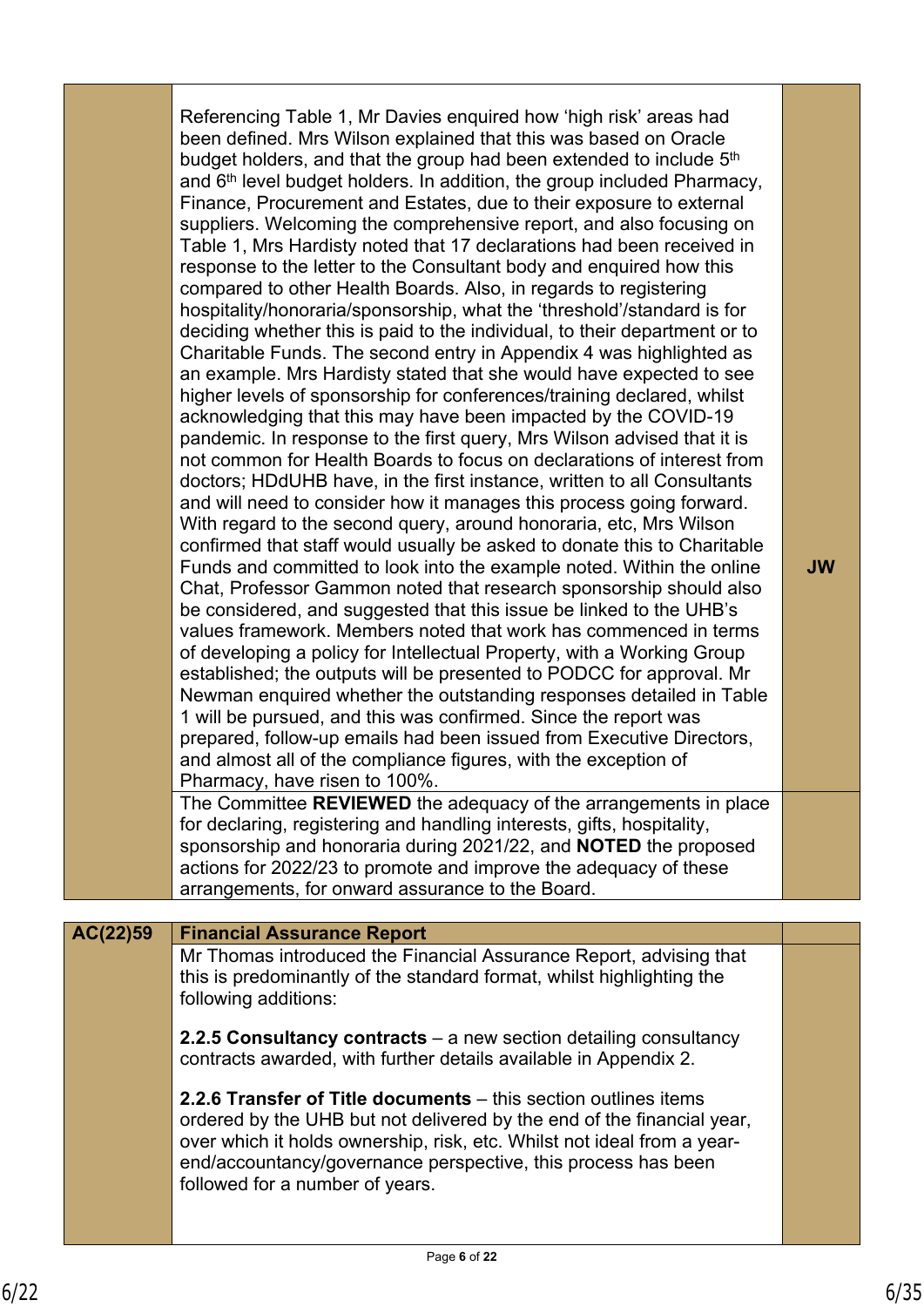**2.2.7 Credit cards** – detailing the authorisation of three additional credit cards for the recruitment team, to allow expenditure facilitating recruitment at pace, particularly overseas recruitment.

Highlighting information on Tenders awarded, Mrs Hardisty noted the award of Single Tender Action (STA) HDD595, in respect of Fire Doors for Ty Bryn, which was in addition to a contract via the 'normal' procurement process for Fire Doors at Bronglais General Hospital. Mrs Hardisty queried the reason for two separate processes/purchases. Referencing the scanning of medical records, Mrs Hardisty observed that contracts had been awarded to a number of companies and enquired with regard to the reason for this. In response to the first query, Mr Thomas advised that two separate processes had been undertaken due to timing, with the need to respond promptly to the HIW inspection of Ty Bryn in particular. There are challenges involved in splitting contracts across sites, and there had been a tendering process specifically for the BGH site. Mr Thomas was not sure which of the two contracts had been awarded first; however, offered to clarify. In terms of the medical records scanning contracts, Mr Thomas acknowledged the significant effort by Mr Gareth Rees and his team to award these contracts and take forward this work at pace. The rationale behind awarding multiple contracts was based on a desire to spread the risk and spread the opportunity. It is clear that a longer-term relationship with a scanning provider is required; awarding a number of smaller contracts allows the UHB to assess quality and test the market, prior to embarking on a long-term arrangement. All of the suppliers are on the NHS Wales Shared Services Partnership (NWSSP) framework and all were reasonable in terms of cost. Whilst accepting the above reasoning, and recognising that contracts had been awarded for 6 months in the first instance; Mr Winston Weir enquired whether it is intended, in time, to prepare a business case. Mr Thomas confirmed that this is the process being undertaken currently; there will be a business case submitted to Executive Team and – depending on value – Board for approval, which will consider the UHB's future strategic response to Health Records. Mr Thomas explained that the Board had approved expenditure of £1.9m on digitisation of Health Records, and that the providers were selected from the 7 on the framework, with expenditure split accordingly.

Welcoming data on overpayment of salaries, Professor Gammon requested clarification regarding whether the increasing trend is due to an increase in cases or value. Also, when it is anticipated that the Overpayments Task & Finish Group will report their findings. Mr Thomas explained that, despite the Task & Finish Group having been in existence for some time, the overpayments balance is steadily increasing, which remains a source of frustration. It appears that the drivers for the increase are turnover of staff appointed as part of the response to COVID-19 and new departments/structures associated with this, for example the vaccination centres. Whilst it should be recognised that £160k represents a very small proportion of the UHB's monthly payroll, there is a significant impact on those staff repaying overpayments. The average repayment period is declining. Mr Thomas suggested, however, that – until the system is digitised to a greater extent – the situation is unlikely to improve significantly. It is hoped that

**HT**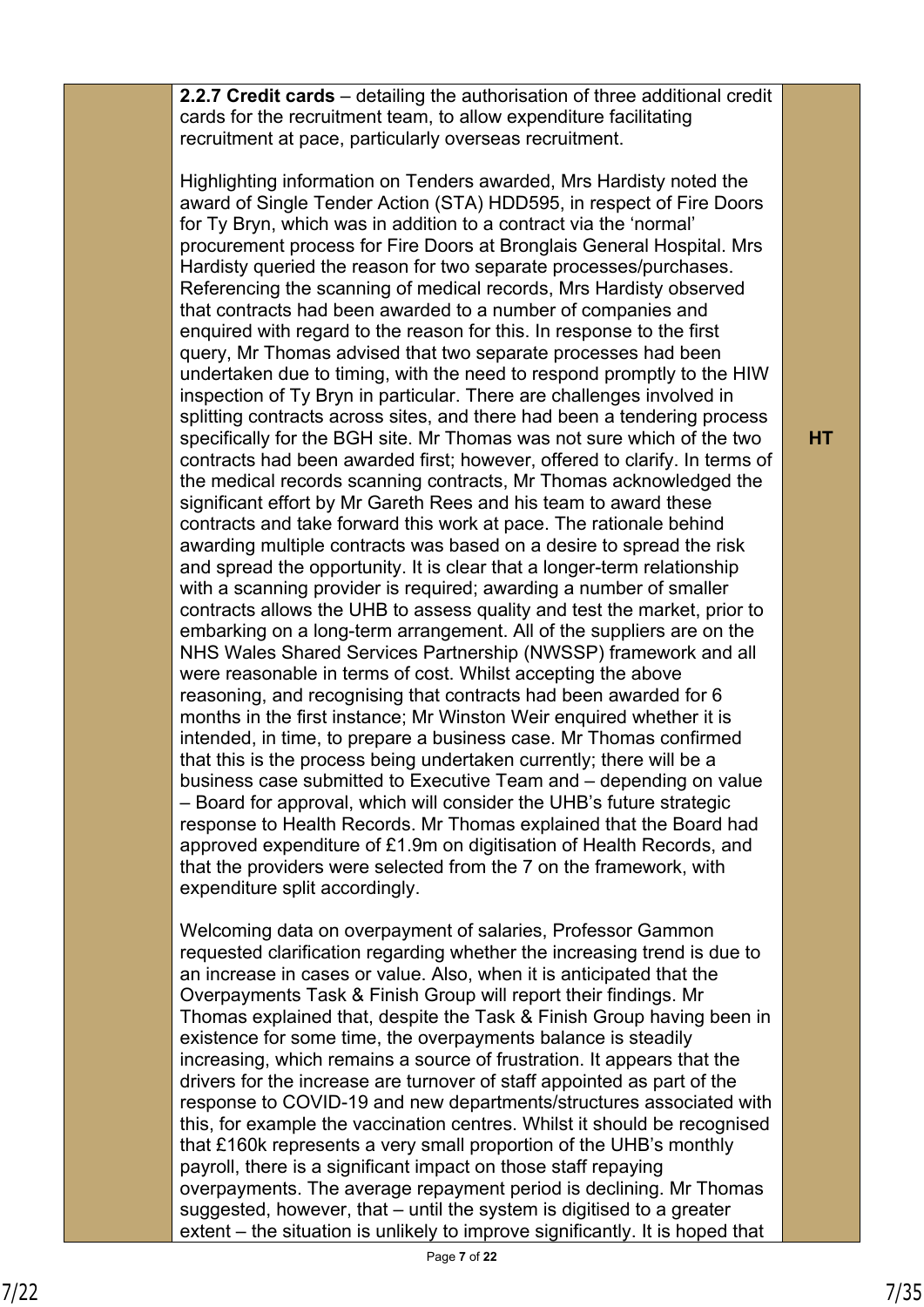| AC(22)60 | the new Electronic Staff Record system will assist to some extent. In<br>response to the original query around the increasing trend, and whether<br>this is as a result of numbers or value of cases, Mr Thomas confirmed<br>that the driver is the number of cases. Members also noted that<br>overpayments do not tend to be written off.<br>The Committee:<br><b>DISCUSSED and NOTED the report</b><br>$\bullet$<br><b>APPROVED</b> the write-off of Losses and Special Payments over £5k<br><b>Clinical Audit Update</b>                                                                                                                                                                                                                                                                                                                                                                                                                                                                                                                                                                                                                                                                                                                                                                                                                                                                                                                                                                 |  |
|----------|----------------------------------------------------------------------------------------------------------------------------------------------------------------------------------------------------------------------------------------------------------------------------------------------------------------------------------------------------------------------------------------------------------------------------------------------------------------------------------------------------------------------------------------------------------------------------------------------------------------------------------------------------------------------------------------------------------------------------------------------------------------------------------------------------------------------------------------------------------------------------------------------------------------------------------------------------------------------------------------------------------------------------------------------------------------------------------------------------------------------------------------------------------------------------------------------------------------------------------------------------------------------------------------------------------------------------------------------------------------------------------------------------------------------------------------------------------------------------------------------|--|
|          | DEFERRED to 21st June 2022                                                                                                                                                                                                                                                                                                                                                                                                                                                                                                                                                                                                                                                                                                                                                                                                                                                                                                                                                                                                                                                                                                                                                                                                                                                                                                                                                                                                                                                                   |  |
|          |                                                                                                                                                                                                                                                                                                                                                                                                                                                                                                                                                                                                                                                                                                                                                                                                                                                                                                                                                                                                                                                                                                                                                                                                                                                                                                                                                                                                                                                                                              |  |
| AC(22)61 | <b>Audit Wales Update Report</b><br>Ms Clare James provided an update on Audit Wales' work, highlighting<br>in particular that financial audit work is ongoing in the run-up to year-<br>end. The deadline for submission of annual accounts to Welsh<br>Government is 15 <sup>th</sup> June 2022, with Charitable Funds audit work<br>scheduled for later in the year. Exhibit 2 sets out performance audit<br>work completed, with Exhibit 3 outlining work currently underway/under<br>consideration. This includes the Orthopaedic Services follow-up,<br>Review of Sustainable Use of Referral to Treatment Time (RTT) monies<br>and Operational Governance Arrangements - Mental Health & Learning<br>Disabilities. With regard to the latter, a project brief has been issued<br>and a meeting with the Directorate is being scheduled. For the Review<br>of Unscheduled Care, it is planned to release a Blog, and the patient<br>discharge work will consider two distinct modules: patient flow and<br>patient access to services; the former will include the 111 service. In<br>considering Exhibit 4, Ms James noted that the Review of Operational<br>Governance Arrangements is due to commence in the summer.<br>Members' attention was drawn to page 8, and the Good Practice events<br>and products, with HDdUHB having contributed examples of good<br>practice which will be shared in due course.<br>Referencing the planned work around discharge, Mr Newman noted the |  |
|          | intended inclusion of Local Authorities and Regional Partnership Boards<br>(RPBs), and enquired whether this indicated a greater willingness to<br>examine RPBs and their governance processes. Ms James confirmed<br>that it does.                                                                                                                                                                                                                                                                                                                                                                                                                                                                                                                                                                                                                                                                                                                                                                                                                                                                                                                                                                                                                                                                                                                                                                                                                                                          |  |
|          | The Committee NOTED the Audit Wales Update.                                                                                                                                                                                                                                                                                                                                                                                                                                                                                                                                                                                                                                                                                                                                                                                                                                                                                                                                                                                                                                                                                                                                                                                                                                                                                                                                                                                                                                                  |  |
| AC(22)62 | <b>Audit Wales Annual Plan 2022</b>                                                                                                                                                                                                                                                                                                                                                                                                                                                                                                                                                                                                                                                                                                                                                                                                                                                                                                                                                                                                                                                                                                                                                                                                                                                                                                                                                                                                                                                          |  |
|          | Introducing the Audit Wales Annual Plan 2022, Ms James advised that<br>this is of the standard format/structure. Members' attention was drawn<br>to pages 5-7, where the significant risks that have been identified for the<br>audit of HDdUHB's financial statements are detailed. Significant risk of<br>management override is a risk present in all entities and is included in<br>all Audit Wales audited bodies' audit plans. On page 5, inclusion of the<br>risk of failing to meet the UHB's first financial duty to break even over a<br>three-year period is to be expected. On page 6, in regards to the NHS<br>pension tax arrangements for clinical staff, Audit Wales is liaising with<br>Welsh Government and will be consistently tracking this across NHS<br>bodies. Mr Thomas and his team will be kept informed. As should be<br>expected, risks around the ongoing costs associated with the COVID-19                                                                                                                                                                                                                                                                                                                                                                                                                                                                                                                                                                   |  |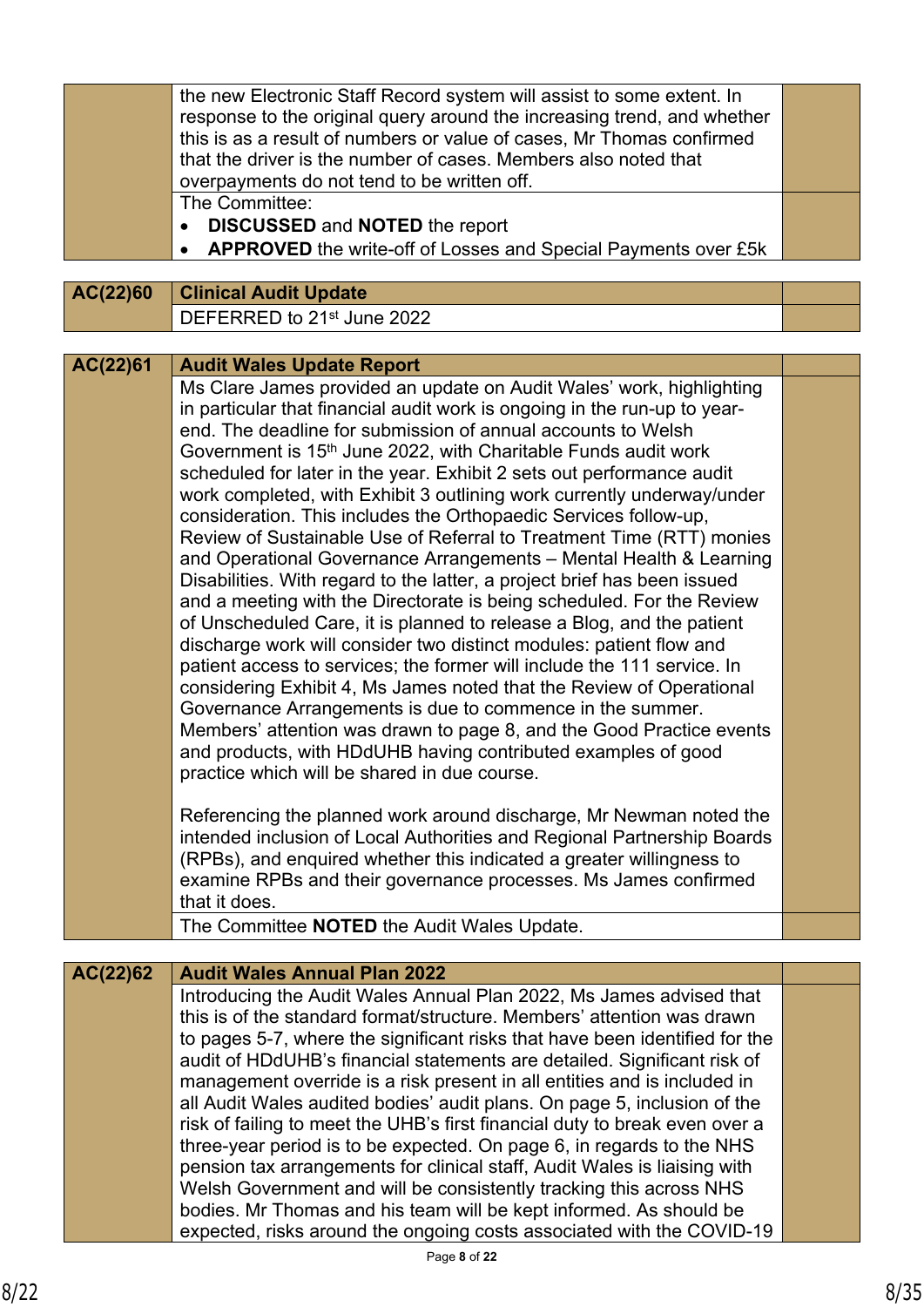|          | pandemic are included. On page 7, it is intended to review the<br>completeness and accuracy of the disclosures around identification of<br>leases and IFRS 16. Following identification of weaknesses last year,<br>Audit Wales will also review the work undertaken to improve systems to<br>capture year-end annual leave balances. Pages 7-8 include details of<br>planned work in respect of the Well-being of Future Generations<br>(Wales) Act 2015, with Ms James highlighting the planned review of<br>organisations' Well-being Objectives. It is intended that this year's<br>Structured Assessment will be more agile and focused than previous<br>years; Audit Wales also hope to introduce a greater element of<br>comparison across Wales. A focus on Workforce is planned in the All-<br>Wales Thematic work, to include all NHS Wales bodies, and Health<br>Education and Improvement Wales (HEIW) as the system leader for<br>NHS Workforce. As is usual, there will also be opportunities to agree<br>local work in consultation with the UHB and ARAC. The Audit Fee is<br>detailed on page 10, with Ms James advising that rates have increased<br>by 3.7% as a result of cost pressures. However, for a variety of<br>reasons, HDdUHB's fee has only increased by 0.5%. Members will be<br>pleased to hear that there are few changes to the audit team; a<br>Performance Audit Lead has been added. The report concludes with<br>Exhibit 5, which outlines the timetable for planned audit work.<br>Mrs Hardisty thanked Ms James for the report. Highlighting Exhibit 2<br>and the All-Wales Thematic work, Mrs Hardisty noted the focus on<br>HEIW and enquired whether consideration has been given to a social |         |
|----------|------------------------------------------------------------------------------------------------------------------------------------------------------------------------------------------------------------------------------------------------------------------------------------------------------------------------------------------------------------------------------------------------------------------------------------------------------------------------------------------------------------------------------------------------------------------------------------------------------------------------------------------------------------------------------------------------------------------------------------------------------------------------------------------------------------------------------------------------------------------------------------------------------------------------------------------------------------------------------------------------------------------------------------------------------------------------------------------------------------------------------------------------------------------------------------------------------------------------------------------------------------------------------------------------------------------------------------------------------------------------------------------------------------------------------------------------------------------------------------------------------------------------------------------------------------------------------------------------------------------------------------------------------------------------------------------------------------------------------------------|---------|
|          | care workforce perspective. Ms James responded that this specific work<br>is due to focus on NHS bodies; however, the point was valid and Audit<br>Wales is considering cross-sector work as part of the forward work<br>programme. Ms James committed to raise this issue with Ms Anne<br>Beegan. Mr Newman welcomed the Audit Wales Annual Plan and                                                                                                                                                                                                                                                                                                                                                                                                                                                                                                                                                                                                                                                                                                                                                                                                                                                                                                                                                                                                                                                                                                                                                                                                                                                                                                                                                                                    | $c_{J}$ |
|          | looked forward to discussing audit findings at future meetings.<br>The Committee NOTED the Audit Wales Annual Plan 2022.                                                                                                                                                                                                                                                                                                                                                                                                                                                                                                                                                                                                                                                                                                                                                                                                                                                                                                                                                                                                                                                                                                                                                                                                                                                                                                                                                                                                                                                                                                                                                                                                                 |         |
|          |                                                                                                                                                                                                                                                                                                                                                                                                                                                                                                                                                                                                                                                                                                                                                                                                                                                                                                                                                                                                                                                                                                                                                                                                                                                                                                                                                                                                                                                                                                                                                                                                                                                                                                                                          |         |
| AC(22)63 | <b>Non-clinical Temporary Staffing (Limited Assurance)</b>                                                                                                                                                                                                                                                                                                                                                                                                                                                                                                                                                                                                                                                                                                                                                                                                                                                                                                                                                                                                                                                                                                                                                                                                                                                                                                                                                                                                                                                                                                                                                                                                                                                                               |         |
|          | Mrs Lisa Gostling joined the Committee meeting.                                                                                                                                                                                                                                                                                                                                                                                                                                                                                                                                                                                                                                                                                                                                                                                                                                                                                                                                                                                                                                                                                                                                                                                                                                                                                                                                                                                                                                                                                                                                                                                                                                                                                          |         |
|          | Ms Sophie Corbett introduced the Non-clinical Temporary Staffing<br>report, based on an audit intended to establish whether appropriate<br>arrangements are in place for the appointment and monitoring of<br>temporary staffing solutions. Four Matters Arising had been identified,<br>with two medium and two high priority matters, the latter relating to the<br>procurement, identification and monitoring of non-clinical temporary<br>staff. This had resulted in an overall rating of Limited Assurance.<br>Mrs Lisa Gostling advised that an Action Plan has been developed, with<br>a number of actions already completed. It should be noted that until<br>recently, the UHB had no non-clinical agency staff and therefore<br>required no policy in relation to their appointment/management. This<br>position has changed, however.                                                                                                                                                                                                                                                                                                                                                                                                                                                                                                                                                                                                                                                                                                                                                                                                                                                                                        |         |
|          | Mrs Hardisty expressed surprise that Matter Arising 2 had only been<br>allocated a medium priority, and requested assurance that the contracts<br>in question will end in June 2022 as indicated, and/or that other options<br>are being explored to replace these contracts. Ms Corbett emphasised                                                                                                                                                                                                                                                                                                                                                                                                                                                                                                                                                                                                                                                                                                                                                                                                                                                                                                                                                                                                                                                                                                                                                                                                                                                                                                                                                                                                                                      |         |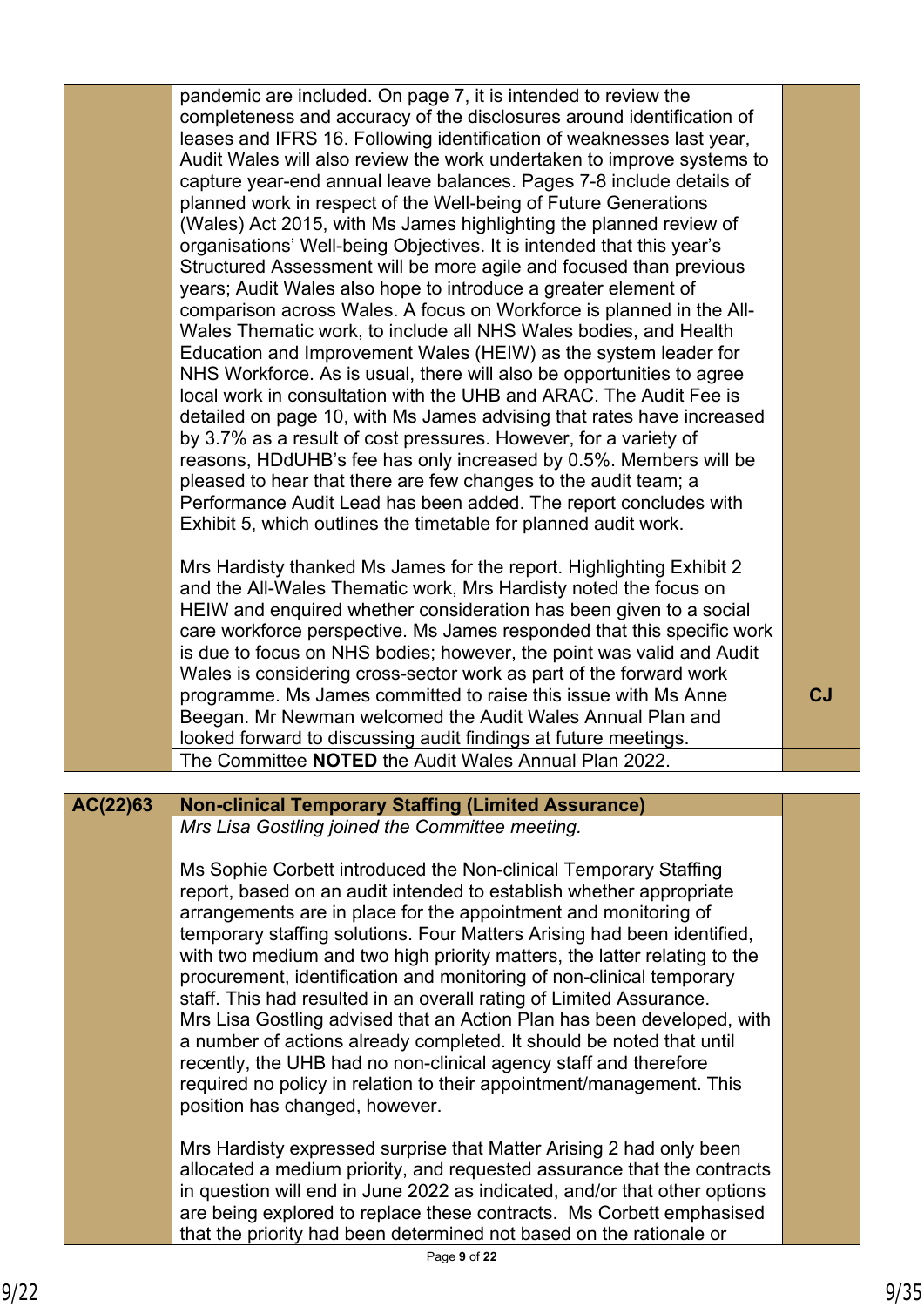justification for employment of these individuals, but on the basis of the evidence provided around this. Mr Thomas explained that these contracts fall within the Digital team, beginning during the COVID-19 pandemic and had continued. Members were assured that the contracts will not be extended beyond June 2022, that an exit strategy had been developed and that such a situation will not recur. Mrs Gostling described work being undertaken by Ms Annmarie Thomas, Assistant Director of Workforce & OD (Resourcing & Utilisation) around protocols. These will ensure that future proposals to engage temporary staff are fully costed and that due process is followed. The appointment of individuals on fixed term contracts may adversely affect recruitment, and consideration is being given to whether permanent appointments could be made in certain circumstances, on the understanding that the appointee will be moved between projects as required. Within the online Chat, Mr Thomas confirmed that the process alluded to above is consistent with the Use of Consultancy process now utilised. In response to a query, Members were assured that these new processes/ policies will be presented to PODCC for approval.

Referencing Matter Arising 3, Mr Davies noted that 12 individuals had been identified just in the sample selected, and enquired with regard to the potential scale of this issue. Mrs Gostling advised that regular reports are now being provided by the Finance team, areas of weakness are being identified and appropriate measures put in place. Within the online Chat, Professor Gammon suggested that, conversely, it could be queried how representative the sample is. Highlighting the second bullet point in Matter Arising 1, Mr Newman enquired whether a clear process is now in place. Mrs Gostling confirmed that this was the case and that Workforce is linking with the Finance team to identify every instance of agency use and ensure the process is applied. Noting statements in paragraph 2.23, Mr Newman enquired whether evidence of pre-employment checks was provided. In response, Ms Corbett advised that – in the case of agencies on framework agreements – checks are undertaken by the supplying agency. Internal Audit had not had specific sight of evidence around checks, but would not expect to in these circumstances. Mr Newman expressed concern regarding the reliance on another body to undertake the necessary pre-employment checks. Finally, referencing Matter Arising 4, Mr Newman requested assurance around governance oversight of non-clinical agency appointments/expenditure, noting the plan to report this to the Executive Team. Mrs Gostling responded that, in addition to regular reports to the Executive Team, this information will form part of the standard report to PODCC prepared by Ms Annmarie Thomas.

The Committee **NOTED** the Non-clinical Temporary Staffing (Limited Assurance) report.

| AC(22)64 | <b>Workforce Planning (Substantial Assurance)</b>                   |  |
|----------|---------------------------------------------------------------------|--|
|          | Ms Corbett introduced the Workforce Planning report. The purpose of |  |
|          | this audit had been to evaluate and determine the adequacy of the   |  |
|          | systems and controls in place for development and management of the |  |
|          | Workforce Plan. One medium priority Matter Arising was identified,  |  |
|          | whereby the Workforce Planning & Conscience Group terms of          |  |
|          | reference required updating and approval. An overall rating of      |  |
|          | Substantial Assurance had been awarded.                             |  |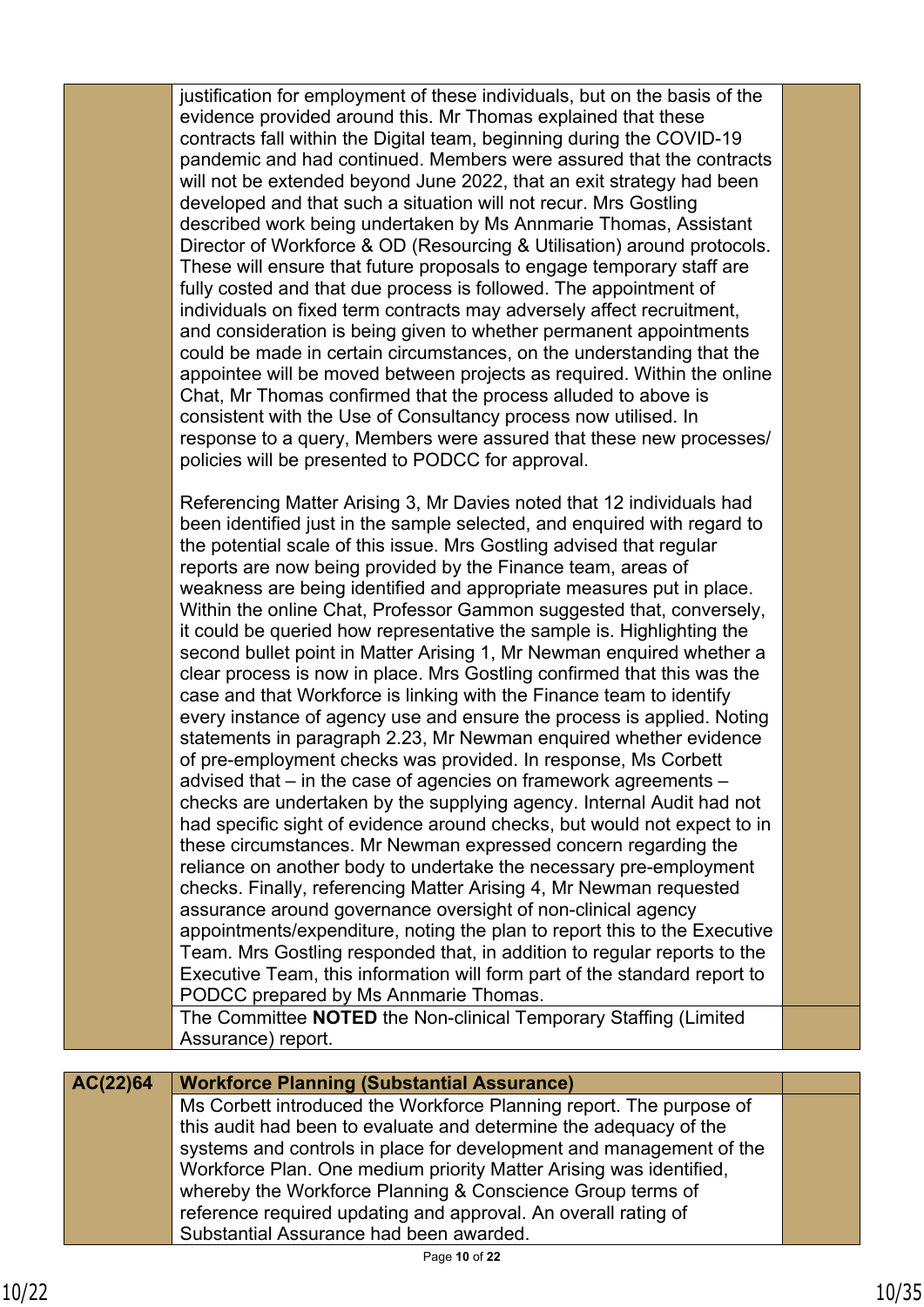|          | The Committee <b>NOTED</b> the Workforce Planning (Substantial                                                                                                                                                                                                                                                                                                                                                                                                                                                                                                                                                                                                                                                                                                                                                                                                                                                                                                                                                                                                                                                                                                                                                                                                                                                                                                                                                                                                         |              |
|----------|------------------------------------------------------------------------------------------------------------------------------------------------------------------------------------------------------------------------------------------------------------------------------------------------------------------------------------------------------------------------------------------------------------------------------------------------------------------------------------------------------------------------------------------------------------------------------------------------------------------------------------------------------------------------------------------------------------------------------------------------------------------------------------------------------------------------------------------------------------------------------------------------------------------------------------------------------------------------------------------------------------------------------------------------------------------------------------------------------------------------------------------------------------------------------------------------------------------------------------------------------------------------------------------------------------------------------------------------------------------------------------------------------------------------------------------------------------------------|--------------|
|          | Assurance) report.                                                                                                                                                                                                                                                                                                                                                                                                                                                                                                                                                                                                                                                                                                                                                                                                                                                                                                                                                                                                                                                                                                                                                                                                                                                                                                                                                                                                                                                     |              |
| AC(22)65 | <b>Organisational Values &amp; Staff Wellbeing (Substantial Assurance)</b>                                                                                                                                                                                                                                                                                                                                                                                                                                                                                                                                                                                                                                                                                                                                                                                                                                                                                                                                                                                                                                                                                                                                                                                                                                                                                                                                                                                             |              |
|          | Ms Corbett introduced the Organisational Values & Staff Wellbeing<br>report, based on an audit to establish whether appropriate<br>arrangements are in place for the monitoring and continued review and<br>implementation of the Organisational Values and Behaviours<br>Framework and to evaluate adequacy of assessment and response to<br>Staff Wellbeing levels. One low priority Matter Arising relating to<br>promotion of the UHB values via the staff intranet and internet was<br>identified, with an overall rating of Substantial Assurance awarded.                                                                                                                                                                                                                                                                                                                                                                                                                                                                                                                                                                                                                                                                                                                                                                                                                                                                                                       |              |
|          | Within the online Chat, Professor Gammon and Mr Davies commended<br>the two Workforce Internal Audit reports. Mrs Hardisty echoed these<br>comments, advising that the Workforce Planning Tool mentioned is to<br>be adopted across Wales. Congratulations were offered to the<br>Workforce & OD team. It was agreed that the positive findings of these<br>reports would be highlighted to Board.                                                                                                                                                                                                                                                                                                                                                                                                                                                                                                                                                                                                                                                                                                                                                                                                                                                                                                                                                                                                                                                                     | <b>PN/JW</b> |
|          | Mrs Lisa Gostling and Mrs Clare James left the Committee meeting.<br>The Committee NOTED the Organisational Values & Staff Wellbeing                                                                                                                                                                                                                                                                                                                                                                                                                                                                                                                                                                                                                                                                                                                                                                                                                                                                                                                                                                                                                                                                                                                                                                                                                                                                                                                                   |              |
|          | (Substantial Assurance) report.                                                                                                                                                                                                                                                                                                                                                                                                                                                                                                                                                                                                                                                                                                                                                                                                                                                                                                                                                                                                                                                                                                                                                                                                                                                                                                                                                                                                                                        |              |
| AC(22)66 | <b>Radiology Directorate Internal Audit Update</b>                                                                                                                                                                                                                                                                                                                                                                                                                                                                                                                                                                                                                                                                                                                                                                                                                                                                                                                                                                                                                                                                                                                                                                                                                                                                                                                                                                                                                     |              |
|          | Mr Andrew Carruthers joined the Committee meeting.                                                                                                                                                                                                                                                                                                                                                                                                                                                                                                                                                                                                                                                                                                                                                                                                                                                                                                                                                                                                                                                                                                                                                                                                                                                                                                                                                                                                                     |              |
|          | Mr Andrew Carruthers presented the Radiology Directorate Internal<br>Audit Update report, emphasising that this area continues to present<br>significant challenges. The report provides an update on progress, with<br>the two outstanding recommendations highlighted. Members were<br>reminded that $-$ prior to COVID-19 $-$ a potential solution to issues<br>around out of hours provision had been identified; this being the<br>introduction of a shift system, which did bring with it additional<br>workforce resource requirements. As had been reported previously, the<br>UHB had only received 4 out of the anticipated 15 graduate<br>radiographers. A new Head of Service commenced in post in November<br>2021 and is undertaking a review of all aspects of the service. However,<br>she has not yet been able to complete a full review of the workforce<br>situation. Mr Carruthers acknowledged that the service provision has<br>actively deteriorated since the previous report to ARAC, although the<br>last week has seen a degree of improvement and it is hoped that the<br>UHB will be in a position to re-introduce services at Tenby Hospital. The<br>underlying fragility within the Radiology service remains, however.<br>Particular issues have been experienced in Sonography; mitigations are<br>being put in place and the service is exploring an insourcing solution.<br>The national recruitment position remains challenging. |              |
|          | The UHB advertised for 15 unfunded student streamlining posts this<br>year, which are currently at the interview stage, with 11 expressions of<br>interest received. However, it is not currently known whether these<br>applicants have selected HDdUHB as their first choice. Swansea Bay<br>UHB is also recruiting from the same 'pool' of candidates, in order to<br>implement a similar shift system to that proposed by HDdUHB. The                                                                                                                                                                                                                                                                                                                                                                                                                                                                                                                                                                                                                                                                                                                                                                                                                                                                                                                                                                                                                              |              |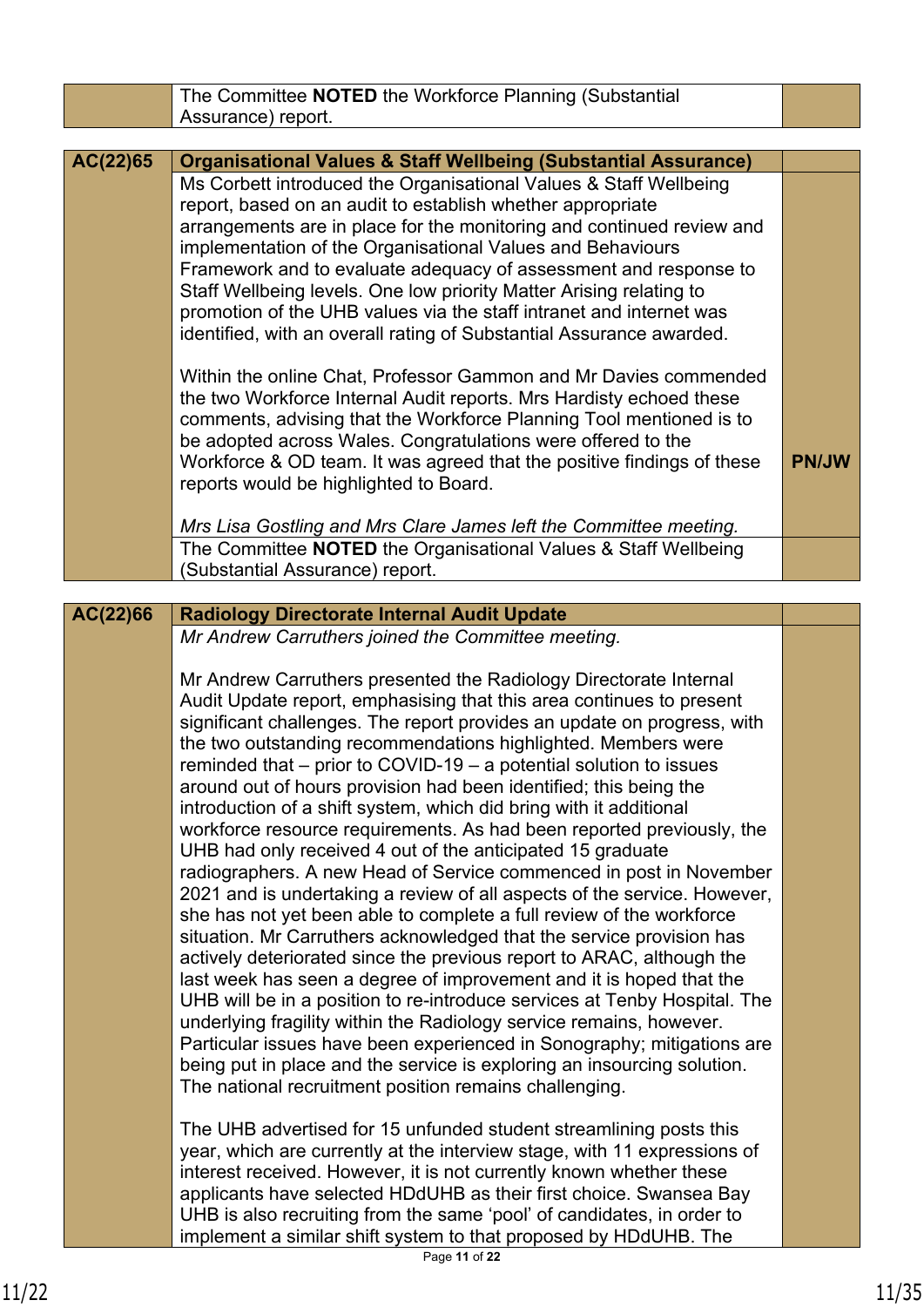COVID-19 pandemic has resulted in an increased demand for Radiology services, and the UHB will be undertaking a capacity and demand exercise. This will, in turn, help to inform workforce requirements and planning. Mr Carruthers emphasised, however, that the UHB's long-term approach should also focus on 'growing our own', via a programme of training and developing new staff, to potentially include Apprenticeships. In conclusion, Mr Carruthers suggested that it is difficult to identify a timeframe by which a solution can be put in place, due to the number of variables involved. Members were informed, however, that Radiology has been added to the agenda for discussion by A Regional Collaboration for Health (ARCH), in order to consider the potential for a regional approach/solution.

Thanking Mr Carruthers for his fair and honest assessment of the position, Mr Newman enquired with regard to the size of the 'pool' of graduates and whether there are more posts than candidates. Whilst Mr Carruthers was not sure of the precise figures, he suspected that this is the case. Within the online Chat, Professor Gammon indicated that insufficient student numbers are being commissioned by HEIW, which do not reflect HDdUHB workforce plans. In response to a query regarding the potential duration of training for an Apprentice in Radiology, Members heard that this was comparable with nursing, ie 5- 6 years. Mr Davies recalled that, in the previous update, there had been mention of restructuring the work/skill mix, and enquired whether any decision had been made in this regard. Also, whether the challenges outlined are impacting on all sub-specialties within Radiology. Finally, Mr Davies queried who Everlight are. In response, Mr Carruthers advised that Everlight are an external company/provider which reads and reports on scans, etc. The issue of skill mix is still being actively explored, and links to the planned capacity and demand work. The importance of recognising skills and targeting workload accordingly is acknowledged. As far as whether the challenges affect all subspecialties, Mr Carruthers stated that there are 'pockets' where issues are being seen. As mentioned, there have been recent challenges in Sonography, principally as a result of staff retirements and sickness and subsequent difficulties in recruiting to vacancies, particularly in certain geographical locations.

Mrs Hardisty welcomed the news that Radiology services may soon be restored to Tenby Hospital. Whilst it was helpful to be provided with an honest assessment of the current position, and the improved 'grasp' on the situation following appointment of the new Head of Service was welcomed, Mrs Hardisty suggested that consideration of this topic might sit more appropriately with another Committee, perhaps the Quality, Safety & Experience Committee (QSEC). It was further suggested that the risks remain a little nebulous. Mrs Hardisty also noted that several locums had been employed for a number of years and felt that this issue should be considered further. Mr Carruthers shared these views, advising that updates regarding Radiology had been provided to both QSEC and the Operational Quality & Safety Experience Sub-Committee. Members heard that a specific risk around Sonography will be added to the Corporate Risk Register, which will increase the profile of Radiology from a risk perspective. Mr Carruthers agreed that conversations around locums are required, to explore whether these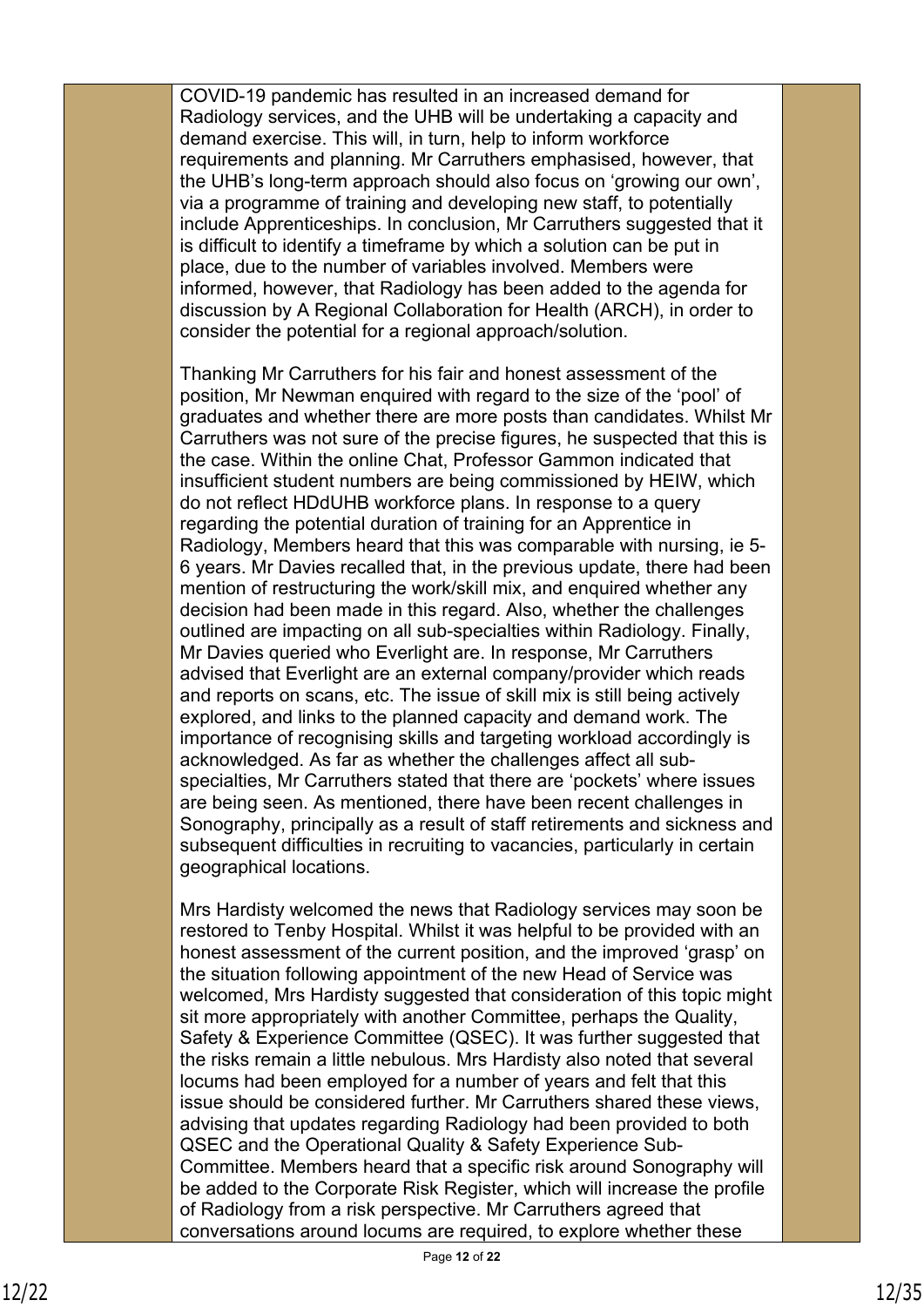individuals could be encouraged to take up permanent posts with the UHB.

Recognising the ongoing workforce issues, Professor Gammon welcomed the proposed ARCH approach, and suggested that a formal proposal be made to the Transformation Board to employ staff regionally across the two UHBs, creating rotas accordingly. Currently, both UHBs are competing for the same 'pool' of candidates. Professor Gammon enquired whether there was any update on how HEIW propose to manage graduate allocation to Health Boards. Also, whilst recognising the sensitivities involved, whether any consideration is being given to redesigning certain roles and whether other innovative models are being utilised elsewhere. Finally, how the UHB is linking these challenges to its Digital Strategy and considering whether digital platforms provide any potential solutions. Mr Carruthers agreed regarding the regional approach, emphasising that making posts more attractive is the essence of discussions. Other specialties where similar approaches have been used, for example eye care, are producing positive feedback. Members were assured that the UHB will be as proactive as possible. Mr Carruthers was not aware of any update around HEIW's plans, and would discuss this issue with Mrs Gostling. Consideration of role redesign is central to the plan being considered by the Head of Service, with potential options being explored. Mr Carruthers committed to discuss opportunities offered by digital platforms with Mr Thomas. **AC AC/HT**

Mr Newman noted that the outcome of the demand and capacity work is awaited. The UHB is unlikely to be in a position to close off the recommendation imminently, and there does not appear to be much more that can be done for the time being, than is already underway/ being planned. Mr Newman agreed that this topic is probably more appropriately scrutinised/monitored by one of the other Board level Committees. Mrs Wilson suggested that this matter be highlighted in ARAC's Update Report to Board, and guidance sought on where this is best placed.

The Committee:

- **RECEIVED** the report as a source of assurance that the outstanding recommendations have been considered; whilst noting that, due to the mass staff shortfalls identified, there is a need to postpone replacing the current out of hours service provision;
- **NOTED** that a capacity and demand plan for all modalities will be undertaken (supported by informatics) and projected activity forecast, in order to realise the true demand for Radiology and align capacity and the staffing resource, and thus provide a timely service/meet targets;
- **NOTED** that the current timeline for completion of the above plan is detailed on the divisional audit tracker to be November 2022; however, work is currently underway and it is intended to deliver outcomes before this time;
- **ACKNOWLEDGED** that there is a requirement for further investment in Radiology staffing to ensure a sustainable daytime service before the current on-call service can be replaced by a shift system and prior to any cost savings being realised over the longer term; and that this will be considered as part of a plan to reduce the

**PN/JW**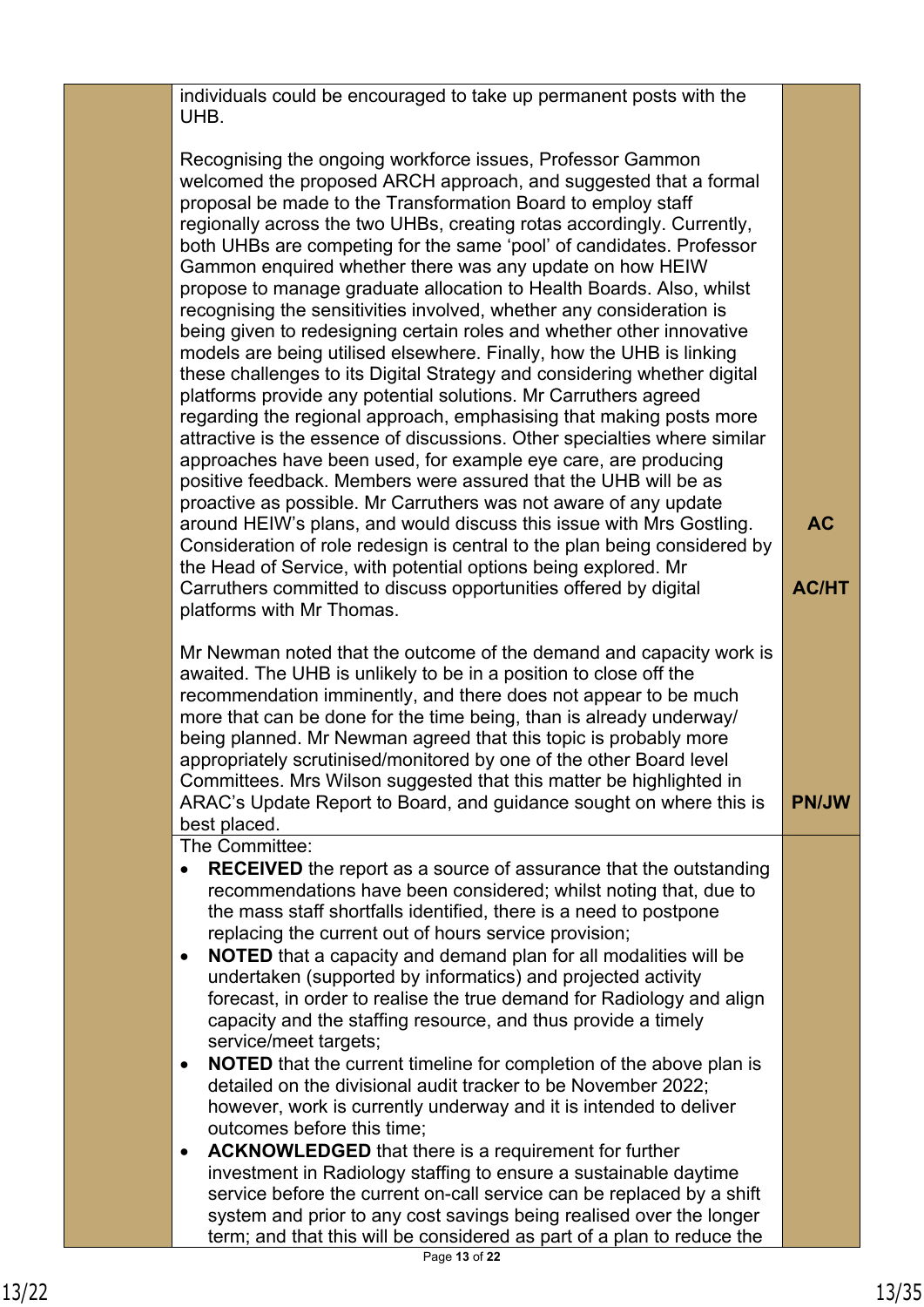|          | overall run rate spend in the directorate, once the demand and                                                                                                                                                                                                                                                                                                                                                                                                                                                                                                                                                                                                                                                                                                                                                                                                                                                                                                                                                                                                                                                                                                                                                                                                                                                      |              |
|----------|---------------------------------------------------------------------------------------------------------------------------------------------------------------------------------------------------------------------------------------------------------------------------------------------------------------------------------------------------------------------------------------------------------------------------------------------------------------------------------------------------------------------------------------------------------------------------------------------------------------------------------------------------------------------------------------------------------------------------------------------------------------------------------------------------------------------------------------------------------------------------------------------------------------------------------------------------------------------------------------------------------------------------------------------------------------------------------------------------------------------------------------------------------------------------------------------------------------------------------------------------------------------------------------------------------------------|--------------|
|          | capacity work is complete.                                                                                                                                                                                                                                                                                                                                                                                                                                                                                                                                                                                                                                                                                                                                                                                                                                                                                                                                                                                                                                                                                                                                                                                                                                                                                          |              |
|          |                                                                                                                                                                                                                                                                                                                                                                                                                                                                                                                                                                                                                                                                                                                                                                                                                                                                                                                                                                                                                                                                                                                                                                                                                                                                                                                     |              |
| AC(22)67 | <b>Response to Internal Audit Records Management Review</b><br>Mr Gareth Rees joined the Committee meeting.                                                                                                                                                                                                                                                                                                                                                                                                                                                                                                                                                                                                                                                                                                                                                                                                                                                                                                                                                                                                                                                                                                                                                                                                         |              |
|          |                                                                                                                                                                                                                                                                                                                                                                                                                                                                                                                                                                                                                                                                                                                                                                                                                                                                                                                                                                                                                                                                                                                                                                                                                                                                                                                     |              |
|          | Mr Carruthers introduced the Response to Internal Audit Records<br>Management Review report, hoping that this does justice to the<br>significant amount of work undertaken in this area. Outcomes from this<br>work invariably link to the findings of the Internal Audit report; it is<br>proposed that two recommendations are closed, with updates on the<br>two outstanding provided within the report. Revenue allocated in<br>November 2021 had allowed an acceleration in Records Management<br>work, which had:                                                                                                                                                                                                                                                                                                                                                                                                                                                                                                                                                                                                                                                                                                                                                                                             |              |
|          | Resulted in a 20-25% reduction in records held at the Llangennech<br>٠<br>store;                                                                                                                                                                                                                                                                                                                                                                                                                                                                                                                                                                                                                                                                                                                                                                                                                                                                                                                                                                                                                                                                                                                                                                                                                                    |              |
|          | Created an opportunity to 'repatriate' records from third party<br>$\bullet$<br>storage.                                                                                                                                                                                                                                                                                                                                                                                                                                                                                                                                                                                                                                                                                                                                                                                                                                                                                                                                                                                                                                                                                                                                                                                                                            |              |
|          | The second phase will further accelerate and absorb new records into<br>the scanning process.                                                                                                                                                                                                                                                                                                                                                                                                                                                                                                                                                                                                                                                                                                                                                                                                                                                                                                                                                                                                                                                                                                                                                                                                                       |              |
|          | Referencing earlier discussions, Mrs Hardisty noted that contracts had<br>been awarded to a number of companies for Health Records storage<br>and scanning and enquired whether the UHB is yet in a position to<br>determine which of these will be used long-term. Mr Gareth Rees<br>advised that three companies are currently being contracted for<br>scanning services. Once these contracts have been concluded, a<br>decision will be made on whether arrangements are maintained with all<br>three, with two or with one. In the long-term, Mr Rees would aspire to<br>the UHB establishing its own scanning provision. Mrs Hardisty<br>commended Mr Rees and his team for their efforts and achievements to<br>date in addressing these challenging issues. To provide context with<br>regard to scale, Members heard that 100 HGVs carrying 2,000+ records<br>and 7km of shrink wrap and pallets costing £10k had been used in the<br>process thus far. Within the online Chat, Members also noted that the<br>records for the Public Inquiry had been included in the scanning<br>process, which was welcomed. Mr Rees stated that the report is brief<br>and does not truly reflect the efforts of the team; he also thanked the<br>Executive Team for responding positively to the request for support. |              |
|          | Noting the indicated milestone of November 2022 in relation to<br>Recommendation 4, Mr Newman requested that Members consider<br>whether a further update should be scheduled for ARAC in December<br>2022, or whether monitoring of this area should be referred elsewhere.<br>Mrs Wilson suggested that this topic could either be referred to the<br>Sustainable Resources Committee (SRC), or a further update provided<br>to ARAC before referral. Members were reminded that ARAC would not<br>routinely ratify the closure of recommendations; therefore, Mrs Wilson<br>offered to discuss this with Mr Carruthers and action accordingly via the                                                                                                                                                                                                                                                                                                                                                                                                                                                                                                                                                                                                                                                            | <b>JW/AC</b> |
|          | Audit Tracker. Mr Weir, Chair of SRC, was content with the suggestion<br>that this matter be referred to that forum for monitoring. Mr Newman<br>concluded discussions by thanking Mr Carruthers and Mr Rees and                                                                                                                                                                                                                                                                                                                                                                                                                                                                                                                                                                                                                                                                                                                                                                                                                                                                                                                                                                                                                                                                                                    | <b>HT</b>    |
|          | Page 14 of 22                                                                                                                                                                                                                                                                                                                                                                                                                                                                                                                                                                                                                                                                                                                                                                                                                                                                                                                                                                                                                                                                                                                                                                                                                                                                                                       |              |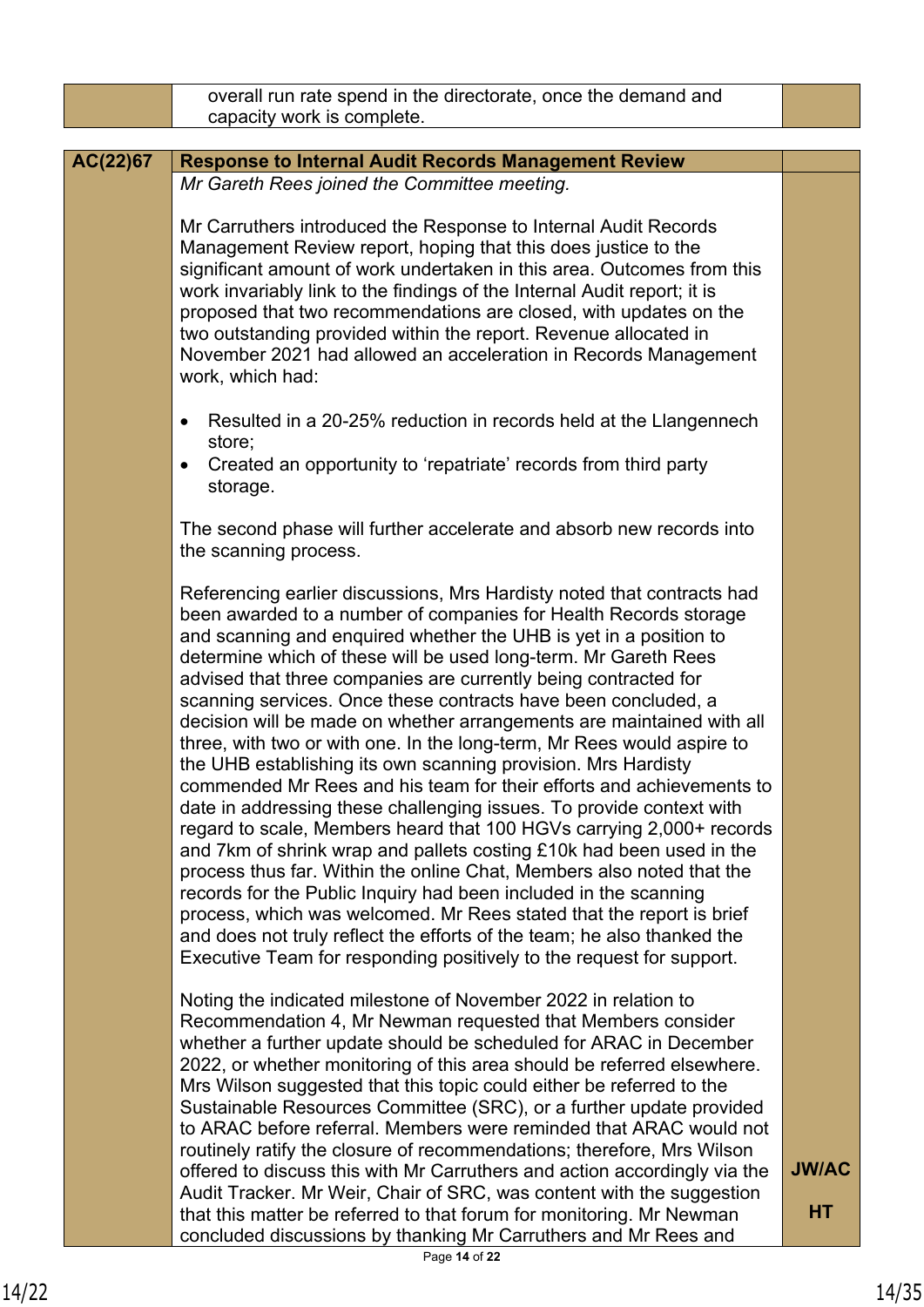|          | requesting that the Committee's thanks also be passed on to the team<br>involved.                                                             | <b>AC/GR</b> |
|----------|-----------------------------------------------------------------------------------------------------------------------------------------------|--------------|
|          | Mr Andrew Carruthers and Mr Gareth Rees left the Committee meeting.                                                                           |              |
|          | The Committee:                                                                                                                                |              |
|          | <b>RECEIVED</b> the update;<br>$\bullet$                                                                                                      |              |
|          | NOTED the broader plans and progress made.                                                                                                    |              |
|          |                                                                                                                                               |              |
| AC(22)68 | <b>RCP Medical Records Keeping Standards Internal Audit Update</b><br>DEFERRED to 21 <sup>st</sup> June 2022                                  |              |
|          |                                                                                                                                               |              |
| AC(22)69 | <b>Internal Audit Plan Progress Report</b>                                                                                                    |              |
|          | Mr James Johns presented the Internal Audit (IA) Plan Progress report,                                                                        |              |
|          | highlighting the audits finalised since the previous meeting, which show                                                                      |              |
|          | a mix of outcomes/assurance ratings. Reasonable progress is being                                                                             |              |
|          | made on completion of the Internal Audit programme of work. The                                                                               |              |
|          | report also details the regular activities of the team and mentions the                                                                       |              |
|          | Internal Audit Plan and Charter 2022/23, which is a separate agenda<br>item.                                                                  |              |
|          | The Committee NOTED progress with delivery of the plan for the                                                                                |              |
|          | current year and the assurance available from the finalised Internal                                                                          |              |
|          | Audit reports.                                                                                                                                |              |
|          | <b>Internal Audit Plan and Charter 2022/23</b>                                                                                                |              |
| AC(22)70 | Mr Johns presented the Internal Audit Plan and Charter 2022/23, which                                                                         |              |
|          | outlines the full Internal Audit programme for the year ahead. The                                                                            |              |
|          | document:                                                                                                                                     |              |
|          |                                                                                                                                               |              |
|          | Sets out the background/context for planned audit work;<br>$\bullet$                                                                          |              |
|          | Refers to broader national work;<br>$\bullet$                                                                                                 |              |
|          | Provides information regarding the Public Sector Internal Audit<br>standards;                                                                 |              |
|          | Details how the Internal Audit Plan has been developed, with a<br>$\bullet$                                                                   |              |
|          | review of key risks;                                                                                                                          |              |
|          | Outlines 6 key areas of consideration;<br>$\bullet$                                                                                           |              |
|          | Touches upon resource requirements/audit coverage.<br>$\bullet$                                                                               |              |
|          |                                                                                                                                               |              |
|          | Appendix A provides details of the proposed Internal Audit work, whilst<br>Appendix B sets out Key Performance Indicators (KPIs). Appendix C, |              |
|          | the Internal Audit Charter, outlines how the Internal Audit team                                                                              |              |
|          | operates, in collaboration with the UHB. Mr Johns advised that the only                                                                       |              |
|          | difference from previous years relates to a requirement to align to the                                                                       |              |
|          | Public Sector Internal Audit standards.                                                                                                       |              |
|          | Referencing the planned Digital audits, Mr Davies noted on page 12                                                                            |              |
|          | audit 22 'Fitness for Digital', intended to review UHB arrangements for                                                                       |              |
|          | digital development and maturity. Mr Davies enquired which model of                                                                           |              |
|          | maturity the UHB would be measured against, specifically whether this                                                                         |              |
|          | would be the Healthcare Information and Management Systems Society                                                                            |              |
|          | (HIMSS) model. Also, in terms of records digitalisation, there has been<br>a significant amount spent on the new Electronic Document Records  |              |
|          | Management System (EDRMS), and Mr Davies enquired whether there                                                                               |              |
|          | were plans to include a review of the usability/accessibility of this                                                                         |              |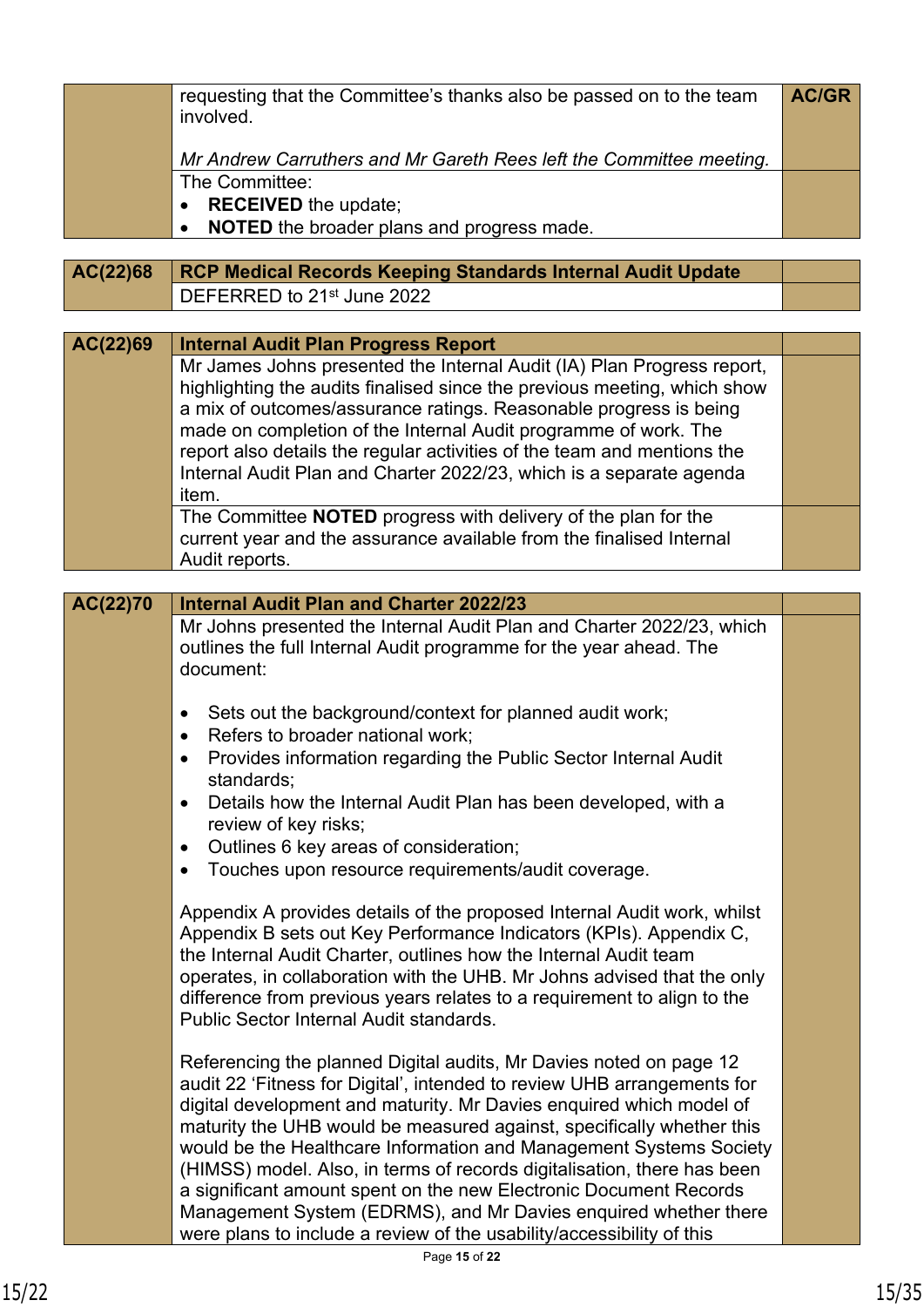|          | system. In response, Mr Johns confirmed that it was the HIMSS model<br>which would be used. There would be consideration of the EDRMS and<br>he would expect accessibility to form part of this assessment. Mr<br>Thomas added that there is a timing element, in that the scanning<br>currently underway is largely of historical records, which are not in<br>active use. In view of this, there will need to be consideration of when it<br>is most appropriate for an evaluation of the EDRMS to take place. As<br>indicated under a previous agenda item, Members heard that a limited<br>number of records on the EDRMS had been accessed/tested in<br>preparation for the COVID-19 Public Inquiry.<br>Mrs Wilson wished to record her thanks to Mr Johns for his work,<br>confirming that the proposed Plan has been considered in detail.<br>Members were reminded that any changes will be presented to the<br>Committee for approval. In view of previous discussions, Mr Newman<br>enquired whether all audits will be substantive, rather than advisory.<br>Mrs Wilson responded that this would be the case, unless agreed in<br>advance. Mr Newman noted that audits are classified into Type 1, 2 or 3<br>and, whilst noting the intention to include this information in the |    |
|----------|----------------------------------------------------------------------------------------------------------------------------------------------------------------------------------------------------------------------------------------------------------------------------------------------------------------------------------------------------------------------------------------------------------------------------------------------------------------------------------------------------------------------------------------------------------------------------------------------------------------------------------------------------------------------------------------------------------------------------------------------------------------------------------------------------------------------------------------------------------------------------------------------------------------------------------------------------------------------------------------------------------------------------------------------------------------------------------------------------------------------------------------------------------------------------------------------------------------------------------------------------------------------------------------------|----|
|          | progress reports, requested that this be added to Appendix A.                                                                                                                                                                                                                                                                                                                                                                                                                                                                                                                                                                                                                                                                                                                                                                                                                                                                                                                                                                                                                                                                                                                                                                                                                                | JJ |
|          | The Committee APPROVED the Internal Audit Plan and Charter for<br>2022/23.                                                                                                                                                                                                                                                                                                                                                                                                                                                                                                                                                                                                                                                                                                                                                                                                                                                                                                                                                                                                                                                                                                                                                                                                                   |    |
|          |                                                                                                                                                                                                                                                                                                                                                                                                                                                                                                                                                                                                                                                                                                                                                                                                                                                                                                                                                                                                                                                                                                                                                                                                                                                                                              |    |
| AC(22)71 | <b>TriTech Institute Governance Review (Limited Assurance)</b>                                                                                                                                                                                                                                                                                                                                                                                                                                                                                                                                                                                                                                                                                                                                                                                                                                                                                                                                                                                                                                                                                                                                                                                                                               |    |
|          | Dr Leighton Phillips joined the Committee meeting.                                                                                                                                                                                                                                                                                                                                                                                                                                                                                                                                                                                                                                                                                                                                                                                                                                                                                                                                                                                                                                                                                                                                                                                                                                           |    |
|          | Introducing the TriTech Institute Governance Review report, Mr Gareth                                                                                                                                                                                                                                                                                                                                                                                                                                                                                                                                                                                                                                                                                                                                                                                                                                                                                                                                                                                                                                                                                                                                                                                                                        |    |
|          | Heaven noted that the Institute had evolved from a collaborative                                                                                                                                                                                                                                                                                                                                                                                                                                                                                                                                                                                                                                                                                                                                                                                                                                                                                                                                                                                                                                                                                                                                                                                                                             |    |
|          | initiative. The audit had evaluated the adequacy of the systems and<br>controls in place within the governance arrangements for the TriTech                                                                                                                                                                                                                                                                                                                                                                                                                                                                                                                                                                                                                                                                                                                                                                                                                                                                                                                                                                                                                                                                                                                                                  |    |
|          | Institute. An assurance rating of Limited Assurance had been awarded,                                                                                                                                                                                                                                                                                                                                                                                                                                                                                                                                                                                                                                                                                                                                                                                                                                                                                                                                                                                                                                                                                                                                                                                                                        |    |
|          | based on the lack of a Board approved business case and a clear<br>financial structure. Six Matters Arising had been identified, four medium                                                                                                                                                                                                                                                                                                                                                                                                                                                                                                                                                                                                                                                                                                                                                                                                                                                                                                                                                                                                                                                                                                                                                 |    |
|          | and two high priority. Dr Leighton Phillips felt that, in considering the                                                                                                                                                                                                                                                                                                                                                                                                                                                                                                                                                                                                                                                                                                                                                                                                                                                                                                                                                                                                                                                                                                                                                                                                                    |    |
|          | audit's findings, it was important to provide the following context:                                                                                                                                                                                                                                                                                                                                                                                                                                                                                                                                                                                                                                                                                                                                                                                                                                                                                                                                                                                                                                                                                                                                                                                                                         |    |
|          | The fact that TriTech reflects two departments joining together to<br>$\bullet$                                                                                                                                                                                                                                                                                                                                                                                                                                                                                                                                                                                                                                                                                                                                                                                                                                                                                                                                                                                                                                                                                                                                                                                                              |    |
|          | collaborate on projects in exceptional times and continuing to do so;                                                                                                                                                                                                                                                                                                                                                                                                                                                                                                                                                                                                                                                                                                                                                                                                                                                                                                                                                                                                                                                                                                                                                                                                                        |    |
|          | The Institute remains relatively new and is operating in a new space;<br>$\bullet$                                                                                                                                                                                                                                                                                                                                                                                                                                                                                                                                                                                                                                                                                                                                                                                                                                                                                                                                                                                                                                                                                                                                                                                                           |    |
|          | whilst those involved have attempted to consider all eventualities,<br>learning is still taking place;                                                                                                                                                                                                                                                                                                                                                                                                                                                                                                                                                                                                                                                                                                                                                                                                                                                                                                                                                                                                                                                                                                                                                                                       |    |
|          | This learning and reflection around governance is being utilised to<br>$\bullet$                                                                                                                                                                                                                                                                                                                                                                                                                                                                                                                                                                                                                                                                                                                                                                                                                                                                                                                                                                                                                                                                                                                                                                                                             |    |
|          | strengthen the Institute and its processes;<br>There is a strong focus on good governance throughout the projects<br>$\bullet$                                                                                                                                                                                                                                                                                                                                                                                                                                                                                                                                                                                                                                                                                                                                                                                                                                                                                                                                                                                                                                                                                                                                                               |    |
|          | being undertaken by the Institute; although this may not have been<br>formally reported, the focus has been on mitigating risk;                                                                                                                                                                                                                                                                                                                                                                                                                                                                                                                                                                                                                                                                                                                                                                                                                                                                                                                                                                                                                                                                                                                                                              |    |
|          | The Institute is already delivering in terms of impact. Work is taking<br>$\bullet$                                                                                                                                                                                                                                                                                                                                                                                                                                                                                                                                                                                                                                                                                                                                                                                                                                                                                                                                                                                                                                                                                                                                                                                                          |    |
|          | place around the early detection of prostate cancer, COPD, drug-                                                                                                                                                                                                                                                                                                                                                                                                                                                                                                                                                                                                                                                                                                                                                                                                                                                                                                                                                                                                                                                                                                                                                                                                                             |    |
|          | resistant depression and naso-gastric feeding. The Institute<br>delivered on its income generation target for 2021/22, and is already                                                                                                                                                                                                                                                                                                                                                                                                                                                                                                                                                                                                                                                                                                                                                                                                                                                                                                                                                                                                                                                                                                                                                        |    |
|          | 80-85% towards delivering on this year's target.                                                                                                                                                                                                                                                                                                                                                                                                                                                                                                                                                                                                                                                                                                                                                                                                                                                                                                                                                                                                                                                                                                                                                                                                                                             |    |
|          |                                                                                                                                                                                                                                                                                                                                                                                                                                                                                                                                                                                                                                                                                                                                                                                                                                                                                                                                                                                                                                                                                                                                                                                                                                                                                              |    |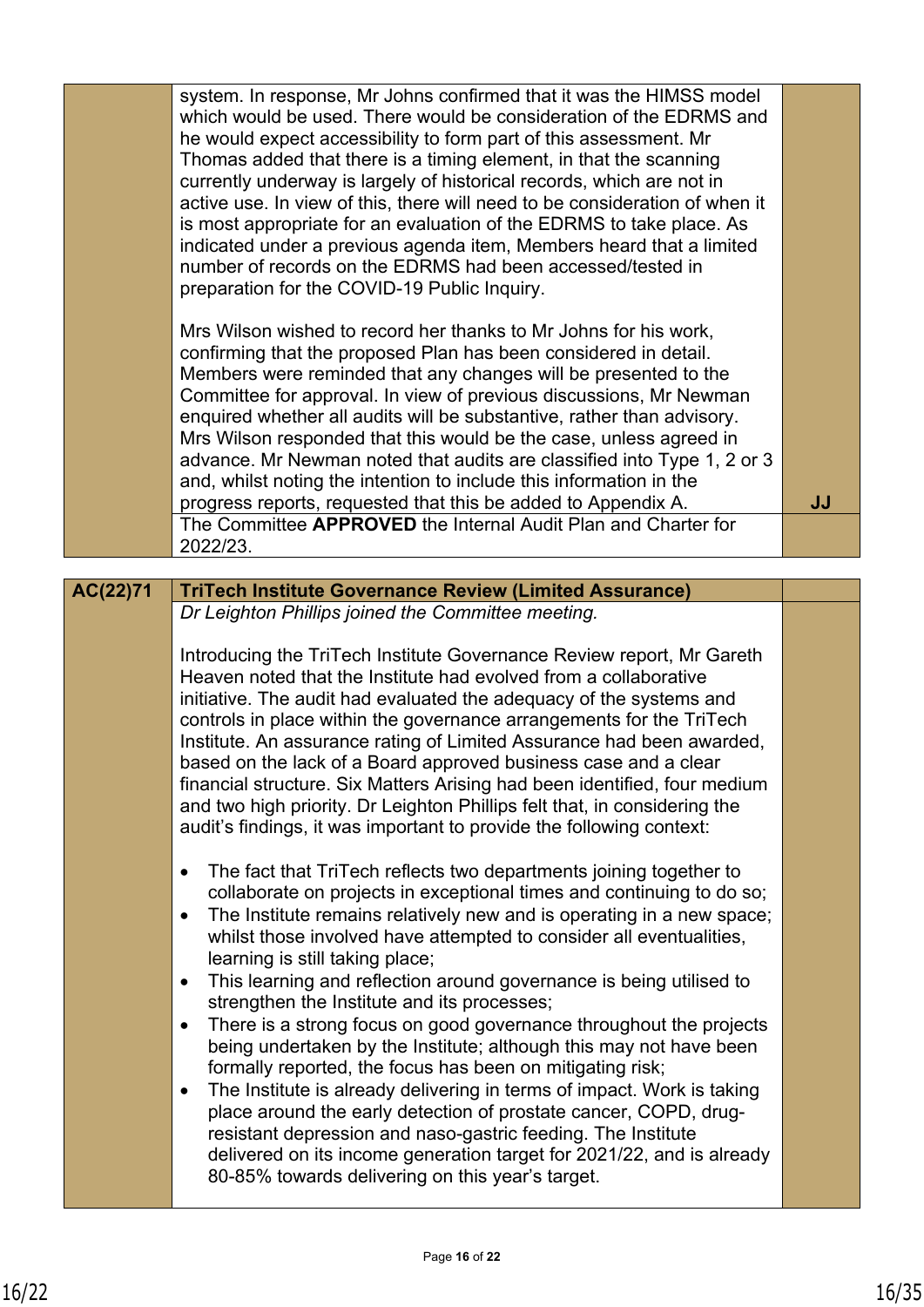Dr Phillips provided this information in order to demonstrate that the TriTech Institute represents a 'positive impact story' for HDdUHB.

Whilst acknowledging all of the comments made by Dr Phillips, Professor Gammon emphasised that ARAC's first consideration must be good governance. Failure to do so exposes the organisation to risk. Professor Gammon noted that innovation is being actively encouraged in HDdUHB and welcomed the report, whilst not being surprised by its findings. It is clear that intentions were genuine, however, it should now be expected that a management action plan be put in place going forward. Mr Thomas also welcomed the report; the TriTech Institute represents an interesting development for the UHB, which has created a number of useful opportunities, particularly in relation to Value Based Health Care. It has also served to highlight a 'hallmark' of HDdUHB as an organisation, which is that it is easy to work with. A number of roles have been created in forming the Institute, which have impacted positively in terms of the foundational economy/social value. These are high quality jobs, funded by industry, in a geographical location requiring investment. Mr Thomas suggested that there is a need to work through the risks involved; and be cognisant of the fact that the very nature of innovation brings with it a strong likelihood of failure. This issue requires further exploration. Within the online Chat, Mrs Wilson advised that the organisation does have a different risk appetite for research and innovation, which reflects this exact position.

Mr Weir stated that he had been surprised by statements that there was no business plan, noting that one had been considered by the Research & Innovation Sub Committee, which also receives regular financial updates from the Institute. Mr Weir queried whether the suggestion was that there had been no business plan, or that this had not been updated. In response, Mr Heaven confirmed that the development of a business plan was detailed in the information around the establishment of the TriTech Institute; however the audit had not been able to identify evidence of where this was discussed or agreed. Mr Weir suggested that the issue may be a lack of formal reporting of this from the Research & Innovation Sub-Committee to PODCC. Members heard that, whilst Internal Audit had been provided with a copy of an early version of the business plan, there had been no formal approval of this at Board level, or assurance that this had been undertaken. Dr Phillips confirmed that there had been a formal business plan, together with an aligned financial plan which had received Finance Business Partner input. Members were assured, therefore, that – whilst there may be debate around whether it was adequate and had been subject to the required scrutiny processes – a business plan was in place. The audit's findings, however, had been accepted and the business plan will be refreshed based on both these and the experience of the previous year. This process is already underway. Mrs Wilson and Mr Thomas also confirmed that a business plan had been prepared; this would usually have been submitted to Executive Team and referred onwards into the Committee reporting structure. Due to the timing, however, at the height of the first COVID-19 wave, this process had not taken place. In addition, as the Institute had not involved additional financial resources and an exit strategy was in place, it had not been considered necessary to escalate it further. Members were also reminded that Research &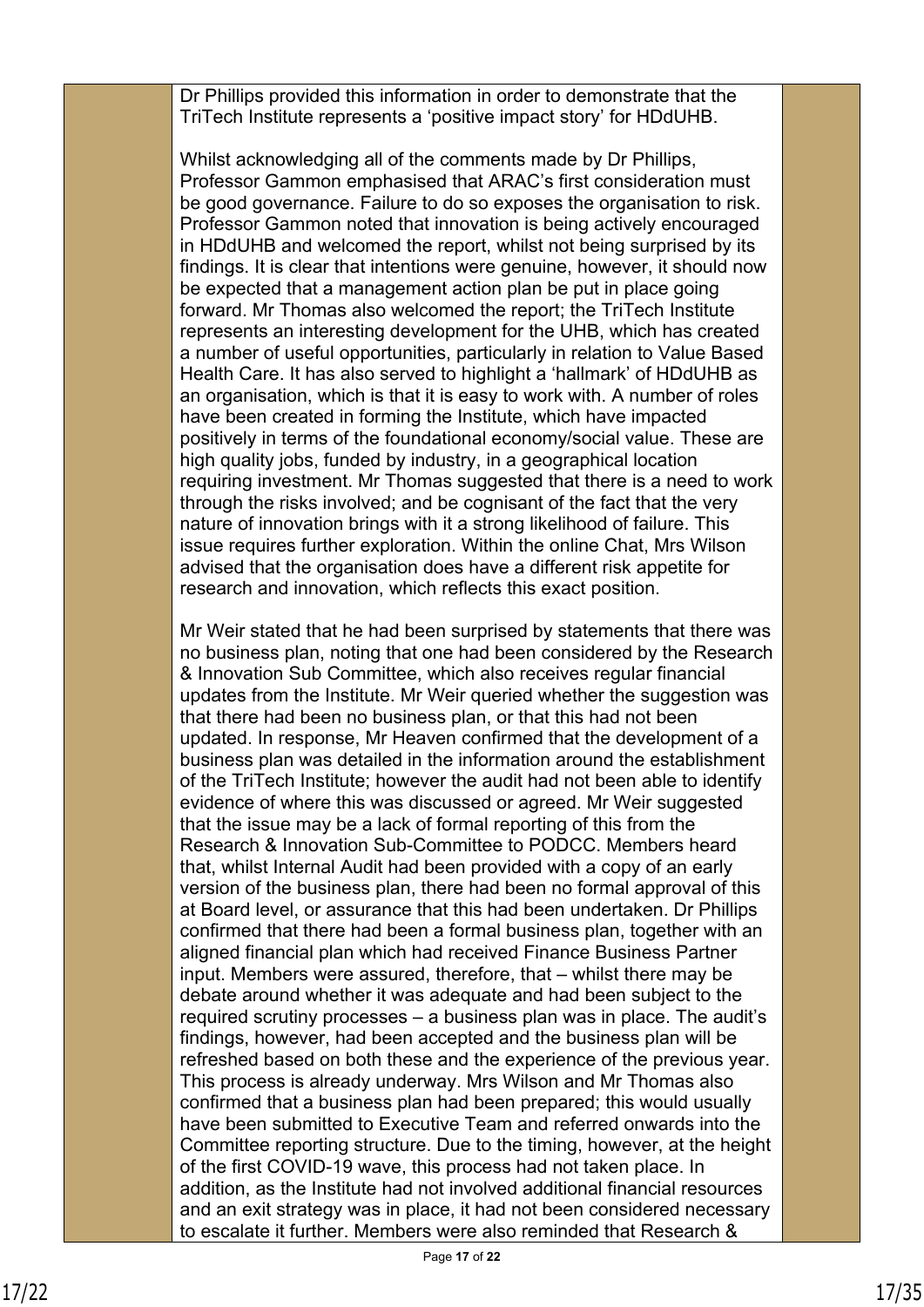Innovation is the only area in which Health Boards are permitted to generate income, recognising this is clearly detailed within regulations. Health Boards do not have the authority to establish subsidiary companies etc, and in simple terms, the TriTech Institute is therefore a team within the Research & Innovation Directorate. In hindsight, and given how the Institute has developed, it was acknowledged that the business plan should have been considered at Executive Team; this has been recorded as learning.

Mrs Hardisty welcomed the honesty and recognition of areas for improvement which has been demonstrated. It will be important to learn from the Institute lessons in relation to the social model for health and the local economy. One of the topics Mrs Hardisty would have expected the report to mention is Intellectual Property and she enquired whether this is a potential 'gap' which needs addressing. Dr Phillips advised that, for each project delivered by the TriTech Institute, there is a clear contract in place which includes Intellectual Property provision. The opinion of Legal & Risk is sought routinely, as part of the process. Contracts detail the ownership of projects and how any benefits will be shared. A separate piece of work is underway around the organisation's current Intellectual Property guidelines, which will put in place a formal policy. In the interim, this is decided on a case-by-case basis. Mr Newman suggested that the audit has highlighted the process by which the TriTech Institute was created and has developed, and the learning which is necessary from this. As the Institute evolves further, the UHB will need to consider and monitor how it is developing and operating in practice. Dr Phillips agreed, emphasising that the team has already made substantial progress towards addressing the recommendations and delivering the action plan. He would be more than willing to provide a further update to the Committee in due course, to include the Intellectual Property Policy. Mr Johns advised that there is already provision in the 2022/23 Internal Audit Plan for a follow-up audit.

Mr Davies felt that the successes of the TriTech Institute to date should be recognised and lauded, suggesting that they should be made more visible and highlighted to the Board. In terms of foundational economy and Value Based Health Care, Mr Thomas observed that it is common for organisations to take a rather 'transactional' approach to procurement, which can be challenging/narrow. There is a need to develop a broader strategy, whilst ensuring the appropriate governance processes are in place. Work in this area is progressing, via a Task & Finish Group. Once a framework has been developed, this will be considered by SRG; however, ARAC will probably also have an interest in this work.

Mr Newman concluded discussions by wishing Dr Phillips and the Institute well and stating that he looked forward to the follow-up report.

*Dr Leighton Phillips and Mr Gareth Heaven left the Committee meeting.* The Committee **NOTED** the TriTech Institute Governance Review (Limited Assurance) report.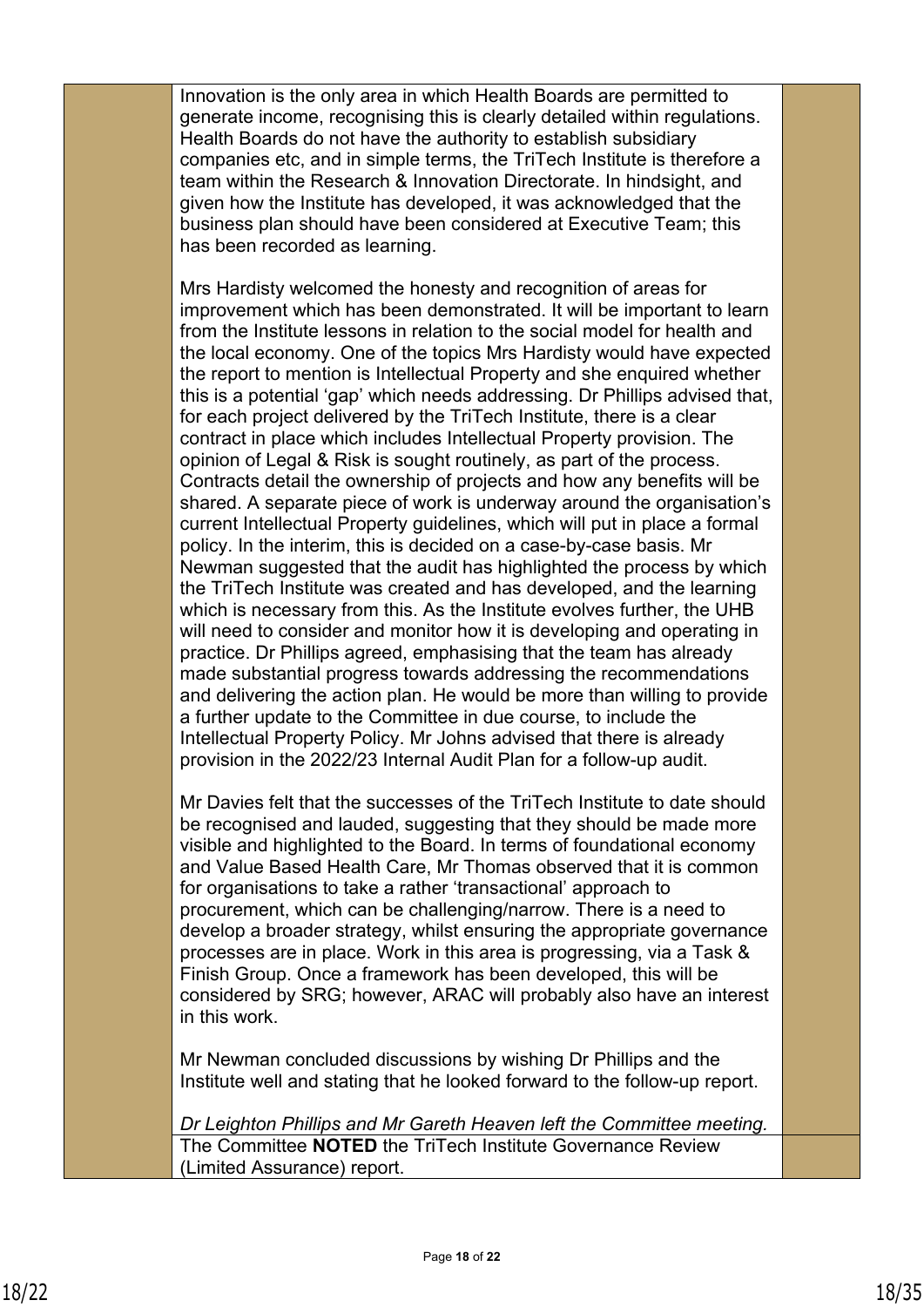| AC(22)72 | <b>Primary Care Clusters (Reasonable Assurance)</b>                                                                                                                                                                                                                                                                                                                                                                                                                                                                                                                                                                                                                                                                                                                                                                                                                                                                                                                                                                                                                                                                                                                                                                                                                                                                                                                                              |  |
|----------|--------------------------------------------------------------------------------------------------------------------------------------------------------------------------------------------------------------------------------------------------------------------------------------------------------------------------------------------------------------------------------------------------------------------------------------------------------------------------------------------------------------------------------------------------------------------------------------------------------------------------------------------------------------------------------------------------------------------------------------------------------------------------------------------------------------------------------------------------------------------------------------------------------------------------------------------------------------------------------------------------------------------------------------------------------------------------------------------------------------------------------------------------------------------------------------------------------------------------------------------------------------------------------------------------------------------------------------------------------------------------------------------------|--|
|          | Ms Rhian Bond and Ms Julia Chambers joined the Committee meeting.                                                                                                                                                                                                                                                                                                                                                                                                                                                                                                                                                                                                                                                                                                                                                                                                                                                                                                                                                                                                                                                                                                                                                                                                                                                                                                                                |  |
|          | Ms Corbett introduced the Primary Care Clusters report, based on an<br>audit to review Cluster plans, the arrangements in place to monitor their<br>delivery and to assess assurance reporting. One high priority Matter<br>Arising, relating to the absence of appropriate assurance reporting<br>arrangements had been identified, together with one further medium<br>priority Matter Arising. This had resulted in a Reasonable Assurance<br>rating overall. Ms Rhian Bond reported that the Primary Care team has<br>already put in place an action plan in relation to Cluster meetings/<br>reporting. A considerable amount of work has also been undertaken -<br>led by Ms Julia Chambers - around standardisation of approach to<br>Cluster Integrated Medium Term Plans (IMTPs), and enhanced data<br>collection/presentation.                                                                                                                                                                                                                                                                                                                                                                                                                                                                                                                                                         |  |
|          | Noting the management response to Matter Arising 2, Mrs Hardisty<br>enquired whether a committee had been identified yet. Members heard<br>that the intention is to move to a County Planning Group structure, with<br>this to be discussed in more detail at the upcoming Board Seminar. Ms<br>Bond explained that the Primary Care Applications Committee had<br>previously received Cluster reports; however, this committee had been<br>stood down. It is important to ensure that the valuable work already<br>undertaken driving forward Cluster IMTPs is not lost. Members were<br>informed that reporting will be via the Strategic, Development and<br>Operational Delivery Committee (SDODC), with Ms Julia Chambers<br>advising that discussions have already commenced around a quarterly<br>report to this forum. Highlighting recent discussions around the need to<br>better evidence improvement trajectories within the Integrated<br>Performance Assurance Report (IPAR), Mr Newman requested<br>assurance that Primary Care will be included. Confirming that this will<br>be the case, Mrs Wilson indicated that this will form part of the<br>discussions at the June 2022 Board Seminar. In addition, the new<br>Operational Update to Public Board will be jointly produced by the<br>Director of Operations and Director of Primary Care, Community & Long<br>Term Care. |  |
|          | Mr Newman welcomed the evidence of work being undertaken and<br>thanked the Primary Care team for their efforts.                                                                                                                                                                                                                                                                                                                                                                                                                                                                                                                                                                                                                                                                                                                                                                                                                                                                                                                                                                                                                                                                                                                                                                                                                                                                                 |  |
|          | Ms Rhian Bond and Ms Julia Chambers left the Committee meeting.<br>The Committee NOTED the Primary Care Clusters (Reasonable                                                                                                                                                                                                                                                                                                                                                                                                                                                                                                                                                                                                                                                                                                                                                                                                                                                                                                                                                                                                                                                                                                                                                                                                                                                                     |  |
|          | Assurance) report.                                                                                                                                                                                                                                                                                                                                                                                                                                                                                                                                                                                                                                                                                                                                                                                                                                                                                                                                                                                                                                                                                                                                                                                                                                                                                                                                                                               |  |
| AC(22)73 | <b>Performance Monitoring &amp; Reporting (Substantial Assurance)</b>                                                                                                                                                                                                                                                                                                                                                                                                                                                                                                                                                                                                                                                                                                                                                                                                                                                                                                                                                                                                                                                                                                                                                                                                                                                                                                                            |  |
|          | Ms Corbett introduced the Performance Monitoring & Reporting report,<br>based on an audit to provide assurance to the regarding the quality of<br>information and effectiveness of arrangements in place for the<br>monitoring and reporting of performance. No Matters Arising had been<br>identified, with an overall assurance rating of Substantial Assurance<br>awarded. Mr Thomas stated that the teams involved have made an<br>incredible effort collating data and creating a range of dashboards                                                                                                                                                                                                                                                                                                                                                                                                                                                                                                                                                                                                                                                                                                                                                                                                                                                                                       |  |
|          | across the organisation, including the Board Assurance Framework and                                                                                                                                                                                                                                                                                                                                                                                                                                                                                                                                                                                                                                                                                                                                                                                                                                                                                                                                                                                                                                                                                                                                                                                                                                                                                                                             |  |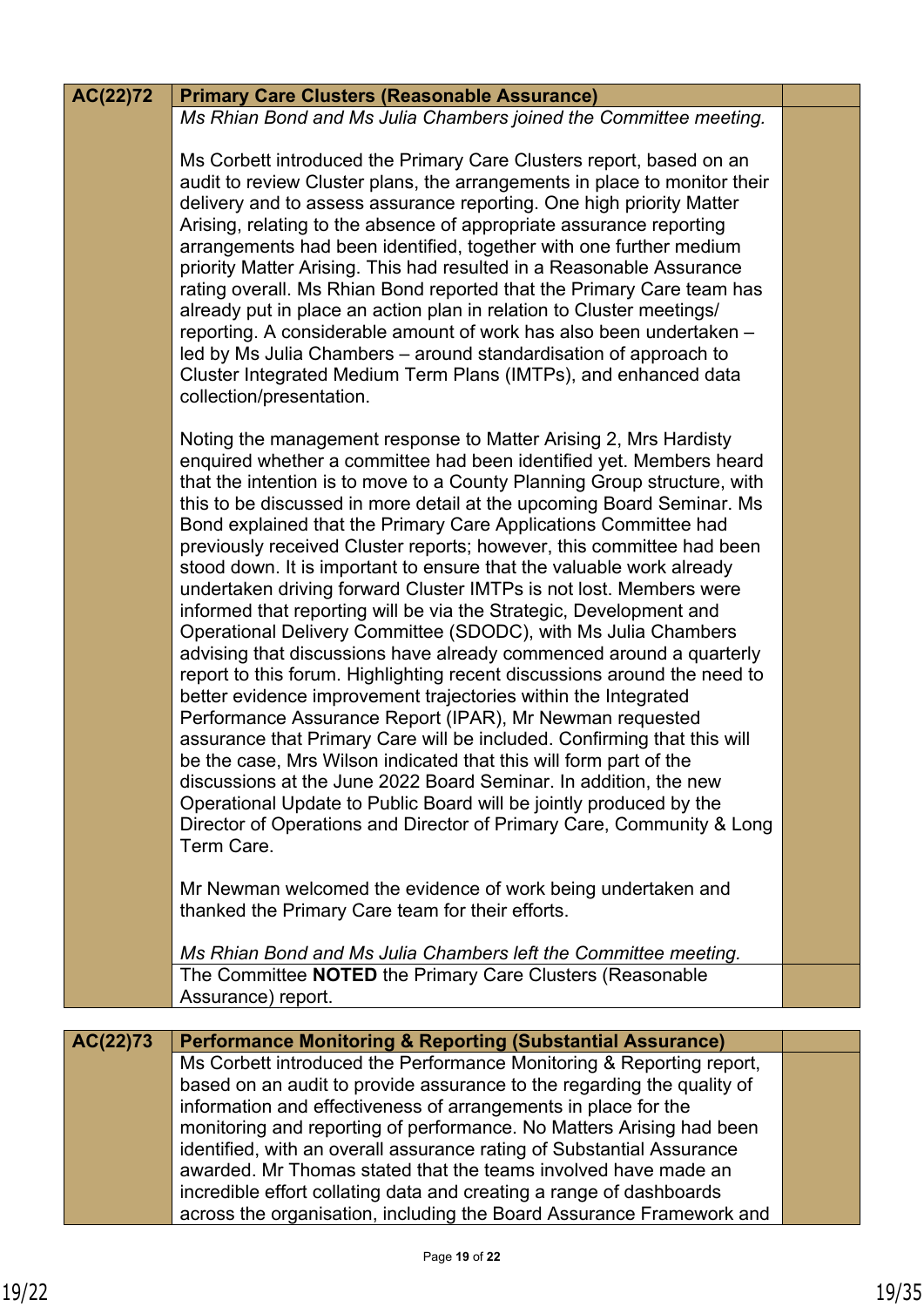|          | IPAR. Mr Thomas thanked the Internal Audit team for their review and                                                                                                                                                                                                                                                                                                                                                                                                                                                                                                                                                                                                                                                                                                                                                                                                                                                                                                                                                       |  |
|----------|----------------------------------------------------------------------------------------------------------------------------------------------------------------------------------------------------------------------------------------------------------------------------------------------------------------------------------------------------------------------------------------------------------------------------------------------------------------------------------------------------------------------------------------------------------------------------------------------------------------------------------------------------------------------------------------------------------------------------------------------------------------------------------------------------------------------------------------------------------------------------------------------------------------------------------------------------------------------------------------------------------------------------|--|
|          | the Performance team in particular for their work.                                                                                                                                                                                                                                                                                                                                                                                                                                                                                                                                                                                                                                                                                                                                                                                                                                                                                                                                                                         |  |
|          | The Committee NOTED the Performance Monitoring & Reporting<br>(Substantial Assurance) report.                                                                                                                                                                                                                                                                                                                                                                                                                                                                                                                                                                                                                                                                                                                                                                                                                                                                                                                              |  |
|          |                                                                                                                                                                                                                                                                                                                                                                                                                                                                                                                                                                                                                                                                                                                                                                                                                                                                                                                                                                                                                            |  |
| AC(22)74 | <b>Network &amp; Information Systems (NIS) Directive (Substantial</b>                                                                                                                                                                                                                                                                                                                                                                                                                                                                                                                                                                                                                                                                                                                                                                                                                                                                                                                                                      |  |
|          | <b>Assurance)</b>                                                                                                                                                                                                                                                                                                                                                                                                                                                                                                                                                                                                                                                                                                                                                                                                                                                                                                                                                                                                          |  |
|          | Ms Sian Harries joined the Committee meeting.                                                                                                                                                                                                                                                                                                                                                                                                                                                                                                                                                                                                                                                                                                                                                                                                                                                                                                                                                                              |  |
|          | Ms Sian Harries introduced the Network & Information Systems (NIS)<br>Directive report, which was based on a review of the arrangements in<br>place for the implementation of the NIS Directive in the UHB. Significant<br>work has been undertaken in this area, with two medium priority Matters<br>Arising identified and an assurance rating of Substantial Assurance<br>awarded. Mr Thomas thanked the Internal Audit team for their review,<br>Audit Wales for their support and Mr Davies for his role as 'critical<br>friend', providing challenge and monitoring. Members heard that one<br>action remains outstanding; although it was emphasised that a<br>commitment to vigilance around cyber security must be ongoing. A<br>cyber security expert has been employed via an external agency, and<br>this arrangement will likely need to be maintained until the summer. Mr<br>Thomas felt that HDdUHB probably benchmarks favourably in terms of<br>cyber security against other organisations across Wales. |  |
|          | With regard to the outstanding action under Matter Arising 1, Mrs<br>Wilson advised that a separate session for Board Members on the topic<br>of cyber security will be offered. Mr Davies congratulated Mr Thomas<br>and his team on this positive report, whilst emphasising that NHS Wales<br>operates on a shared network, and cyber security is 'only as strong as<br>the weakest link'. Compliance with the Directive is, therefore, crucial. In<br>view of this, Mr Davies suggested that a wider, All Wales audit should<br>be undertaken, noting that the risks and threats in this area are<br>extensive and increasing. Within the online Chat, Mr Thomas advised<br>that he had raised this issue with Audit Wales. Members also heard that<br>the topic of cyber security is on the agenda for forthcoming meetings of<br>both the Digital Independent Members' Group and the All Wales Audit<br>Chairs' Committee.<br>Ms Sian Harries left the Committee meeting.                                            |  |
|          | The Committee <b>NOTED</b> the Network & Information Systems (NIS)<br>Directive (Substantial Assurance) report.                                                                                                                                                                                                                                                                                                                                                                                                                                                                                                                                                                                                                                                                                                                                                                                                                                                                                                            |  |
|          |                                                                                                                                                                                                                                                                                                                                                                                                                                                                                                                                                                                                                                                                                                                                                                                                                                                                                                                                                                                                                            |  |
| AC(22)75 | <b>Nurse Staffing Act</b>                                                                                                                                                                                                                                                                                                                                                                                                                                                                                                                                                                                                                                                                                                                                                                                                                                                                                                                                                                                                  |  |
|          | DEFERRED to 5 <sup>th</sup> May 2022                                                                                                                                                                                                                                                                                                                                                                                                                                                                                                                                                                                                                                                                                                                                                                                                                                                                                                                                                                                       |  |

| AC(22)76 | <b>Audit Tracker</b>                                                            |  |
|----------|---------------------------------------------------------------------------------|--|
|          | Mrs Charlotte Beare presented the Audit Tracker report, indicating that         |  |
|          | there has been an increase in report recommendations, mainly due to             |  |
|          | the closure of the Strategic Log. Members heard that since the previous         |  |
|          | report, 13 reports have been closed or superseded, with 10 new reports          |  |
|          | received by the UHB and an additional 8 reports re-opened following             |  |
|          | the review and closure of the Strategic Log. As at 22 <sup>nd</sup> March 2022, |  |
|          | there are 98 reports currently open. 55 of these reports have                   |  |
|          |                                                                                 |  |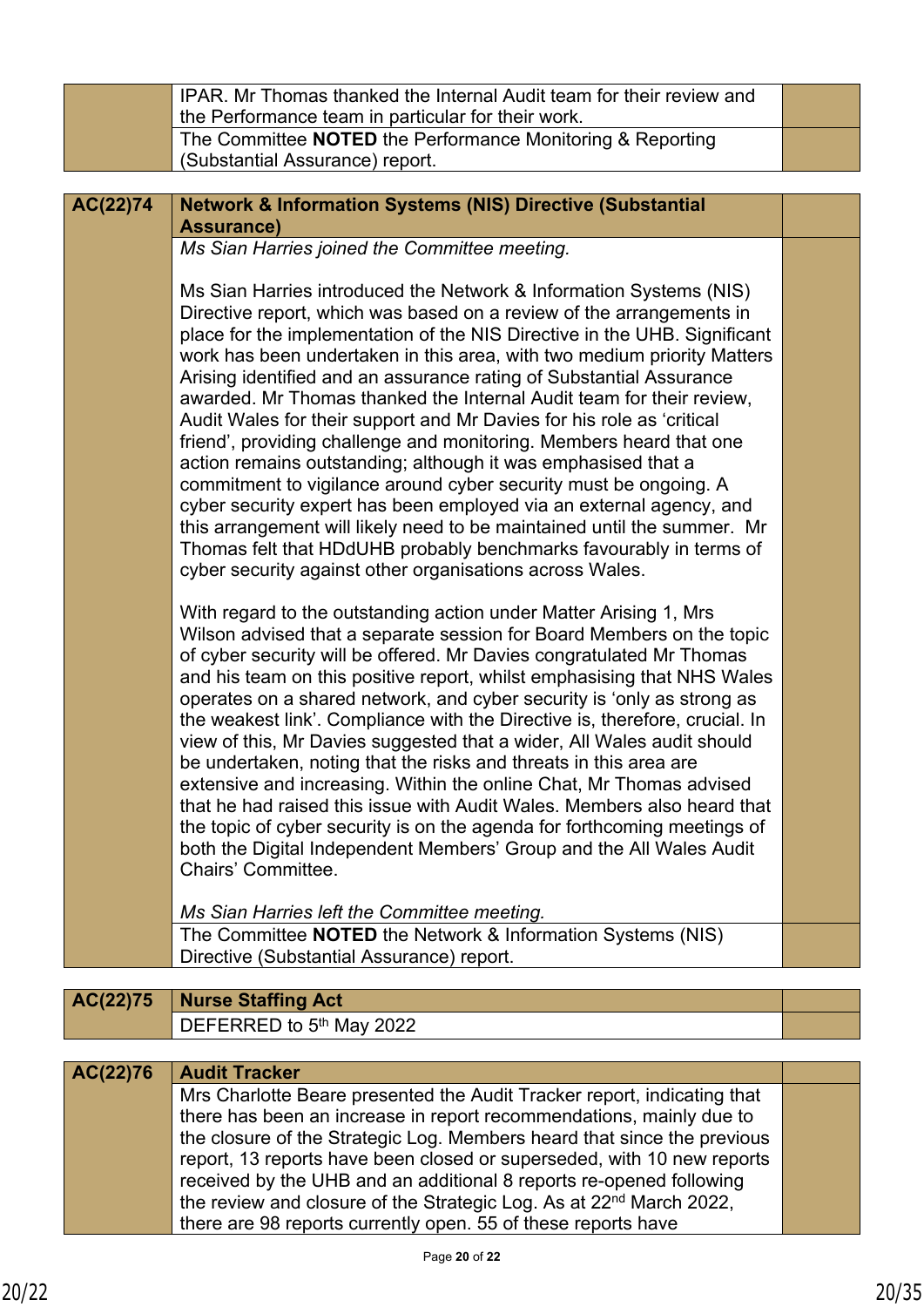| recommendations that have exceeded their original completion date,<br>which has increased from the 49 reports previously reported in<br>February 2022. Of these 55 reports, 8 have been re-opened following<br>the review and closure of the Strategic Log. There is a slight decrease<br>in recommendations where the original implementation date has passed<br>from 126 to 122. The number of recommendations that have gone<br>beyond six months of their original completion date has increased to 45<br>from 41 reported in February 2022. It is hoped that an improved picture<br>will be seen at the next meeting. In terms of services, Central<br>Operations and Radiology are demonstrating an improving position; a<br>'watching brief' remains in place with respect to Mental Health &<br>Learning Disabilities (MHLD).<br>With reference to the final comment, Mr Newman enquired whether it is<br>felt that any more proactive steps are required with regard to MHLD, to<br>which Mrs Beare suggested that monitoring is sufficient at present. Mrs<br>Wilson advised that the UHB Chair has requested copies of all audit<br>reports on MHLD; however, it is important to ensure that there is not an<br>over-focus on any one service, to the potential detriment of that or<br>others. Mr Johns reported that he and Mrs Wilson had discussed<br>whether it would be helpful to consider specific areas of the Audit<br>Tracker and identify potential areas of risk on an ongoing basis. Mrs<br>Wilson confirmed that this had been an extremely constructive<br>conversation. Members were reminded that, last year, an exercise was<br>undertaken to review all audit/regulator recommendations with<br>Executive Directors. Due to capacity issues within the team, it is not<br>currently possible to repeat this exercise as planned; however, it would<br>be beneficial for the Internal Audit team to test/challenge decisions to<br>close recommendations.<br>Referencing the table on page 3, Mrs Hardisty noted that the three open<br>Peer Review reports all relate to Out of Hours services and all of the<br>others relate to Children's services. Several make reference to 'No<br>response received', and Mrs Hardisty queried how non-engagement<br>such as this is managed/escalated. Also, in view of the recent focus on<br>Children and Young People's services, Mrs Hardisty was surprised that<br>these reports had not been mentioned elsewhere. Mrs Beare advised<br>that the UHB does not receive many Peer Review reports. Continued<br>non-response is generally escalated to the relevant Executive Director;<br>Mrs Beare committed to take this up with the Head of Effective Clinical<br>CB<br>Practice & Quality Improvement.<br>Mr Newman did not feel that the report suggested the need to be taking<br>any particular action in the immediate term, whilst acknowledging the<br>value of a 'sense check' and possible external view from Audit Wales<br>and Internal Audit, prior to a refreshed approach. Mrs Wilson agreed,<br>noting that this can be taken forward as appropriate via agenda-setting.<br>The Committee TOOK ASSURANCE on the rolling programme to<br>collate updates from services on a quarterly basis in order to report<br>progress to the Committee. |  |  |
|----------------------------------------------------------------------------------------------------------------------------------------------------------------------------------------------------------------------------------------------------------------------------------------------------------------------------------------------------------------------------------------------------------------------------------------------------------------------------------------------------------------------------------------------------------------------------------------------------------------------------------------------------------------------------------------------------------------------------------------------------------------------------------------------------------------------------------------------------------------------------------------------------------------------------------------------------------------------------------------------------------------------------------------------------------------------------------------------------------------------------------------------------------------------------------------------------------------------------------------------------------------------------------------------------------------------------------------------------------------------------------------------------------------------------------------------------------------------------------------------------------------------------------------------------------------------------------------------------------------------------------------------------------------------------------------------------------------------------------------------------------------------------------------------------------------------------------------------------------------------------------------------------------------------------------------------------------------------------------------------------------------------------------------------------------------------------------------------------------------------------------------------------------------------------------------------------------------------------------------------------------------------------------------------------------------------------------------------------------------------------------------------------------------------------------------------------------------------------------------------------------------------------------------------------------------------------------------------------------------------------------------------------------------------------------------------------------------------------------------------------------------------------------------------------------------------------------------------------------------------------------------------------------------------------------------------------------------------------------------------------------------------------------------------------------------------------------------------------------------------------------------------------------------------------------------------------------------------------------------------------------------------------------------------------------------------------------------|--|--|
|                                                                                                                                                                                                                                                                                                                                                                                                                                                                                                                                                                                                                                                                                                                                                                                                                                                                                                                                                                                                                                                                                                                                                                                                                                                                                                                                                                                                                                                                                                                                                                                                                                                                                                                                                                                                                                                                                                                                                                                                                                                                                                                                                                                                                                                                                                                                                                                                                                                                                                                                                                                                                                                                                                                                                                                                                                                                                                                                                                                                                                                                                                                                                                                                                                                                                                                                        |  |  |
|                                                                                                                                                                                                                                                                                                                                                                                                                                                                                                                                                                                                                                                                                                                                                                                                                                                                                                                                                                                                                                                                                                                                                                                                                                                                                                                                                                                                                                                                                                                                                                                                                                                                                                                                                                                                                                                                                                                                                                                                                                                                                                                                                                                                                                                                                                                                                                                                                                                                                                                                                                                                                                                                                                                                                                                                                                                                                                                                                                                                                                                                                                                                                                                                                                                                                                                                        |  |  |
|                                                                                                                                                                                                                                                                                                                                                                                                                                                                                                                                                                                                                                                                                                                                                                                                                                                                                                                                                                                                                                                                                                                                                                                                                                                                                                                                                                                                                                                                                                                                                                                                                                                                                                                                                                                                                                                                                                                                                                                                                                                                                                                                                                                                                                                                                                                                                                                                                                                                                                                                                                                                                                                                                                                                                                                                                                                                                                                                                                                                                                                                                                                                                                                                                                                                                                                                        |  |  |
|                                                                                                                                                                                                                                                                                                                                                                                                                                                                                                                                                                                                                                                                                                                                                                                                                                                                                                                                                                                                                                                                                                                                                                                                                                                                                                                                                                                                                                                                                                                                                                                                                                                                                                                                                                                                                                                                                                                                                                                                                                                                                                                                                                                                                                                                                                                                                                                                                                                                                                                                                                                                                                                                                                                                                                                                                                                                                                                                                                                                                                                                                                                                                                                                                                                                                                                                        |  |  |
|                                                                                                                                                                                                                                                                                                                                                                                                                                                                                                                                                                                                                                                                                                                                                                                                                                                                                                                                                                                                                                                                                                                                                                                                                                                                                                                                                                                                                                                                                                                                                                                                                                                                                                                                                                                                                                                                                                                                                                                                                                                                                                                                                                                                                                                                                                                                                                                                                                                                                                                                                                                                                                                                                                                                                                                                                                                                                                                                                                                                                                                                                                                                                                                                                                                                                                                                        |  |  |

| AC(22)77   National Internal Audit Reports |
|--------------------------------------------|
| None to report.                            |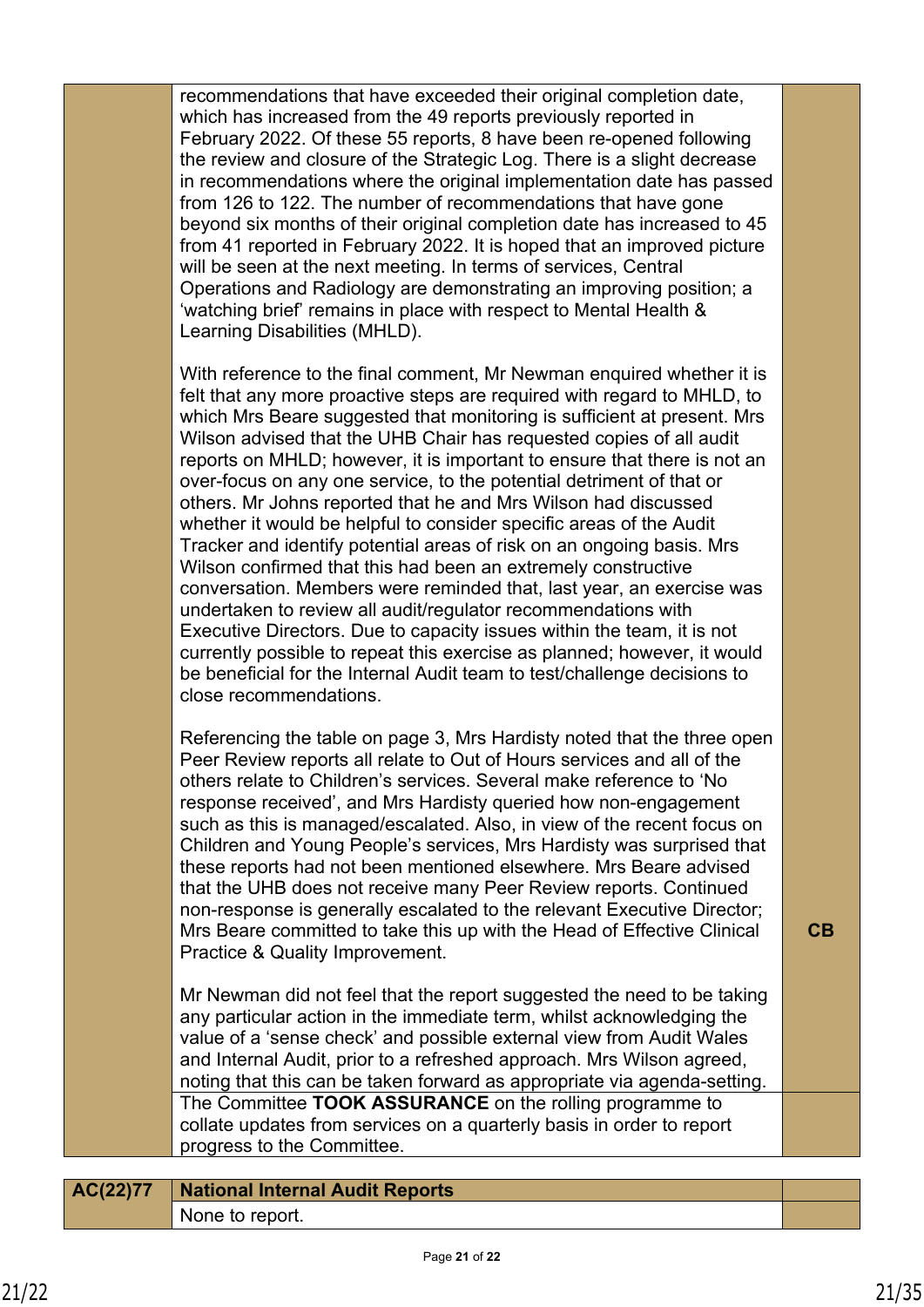| AC(22)78 | Healthcare Inspectorate Wales (HIW) Strategic Plan Launch &<br><b>Spring Update</b>                                      |  |
|----------|--------------------------------------------------------------------------------------------------------------------------|--|
|          | The Committee NOTED the HIW Strategic Plan Launch & Spring                                                               |  |
|          | Update.                                                                                                                  |  |
|          | Mrs Wilson advised that one area of concern identified by HIW was                                                        |  |
|          |                                                                                                                          |  |
|          | Points of Ligature/Prevention of Self Harm, adding that an Internal Audit<br>has been undertaken focusing on this topic. |  |

| AC(22)79 | <b>Audit &amp; Risk Assurance Committee Work Programme 2022/23</b>      |  |
|----------|-------------------------------------------------------------------------|--|
|          | The Committee NOTED the ARAC Work Programme, recognising that           |  |
|          | this will be further populated following approval of the Internal Audit |  |
|          | Plan for $2022/23$ .                                                    |  |

| $AC(22)80$ $\mid$ Any Other Business  |  |
|---------------------------------------|--|
| There was no other business reported. |  |

| AC(22)81 | <b>Reflective Summary of the Meeting</b>                                                                                                                                                          |  |
|----------|---------------------------------------------------------------------------------------------------------------------------------------------------------------------------------------------------|--|
|          | A reflective summary of the meeting was captured which will form the                                                                                                                              |  |
|          | basis of the ARAC Update Report, and highlight and escalate any areas                                                                                                                             |  |
|          | of concern to the Board. This would include a summary of discussions,                                                                                                                             |  |
|          | together with the following specifically:                                                                                                                                                         |  |
|          | Receipt of positive Internal Audit reports on Workforce Planning and<br>٠                                                                                                                         |  |
|          | Organisational Values & Staff Wellbeing, with it agreed that these<br>should be highlighted to the Board;                                                                                         |  |
|          | Receipt of the Internal Audit report on the TriTech Institute and its<br>$\bullet$<br>findings;                                                                                                   |  |
|          | Receipt of an update report on Radiology, with it agreed that this be<br>٠<br>highlighted to Board, in order to determine which Committee is best<br>placed to monitor this matter going forward; |  |
|          |                                                                                                                                                                                                   |  |
|          | Approval of write-off of Losses and Special Payments;<br>$\bullet$                                                                                                                                |  |
|          | Approval of the Internal Audit Plan and Charter 2022/23.                                                                                                                                          |  |
|          |                                                                                                                                                                                                   |  |
| AC(22)82 | Date and Time of Next Meeting                                                                                                                                                                     |  |
|          | 1.30pm, 5 <sup>th</sup> May 2022 (Review of Draft Annual Accounts and Draft                                                                                                                       |  |

Accountability Report)

9.30am, 9<sup>th</sup> June 2022 (Sign-off Annual Accounts)

9.30am, 21<sup>st</sup> June 2022 (Routine Meeting)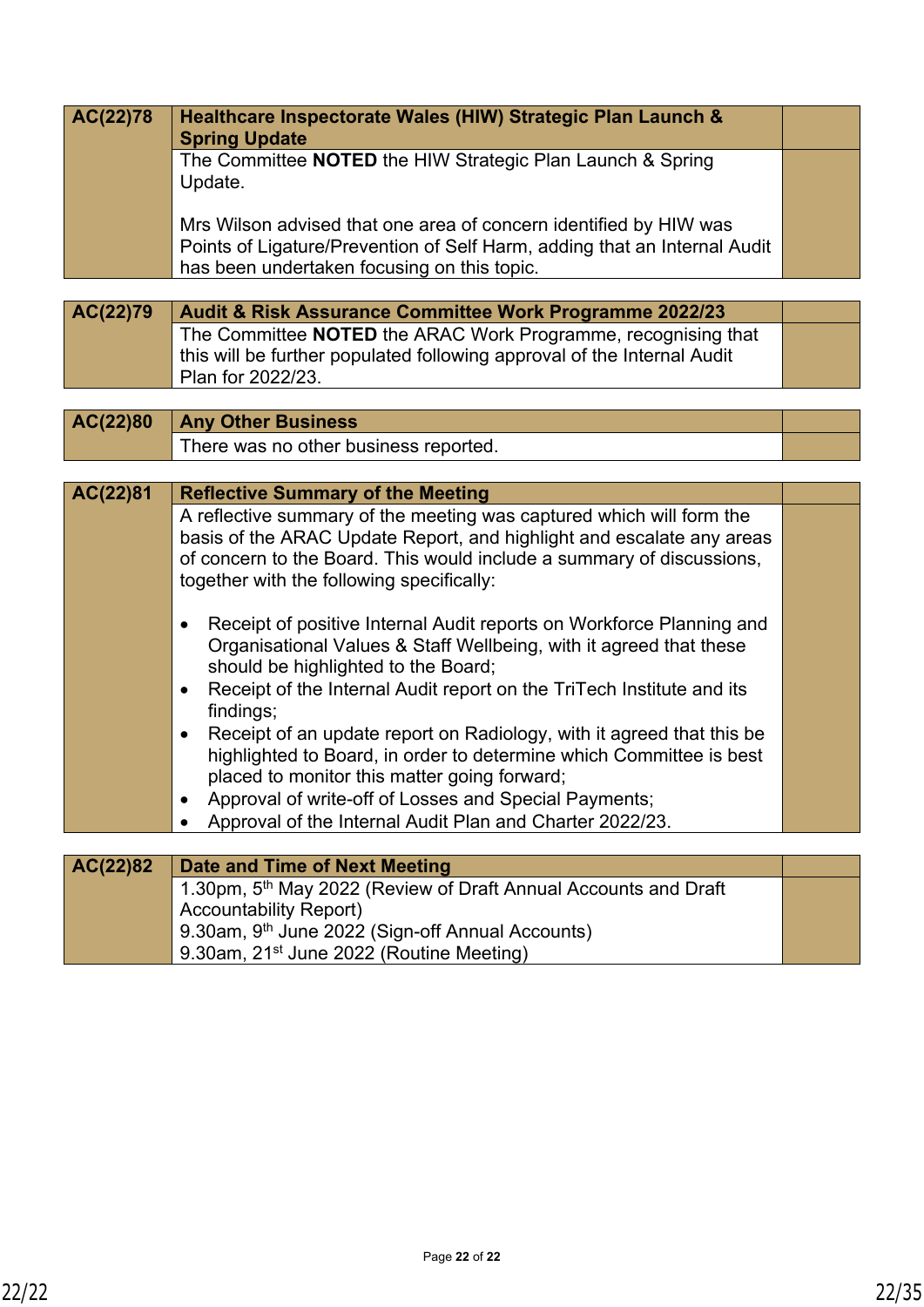

## **COFNODION Y CYFARFOD PWYLLGOR ARCHWILIO A SICRWYDD RISG HEB EU CYMERADWYO / UNAPPROVED MINUTES OF THE AUDIT AND RISK ASSURANCE COMMITTEE MEETING**

| Date and Time<br>of Meeting: | 1.30pm, $5^{th}$ May 2022                                                                                                                                                                                                                                                                                                                                                                                                                                                                                                                                                                                                                                                                                                                                                                                                                                                                                              |
|------------------------------|------------------------------------------------------------------------------------------------------------------------------------------------------------------------------------------------------------------------------------------------------------------------------------------------------------------------------------------------------------------------------------------------------------------------------------------------------------------------------------------------------------------------------------------------------------------------------------------------------------------------------------------------------------------------------------------------------------------------------------------------------------------------------------------------------------------------------------------------------------------------------------------------------------------------|
| Venue:                       | Boardroom, Corporate Offices, Ystwyth Building, St David's Park,<br>Carmarthen and via MS Teams                                                                                                                                                                                                                                                                                                                                                                                                                                                                                                                                                                                                                                                                                                                                                                                                                        |
|                              |                                                                                                                                                                                                                                                                                                                                                                                                                                                                                                                                                                                                                                                                                                                                                                                                                                                                                                                        |
| Present:                     | Mr Paul Newman, Independent Member (Committee Chair) (VC)<br>Mr Winston Weir, Independent Member (Committee Vice-Chair) (VC)<br>Mr Maynard Davies, Independent Member (VC)<br>Mrs Judith Hardisty, Vice-Chair, HDdUHB (VC)                                                                                                                                                                                                                                                                                                                                                                                                                                                                                                                                                                                                                                                                                             |
| In Attendance:               | Ms Anne Beegan, Audit Wales (VC)<br>Ms Lucy Evans, Audit Wales (VC) (part)<br>Mr James Johns, Head of Internal Audit, NWSSP (VC)<br>Ms Sophie Corbett, Deputy Head of Internal Audit, NWSSP (VC) (part)<br>Mr Eifion Jones, Internal Audit, NWSSP (VC) (part)<br>Mrs Joanne Wilson, Board Secretary (VC)<br>Mr Huw Thomas, Director of Finance (VC) (part)<br>Mrs Charlotte Beare, Assistant Director of Assurance & Risk (VC)<br>Mrs Mandy Rayani, Director of Nursing, Quality & Patient Experience (VC) (part)<br>Ms Sharon Daniel, Assistant Director of Nursing (part)<br>Ms Chris Hayes, Nurse Staffing Programme Lead (VC) (part)<br>Mr Tim Harrison, Head of Health, Safety & Security (VC) (part)<br>Mr Andrew Carruthers, Director of Operations (VC) (part)<br>Mr Rob Elliott, Director of Estates, Facilities & Capital Management (VC) (part)<br>Ms Clare Moorcroft, Committee Services Officer (minutes) |

| Agenda<br><b>Item</b> | <b>Item</b>                                                                    |  |
|-----------------------|--------------------------------------------------------------------------------|--|
| AC(22)83              | <b>Introductions and Apologies for Absence</b>                                 |  |
|                       | Mr Paul Newman, Audit & Risk Assurance Committee (ARAC) Chair,                 |  |
|                       | welcomed everyone to the meeting. Apologies for absence were                   |  |
|                       | received from:                                                                 |  |
|                       | Professor John Gammon, Independent Member<br>٠                                 |  |
|                       | Mr Simon Cookson, Director of Audit & Assurance, NWSSP<br>$\bullet$            |  |
|                       | Ms Liz Carroll, Director of Mental Health & Learning Disabilities<br>$\bullet$ |  |
|                       |                                                                                |  |
| AC(22)84              | <b>Declaration of Interests</b>                                                |  |
|                       | No declarations of interest were made.                                         |  |
|                       |                                                                                |  |
| AC(22)85              | <b>Internal Audit Plan Progress Report</b>                                     |  |
|                       | Mr James Johns presented the Internal Audit (IA) Plan Progress report,         |  |
|                       | highlighting the audits finalised since the previous meeting, which are        |  |
|                       | detailed in the table within Section 2 of the report. Section 3 provides a     |  |
|                       | brief update on delivery of the Internal Audit Plan, with all but one audit    |  |
|                       | completed. The Head of Internal Audit Opinion and Annual Report is             |  |
|                       | also mentioned; this appears as a separate, later, agenda item.                |  |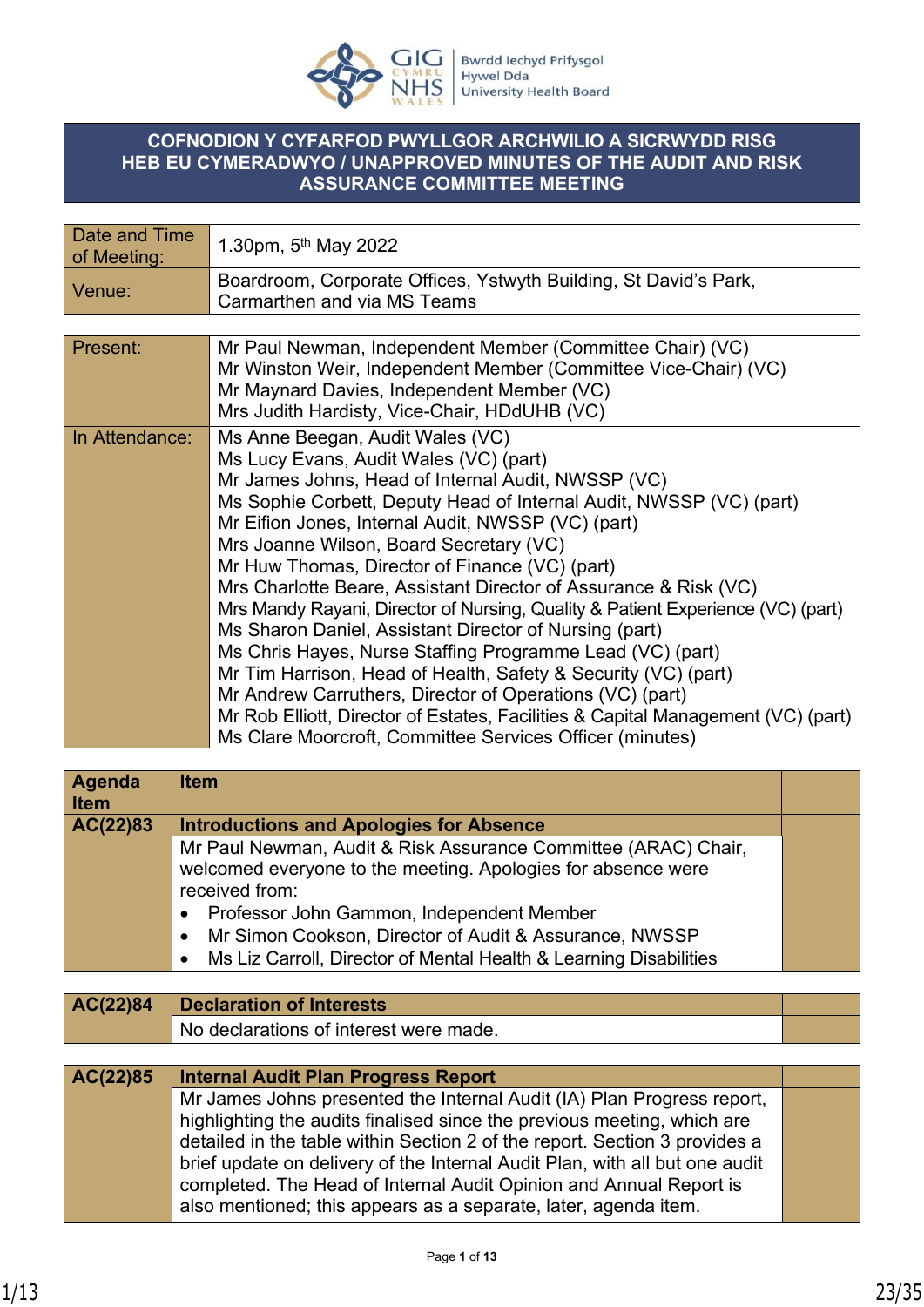|          | The Committee NOTED progress with delivery of the plan for the<br>current year and the assurance available from the finalised Internal<br>Audit reports.                                                                                                                                                                                                                                                                                                                                                                                                                                                                                                                                                                                                                                                                                                                                                                                                                                                                                                                                                                                                                                                                                                                                                                                                                                                                                             |  |  |  |
|----------|------------------------------------------------------------------------------------------------------------------------------------------------------------------------------------------------------------------------------------------------------------------------------------------------------------------------------------------------------------------------------------------------------------------------------------------------------------------------------------------------------------------------------------------------------------------------------------------------------------------------------------------------------------------------------------------------------------------------------------------------------------------------------------------------------------------------------------------------------------------------------------------------------------------------------------------------------------------------------------------------------------------------------------------------------------------------------------------------------------------------------------------------------------------------------------------------------------------------------------------------------------------------------------------------------------------------------------------------------------------------------------------------------------------------------------------------------|--|--|--|
|          |                                                                                                                                                                                                                                                                                                                                                                                                                                                                                                                                                                                                                                                                                                                                                                                                                                                                                                                                                                                                                                                                                                                                                                                                                                                                                                                                                                                                                                                      |  |  |  |
| AC(22)86 | <b>Risk Management &amp; Board Assurance Framework</b>                                                                                                                                                                                                                                                                                                                                                                                                                                                                                                                                                                                                                                                                                                                                                                                                                                                                                                                                                                                                                                                                                                                                                                                                                                                                                                                                                                                               |  |  |  |
|          | DEFERRED to 9th June 2022                                                                                                                                                                                                                                                                                                                                                                                                                                                                                                                                                                                                                                                                                                                                                                                                                                                                                                                                                                                                                                                                                                                                                                                                                                                                                                                                                                                                                            |  |  |  |
|          |                                                                                                                                                                                                                                                                                                                                                                                                                                                                                                                                                                                                                                                                                                                                                                                                                                                                                                                                                                                                                                                                                                                                                                                                                                                                                                                                                                                                                                                      |  |  |  |
| AC(22)87 | <b>Infection Prevention &amp; Control (Reasonable Assurance)</b>                                                                                                                                                                                                                                                                                                                                                                                                                                                                                                                                                                                                                                                                                                                                                                                                                                                                                                                                                                                                                                                                                                                                                                                                                                                                                                                                                                                     |  |  |  |
|          | Mrs Mandy Rayani and Ms Sharon Daniel joined the Committee<br>meeting.                                                                                                                                                                                                                                                                                                                                                                                                                                                                                                                                                                                                                                                                                                                                                                                                                                                                                                                                                                                                                                                                                                                                                                                                                                                                                                                                                                               |  |  |  |
|          | Ms Sophie Corbett introduced the Infection Prevention & Control report,<br>based on an audit to review the arrangements in place to manage the<br>risks relating to Infection Prevention & Control, including compliance<br>with social distancing and PPE requirements. Visits had been<br>conducted, to various acute and community hospital sites. One medium<br>priority Matter Arising, around maintaining standards of hygiene, PPE<br>requirements & social distancing, had been identified. One low priority<br>Matter Arising had been raised, with regards to steering group terms of<br>reference not having been reviewed. This had resulted in an overall<br>rating of Reasonable Assurance. Mrs Mandy Rayani stated that, whilst<br>she was always disappointed with anything less than a Substantial<br>Assurance rating, given the audit scope and size of the workforce, the<br>findings were probably to be expected. Members were assured that the<br>issues identified had been addressed immediately. In addition – and not<br>detailed in the management response - contact has been made with<br>the UHB's hygiene equipment supplier to ensure that all equipment,<br>products, etc are fully available and operational. Mrs Rayani advised<br>that, with regard to the findings around an isolation poster outside a<br>side room, the individual in this room was not infectious; the poster had<br>been left up in error. |  |  |  |
|          | Referencing paragraph 2.5, Mr Newman enquired whether contingency<br>plans were in place, should there be insufficient side rooms available to<br>accommodate patients requiring isolation. Mrs Rayani explained that<br>the situation occasionally arises whereby demand is greater than<br>capacity. In such an instance, the UHB may cohort patients who are<br>similarly infected. The organisation has purchased a number of Ready<br>Rooms or 'pods', which are portable isolation facilities, together with air<br>purifiers; the latter are particularly useful should it become necessary to<br>cohort patients. There is no easy or quick solution for lack of space;<br>however the UHB takes all possible steps to mitigate risk/identify<br>contingency plans. Ms Sharon Daniel advised that a case management/<br>surveillance system is in place, which automatically alerts the Infection<br>Control team, prompting discussions with the relevant ward, completion<br>of a risk assessment and implementation of appropriate mitigations.<br>The Committee <b>NOTED</b> the Infection Prevention & Control (Reasonable<br>Assurance) report.                                                                                                                                                                                                                                                                                        |  |  |  |
|          |                                                                                                                                                                                                                                                                                                                                                                                                                                                                                                                                                                                                                                                                                                                                                                                                                                                                                                                                                                                                                                                                                                                                                                                                                                                                                                                                                                                                                                                      |  |  |  |

**AC(22)88 Nurse Staffing Act (Reasonable Assurance)** *Ms Chris Hayes joined the Committee meeting.*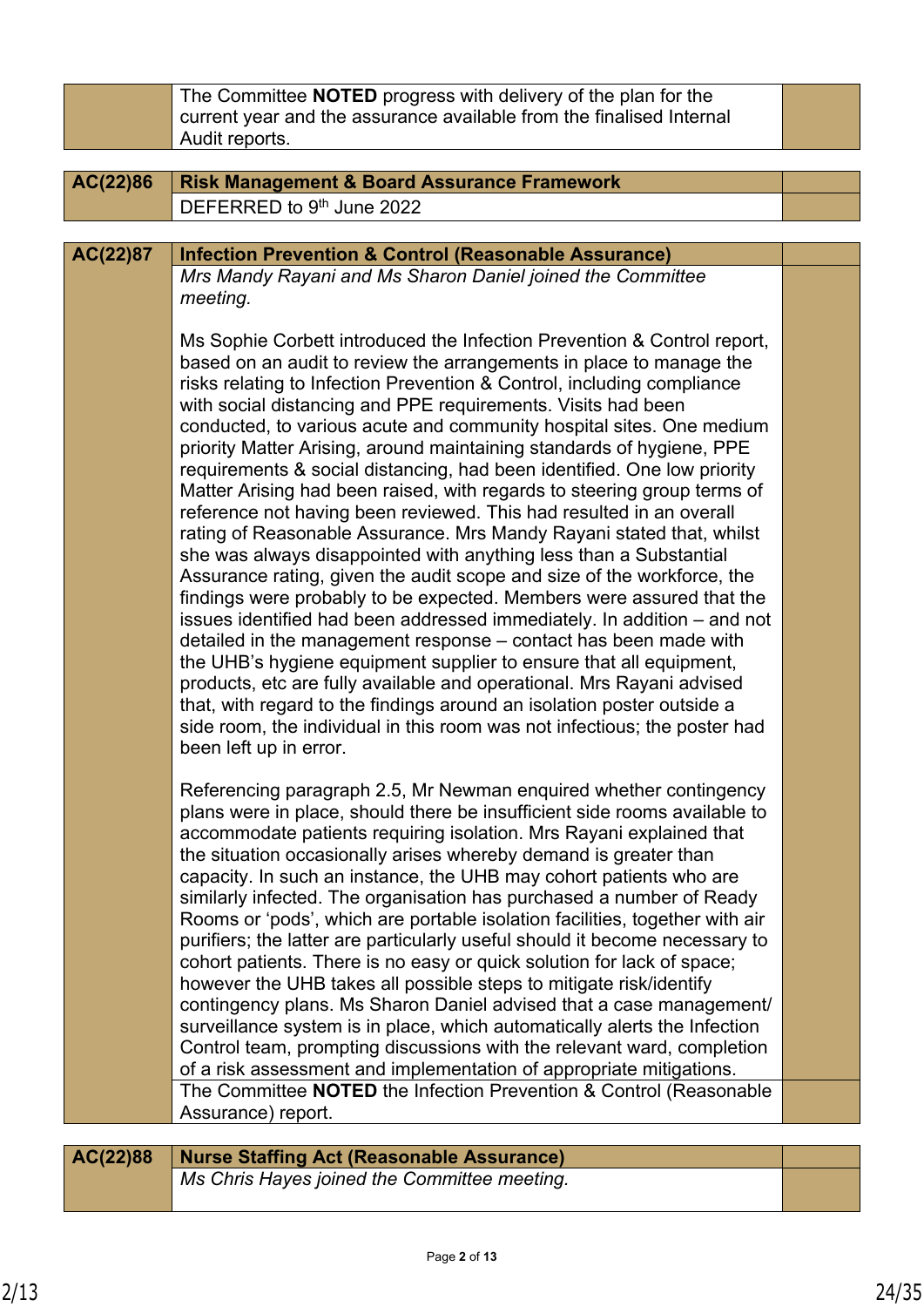|          | Ms Corbett introduced the Nurse Staffing Act report, outlining the<br>findings of an audit to evaluate and determine the adequacy of the<br>systems and controls in place for ensuring compliance with the Nurse<br>Staffing Level (Wales) Act (NSLWA). Two medium priority and two low<br>priority Matters Arising had been identified, resulting in an overall rating<br>of Reasonable Assurance. With regard to Matter Arising 1, Mrs Rayani<br>assured Members that she does, as Designated Person, personally<br>review and agree the nurse staffing levels for every ward subject to the<br>Act. However, following the audit, steps are being taken to develop a<br>standardised template for this process, which will provide evidence of<br>her review/approval/signature as Designated Person. In order to offer<br>additional assurance around Matter Arising 2, frequency of reporting, an<br>alternative mechanism for authorising calculations/finances/rostering is<br>being discussed. |  |
|----------|--------------------------------------------------------------------------------------------------------------------------------------------------------------------------------------------------------------------------------------------------------------------------------------------------------------------------------------------------------------------------------------------------------------------------------------------------------------------------------------------------------------------------------------------------------------------------------------------------------------------------------------------------------------------------------------------------------------------------------------------------------------------------------------------------------------------------------------------------------------------------------------------------------------------------------------------------------------------------------------------------------|--|
|          | Mr Newman noted reference in paragraph 2.27 to the Safecare<br>software system and enquired regarding the implementation timescale.<br>In response, Ms Chris Hayes advised that Safecare is a module within<br>the Allocate rostering system. Health Boards are awaiting an update of<br>this system to incorporate NSLWA requirements; it is anticipated that<br>the update will be provided by July/August 2022. Subject to this, the<br>roll-out to acute sites will take place from autumn 2022 to the end of<br>2023. Mrs Rayani emphasised that the Safecare development is outwith<br>the UHB's control; whilst it is utilised in NHS England, that version does<br>not reflect the NSLWA and the 'nuances' required for Welsh<br>Government reporting. Implementation of the system should remove a<br>significant amount of manual activity which has been required up until<br>now, and facilitate increased 'live' reporting.<br>Ms Chris Hayes left the Committee meeting.                 |  |
|          | The Committee NOTED the Nurse Staffing Act (Reasonable<br>Assurance) report.                                                                                                                                                                                                                                                                                                                                                                                                                                                                                                                                                                                                                                                                                                                                                                                                                                                                                                                           |  |
|          |                                                                                                                                                                                                                                                                                                                                                                                                                                                                                                                                                                                                                                                                                                                                                                                                                                                                                                                                                                                                        |  |
| AC(22)89 | <b>Prevention of Self Harm (Limited Assurance)</b><br>Mr Andrew Carruthers and Mr Tim Harrison joined the Committee<br>meeting.<br>Ms Corbett introduced the Prevention of Self Harm report, based on an<br>audit intended to review the arrangements in place for the prevention of<br>self-harm following several improvement actions identified by<br>Healthcare Inspectorate Wales (HIW) to mitigate points of self harm<br>within the UHB. It should be noted that the arrangements in place for<br>recording and monitoring HIW actions through to implementation were<br>robust, and no issues were identified with arrangements for incident<br>monitoring. It is also recognised that it is not possible to manage all<br>points of self harm risks. However, three high priority Matters Arising<br>were identified, and these included the failure to address a number of<br>issues identified in previous audits. As a result, an overall rating of                                        |  |
|          | Limited Assurance had been recorded.<br>Mrs Rayani wished to document that she and Ms Liz Carroll, Director of<br>Mental Health & Learning Disabilities (MHLD), had jointly requested this<br>review, due to ongoing concerns. Within the online Chat, Mrs Joanne<br>Wilson advised that HIW also raised this issue as an area of concern in                                                                                                                                                                                                                                                                                                                                                                                                                                                                                                                                                                                                                                                           |  |

ш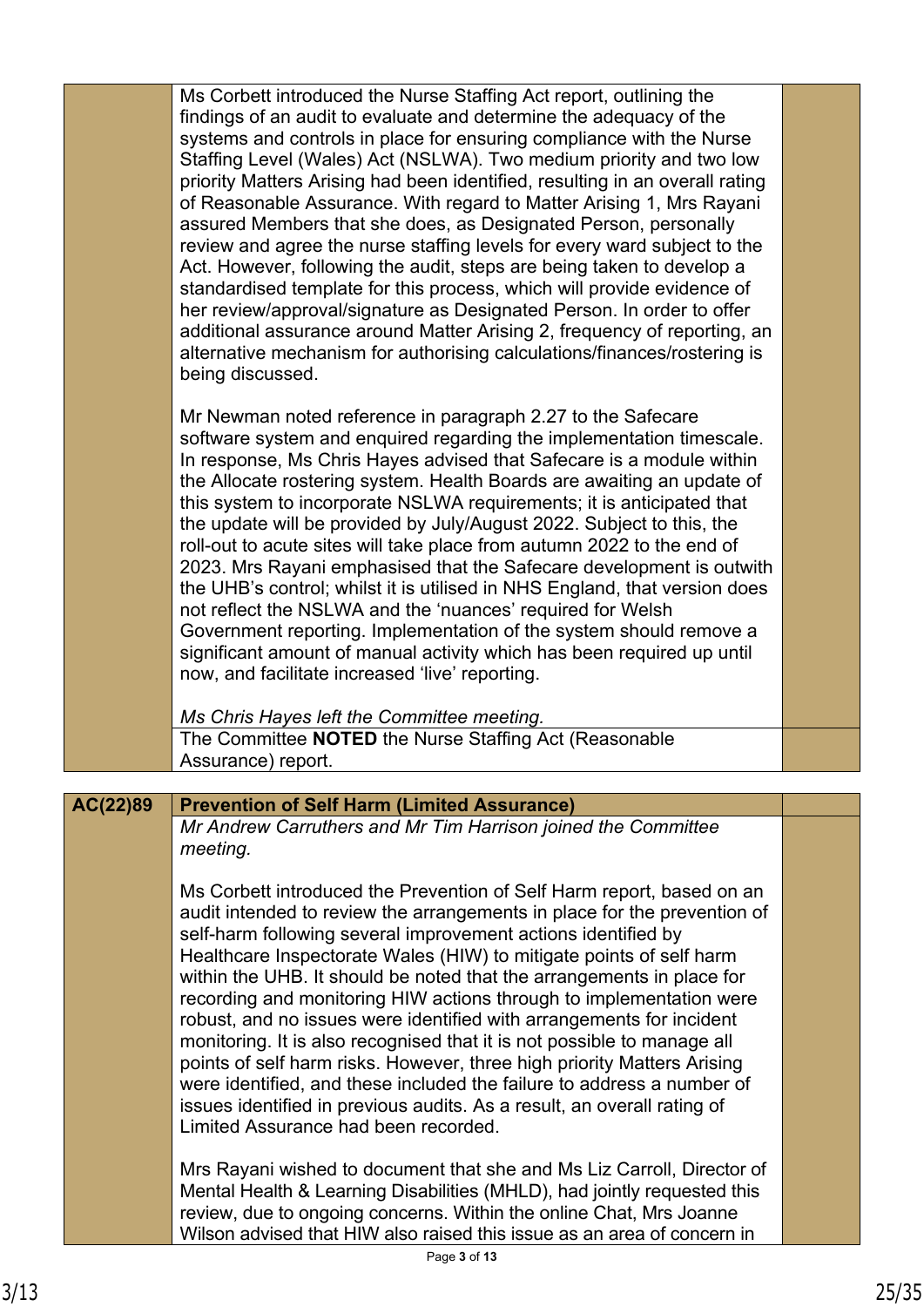their Annual Report, which supported the rationale for requesting this review. Members heard that the MHLD team had worked with the Internal Audit team to agree the audit scope. Mrs Rayani stated that, following the audit, a substantial piece of work has been undertaken to review procedural guidance. There had been discussion of whether this should be organisation-wide; however it is felt that the focus/ priority based on risk should be MHLD. The findings of this review have been issued for comment to the MHLD team and are being shared on a national basis. The review has been linked to All Wales work by the Welsh Government Delivery Unit. It was suggested that, in the absence of All Wales guidance, a local policy needs to be put in place. Mrs Rayani expressed some concerns around the Manchester Audit Tool which, despite widespread use, could be regarded as somewhat out of date in terms of context and understanding and provided examples of this. Mrs Rayani felt that understanding individual patient risk is as important as assessing environmental risks. Consideration is being given to alternative audit tools, such as the AMAT tool, which is currently being piloted within HDdUHB. An evaluation will be conducted before it is decided whether to implement this tool more widely. Prevention of self harm will also form part of the Health & Safety audit plan. The Internal Audit has identified a number of areas, which will form the basis of focused work going forward. Mr Tim Harrison advised that the procedural guidance written has been based on a Betsi Cadwaladr UHB policy and has taken into account All Wales guidance from the Delivery Unit. The proposed guidance will be a topic for discussion at the MHLD Policy Control Group on 16<sup>th</sup> May 2022. It is also being raised at the national Health & Safety Group and Mr Harrison was hopeful that the Delivery Unit may adopt it nationally. Training around prevention of self harm risks is to be included in induction training for managers (in both MHLD and other acute services) going forward.

Referencing paragraph 2.7, Mrs Judith Hardisty noted the findings which suggested audit templates had been duplicated, with only dates being changed. This could amount to a serious allegation of falsification of records, which appears to be challenged in the management response. Mrs Rayani advised that she had queried this with the MHLD team. The relevant documents had been checked and staff consulted. It appears that staff, rather than re-writing the entries, had simply changed the date. Whilst Mrs Rayani did not believe that this amounted to falsification of records, as facilities were reviewed, it was not acceptable, and lessons have been learned. Within the online Chat, and to provide additional assurance, Mr Andrew Carruthers indicated that, those areas identified – when checked – were areas which had not changed in terms of assessment. As stated by Mrs Rayani, staff had taken the 'easier option' of updating the date and the signature. However, as also reported, the Director of MHLD has communicated a strong message that this is not acceptable practice. Mrs Hardisty enquired whether other facilities within the UHB are being reviewed, bearing in mind that potential for self harm is not restricted to individuals in MHLD facilities. Children and young people, for instance, may be vulnerable. Assurances were also requested around compliance within those facilities that the UHB commissions, for example, homes and special units. Mrs Hardisty was aware that visits are made to such facilities; however, noted that not all are newly/recently built. Mrs Rayani emphasised the need to recognise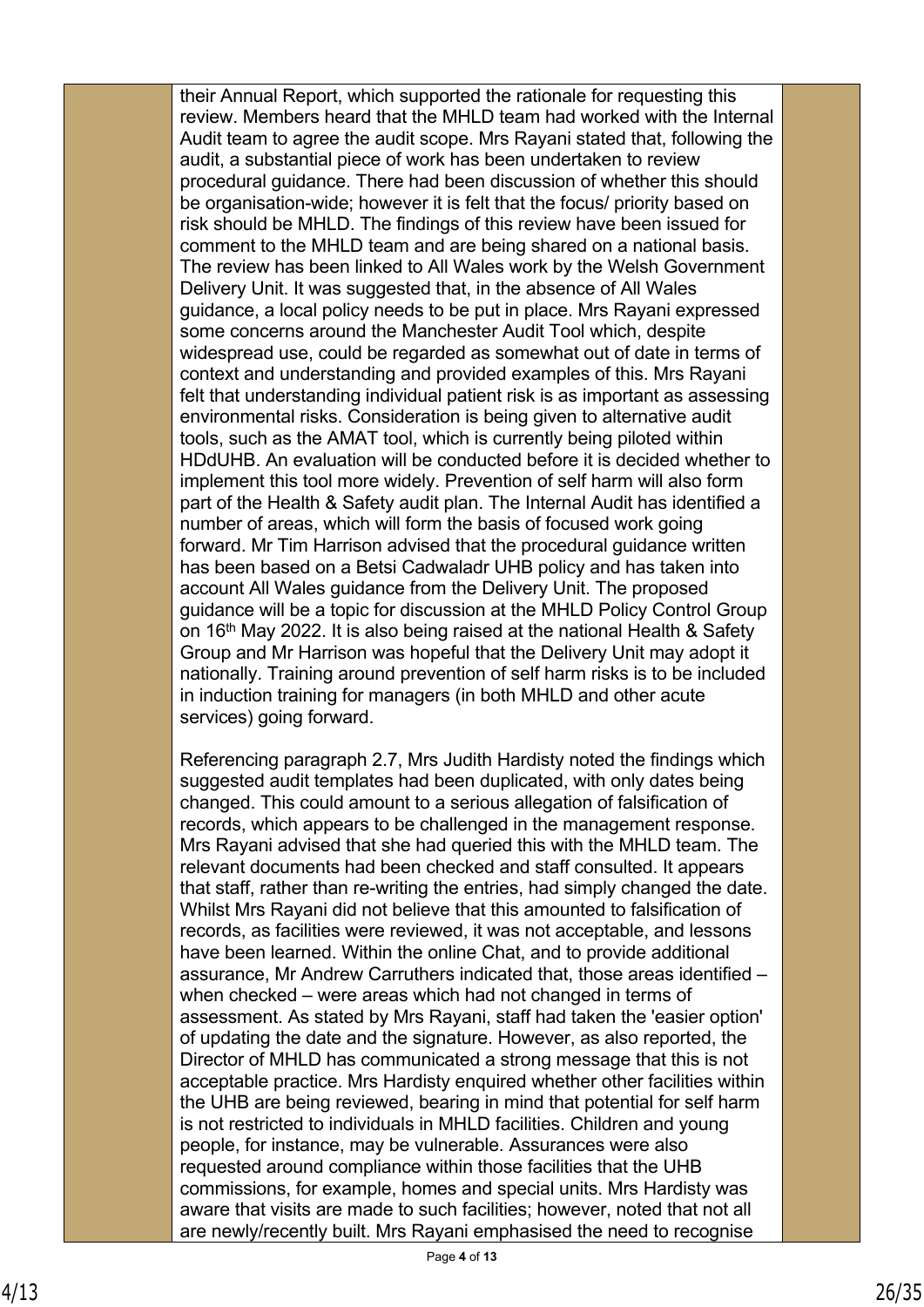|          | that it is impossible to completely eradicate prevention of self harm risks.<br>The priority is to normalise their management within services, via<br>individual patient risk assessments. In terms of commissioned services,<br>for example tertiary services provided by the Welsh Health Specialised<br>Services Committee (WHSSC), there is an expectation that prevention of<br>self harm risk assessments are undertaken routinely, as such facilities<br>are subject to the same standards as the UHB. Referring back to the<br>planned training mentioned earlier, Mr Harrison was conscious that any<br>audit tool utilised will identify many areas in clinical environments outwith<br>MHLD facilities. It will, therefore be necessary to capture within the<br>training for staff outside MHLD the importance of assessing/managing<br>patient risk over environmental.                                                                                                                                                                                                                                      |  |
|----------|---------------------------------------------------------------------------------------------------------------------------------------------------------------------------------------------------------------------------------------------------------------------------------------------------------------------------------------------------------------------------------------------------------------------------------------------------------------------------------------------------------------------------------------------------------------------------------------------------------------------------------------------------------------------------------------------------------------------------------------------------------------------------------------------------------------------------------------------------------------------------------------------------------------------------------------------------------------------------------------------------------------------------------------------------------------------------------------------------------------------------|--|
|          | Mr Newman enquired with regard to the number of environmental audits<br>reviewed as part of Internal Audit's fieldwork. Noting the audit template<br>wherein concerns regarding the veracity of information had been<br>identified, Mr Newman queried whether this was an isolated example. In<br>response, Ms Corbett advised that all of the most recent audits for all 8<br>mental health inpatient sites. There was one audit template in which the<br>narrative had been replicated from the previous year, with only the dates<br>changed, suggesting an isolated incident. There were others, however,<br>which showed evidence of issues not having been addressed since the<br>previous audit. Mr Newman enquired whether there have been any<br>incidents of self harm in recent years which have resulted in medical<br>negligence claims against the organisation. Mrs Rayani advised that<br>there had not; indeed there had been none in the UHB's inpatient<br>facilities for a number of years. There has been one instance of a<br>HDdUHB patient coming to harm within a commissioned facility.         |  |
|          | Mrs Mandy Rayani, Ms Sharon Daniel and Mr Tim Harrison left the<br>Committee meeting.                                                                                                                                                                                                                                                                                                                                                                                                                                                                                                                                                                                                                                                                                                                                                                                                                                                                                                                                                                                                                                     |  |
|          | The Committee NOTED the Prevention of Self Harm (Limited<br>Assurance) report.                                                                                                                                                                                                                                                                                                                                                                                                                                                                                                                                                                                                                                                                                                                                                                                                                                                                                                                                                                                                                                            |  |
| AC(22)90 | Women & Children's Phase 2 (Reasonable Assurance)                                                                                                                                                                                                                                                                                                                                                                                                                                                                                                                                                                                                                                                                                                                                                                                                                                                                                                                                                                                                                                                                         |  |
|          | Mr Andrew Carruthers, Mr Rob Elliott and Mr Eifion Jones joined the<br>Committee meeting.                                                                                                                                                                                                                                                                                                                                                                                                                                                                                                                                                                                                                                                                                                                                                                                                                                                                                                                                                                                                                                 |  |
|          | Mr Eifion Jones introduced the Women & Children's Phase 2 report,<br>based on the follow-up to an audit in April 2021 which had made a<br>number of recommendations and which had returned an overall rating<br>of Limited Assurance. On page 4 of the report appears a summary of<br>the background to the audit, its findings and the method by which the<br>audit opinion/rating has been derived. The Internal Audit team has<br>sought to 'track' the performance of the project over both its entirety and<br>since the previous audit. Delays within the programme to date amount<br>to 137.8 weeks, with only 1.8 weeks in the last 12 months attributable to<br>the UHB. Details of the increasing overspend are presented on page 8<br>of the report, with the risk provision increasing to £991k, which<br>represents a fair reflection of the uncertainties involved. There have<br>been significant cost challenges as a result of COVID-19, which are<br>now showing a reduction. Page 9 of the report summarises the status of<br>prior audit recommendations, with only one not fully actioned. As noted, |  |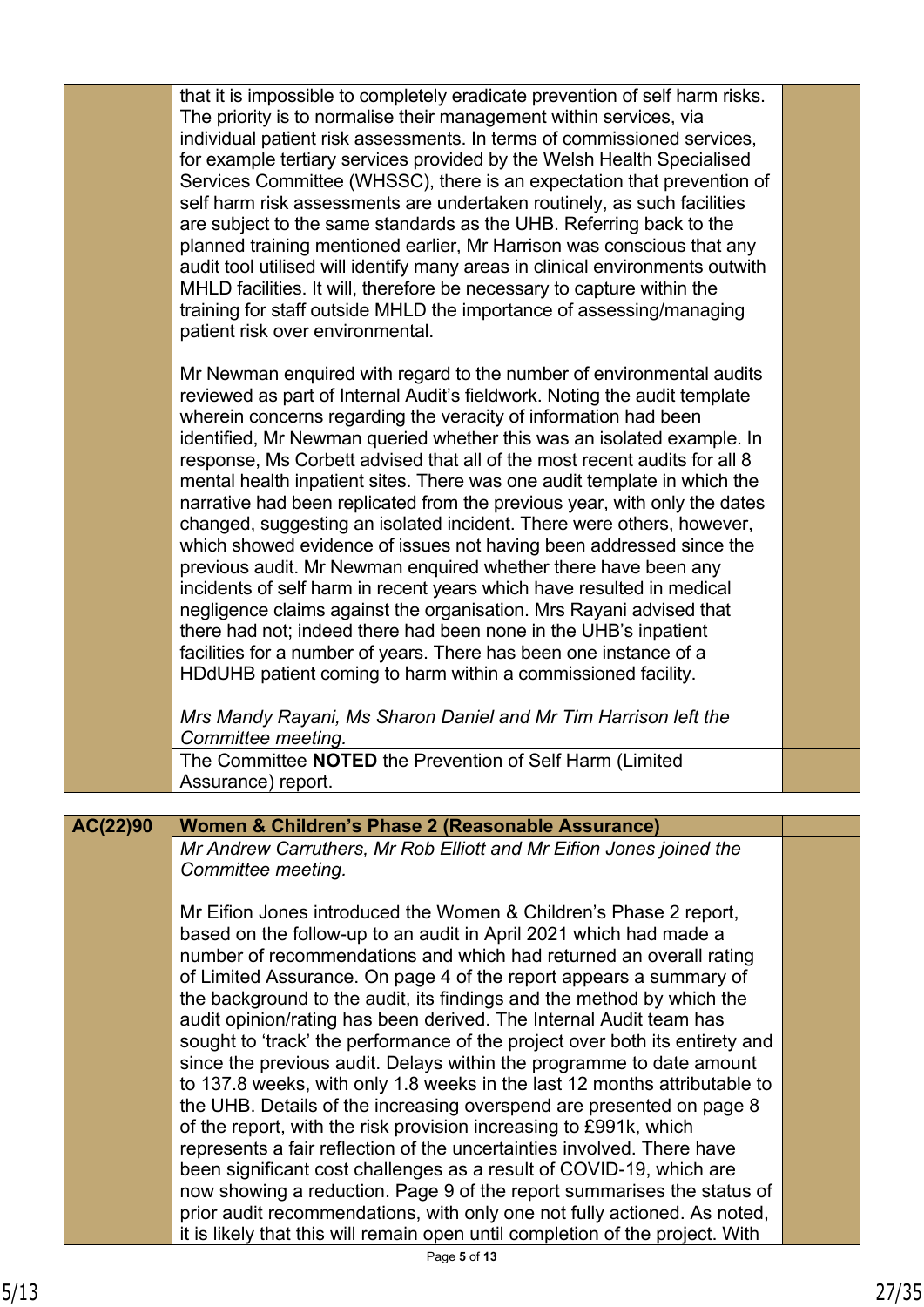regards to contractor performance, advice had been sought from Shared Services. The contractor is now operating at its own cost as a result of delays. There were a number of aspects in terms of managing delays which were not practicable to implement. However, the UHB has managed the impact on the project as best it can, and probably in excess of what could be expected. An assurance rating of Reasonable Assurance reflects these efforts.

Mr Andrew Carruthers thanked Mr Jones for his assessment of the audit findings, which had drawn attention to the most noteworthy elements. The audit and report highlight a number of issues, with which Members are already familiar. It is reassuring to see recognition of the team's efforts 'over and above' what might be expected, together with the context within which they are operating. Mr Rob Elliott also welcomed the balanced audit findings. What is perhaps not reflected fully in the report, however, is the somewhat taxing nature of the UHB's relationship with the contractor. With the project operating at a £2m cost overrun, there are almost constant challenges in an attempt to label items as changes to the contract. The UHB team has been successful to date in resolving these issues , and has sought legal opinions on several. All in all, this results in an extremely challenging project management process and a great deal of additional work. As noted within the report, there is currently no Parent Company Guarantee in place. The contractor is taking steps towards rectifying this, and it was estimated that it would be in place by approximately two months from mid April 2022. Members were assured that this is being followed-up on a weekly basis.

Mrs Hardisty welcomed the report and thanked Mr Elliott and his team for their efforts, which have resulted in an improved position from previous audits. Clarification was requested around the implications of not having a Parent Company Guarantee in place. Also, it was noted that the project is clearly causing significant ongoing costs to the organisation in terms of staff time and effort; at a time when there are other pressures, and other tasks which could be prioritised. Mrs Hardisty enquired whether there is a record/estimate of the additional time UHB staff have spent managing this project, and whether there is any potential to claim compensation for this, from the contractor. In response to the first query, Mr Elliott explained that if a contractor was to go into liquidation but there is a parent company, that parent company would be financially liable for completion of any project. It was emphasised that there is currently no suggestion of this being a risk in this instance; the contractor remains on the Shared Services All Wales framework and is continuing to bid for other contracts. There is no indication of anything untoward/of concern. In response to a query regarding the 'incentive' for the parent company in this case to sign a Parent Company Guarantee, Mr Elliott advised that it is a contractual and eligibility requirement for the All Wales framework. Mr Jones confirmed that contractors without a Parent Company Guarantee in place would be in breach of the framework. It was noted, therefore, that the Guarantee should have been updated when the contractor's name and branding changed. With regard to the second query, around the potential for compensation, Mr Elliott was not aware of any contractual route for recompense of this nature. It would be challenging to prove the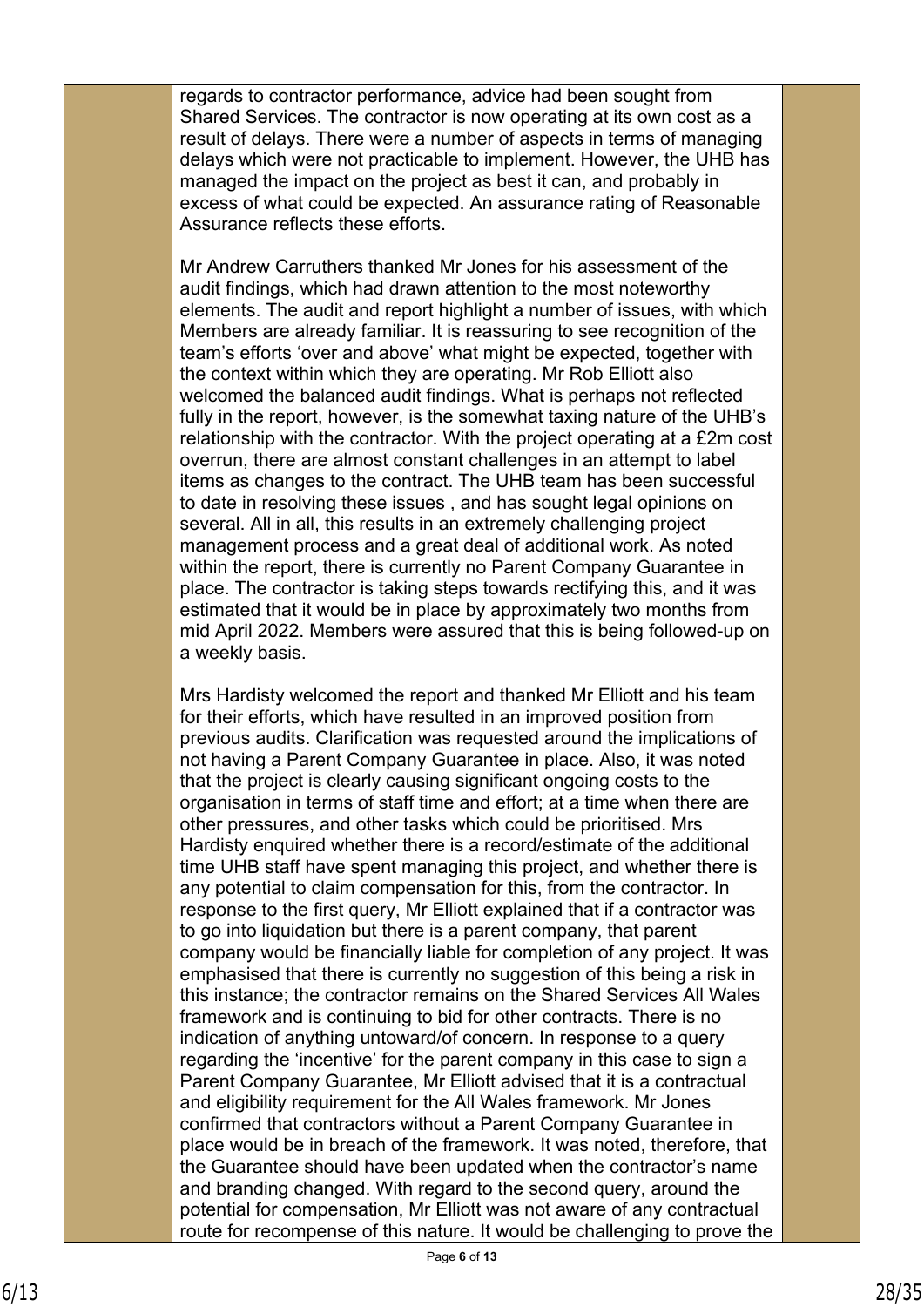|          | opportunity costs involved, and compensation would be built into the<br>agreed cost of £1 per week. It should be noted, however, that every<br>week the contract overruns costs the contractor £35k. In response to<br>the specific comment around additional staff time, Mr Jones advised<br>that a record has been kept of the internal costs involved, so this can be<br>quantified.                                                                                                                                                                                                                                                                                                                                                                                                                                                                                                                                                                                                                         |  |
|----------|-----------------------------------------------------------------------------------------------------------------------------------------------------------------------------------------------------------------------------------------------------------------------------------------------------------------------------------------------------------------------------------------------------------------------------------------------------------------------------------------------------------------------------------------------------------------------------------------------------------------------------------------------------------------------------------------------------------------------------------------------------------------------------------------------------------------------------------------------------------------------------------------------------------------------------------------------------------------------------------------------------------------|--|
|          | Referencing paragraph 2.5, and the statement that Welsh Government<br>will provide match funding for COVID-19 costs, Mr Maynard Davies<br>enquired whether this means that the UHB will contribute 50% and<br>Welsh Government 50%. Mr Jones and Mr Elliott confirmed that Welsh<br>Government will pay COVID-19 costs in full. Returning to the issue of<br>delays, and delays attributable to the contractor, Mr Newman requested<br>assurances that work is progressing as quickly as possible, and that the<br>revised completion date of June 2023 is expected to be achieved. Mr<br>Elliott confirmed that the anticipated completion date is June/July 2023,<br>emphasising that the UHB is keen to maintain a positive relationship<br>with the constructor, in order to progress the project as quickly as<br>possible. Mr Jones noted that the delays during the previous 12 months<br>also impact on the project going forward, and a prospective mapping<br>process of impacts has been undertaken. |  |
|          | Mr Newman concluded discussions by recognising that this project<br>represents a challenging situation; suggesting that the team should<br>maintain their efforts and record the additional work involved. Thanks<br>were offered to all of those involved.<br>Mr Andrew Carruthers, Mr Rob Elliott and Mr Eifion Jones left the                                                                                                                                                                                                                                                                                                                                                                                                                                                                                                                                                                                                                                                                                |  |
|          | Committee meeting.<br>The Committee NOTED the Women & Children's Phase 2 (Reasonable                                                                                                                                                                                                                                                                                                                                                                                                                                                                                                                                                                                                                                                                                                                                                                                                                                                                                                                            |  |
|          | Assurance) report.                                                                                                                                                                                                                                                                                                                                                                                                                                                                                                                                                                                                                                                                                                                                                                                                                                                                                                                                                                                              |  |
| AC(22)91 | <b>BlackLine Financial Reconciliation System (Non-opinion Review)</b>                                                                                                                                                                                                                                                                                                                                                                                                                                                                                                                                                                                                                                                                                                                                                                                                                                                                                                                                           |  |
|          | Ms Corbett introduced the BlackLine Financial Reconciliation System<br>report, outlining its conclusions and noting that, as this was a Non-<br>opinion review, there were no recommendations and no assurance<br>rating. Mr Huw Thomas provided background to this review, advising<br>that reconciliation had previously been undertaken utilising Excel<br>spreadsheets, with no standardised format or facility for signature,<br>which could be regarded as basic requirements for a reconciliation<br>system. Currently, HDdUHB is the only Health Board in Wales to utilise<br>the BlackLine system; whilst it has addressed the concerns detailed<br>above, the UHB now needs to consider the potential opportunities<br>BlackLine offers in terms of development/improvements.                                                                                                                                                                                                                         |  |
|          | Welcoming the report, Mr Winston Weir queried whether Audit Wales<br>will review the new systems in place and provide assurance that<br>reconciliation is being undertaken efficiently. In response, Ms Lucy<br>Evans advised that Audit Wales will examine the reconciliation process<br>in so far as how it informs their opinion on the UHB's annual accounts;<br>however, will not conduct a full-scale evaluation. Mr Weir then<br>suggested that a full Internal Audit should be undertaken, to establish<br>whether the software/system is being utilised in the manner intended.<br>Mr Thomas advised that he thought when he had originally requested                                                                                                                                                                                                                                                                                                                                                  |  |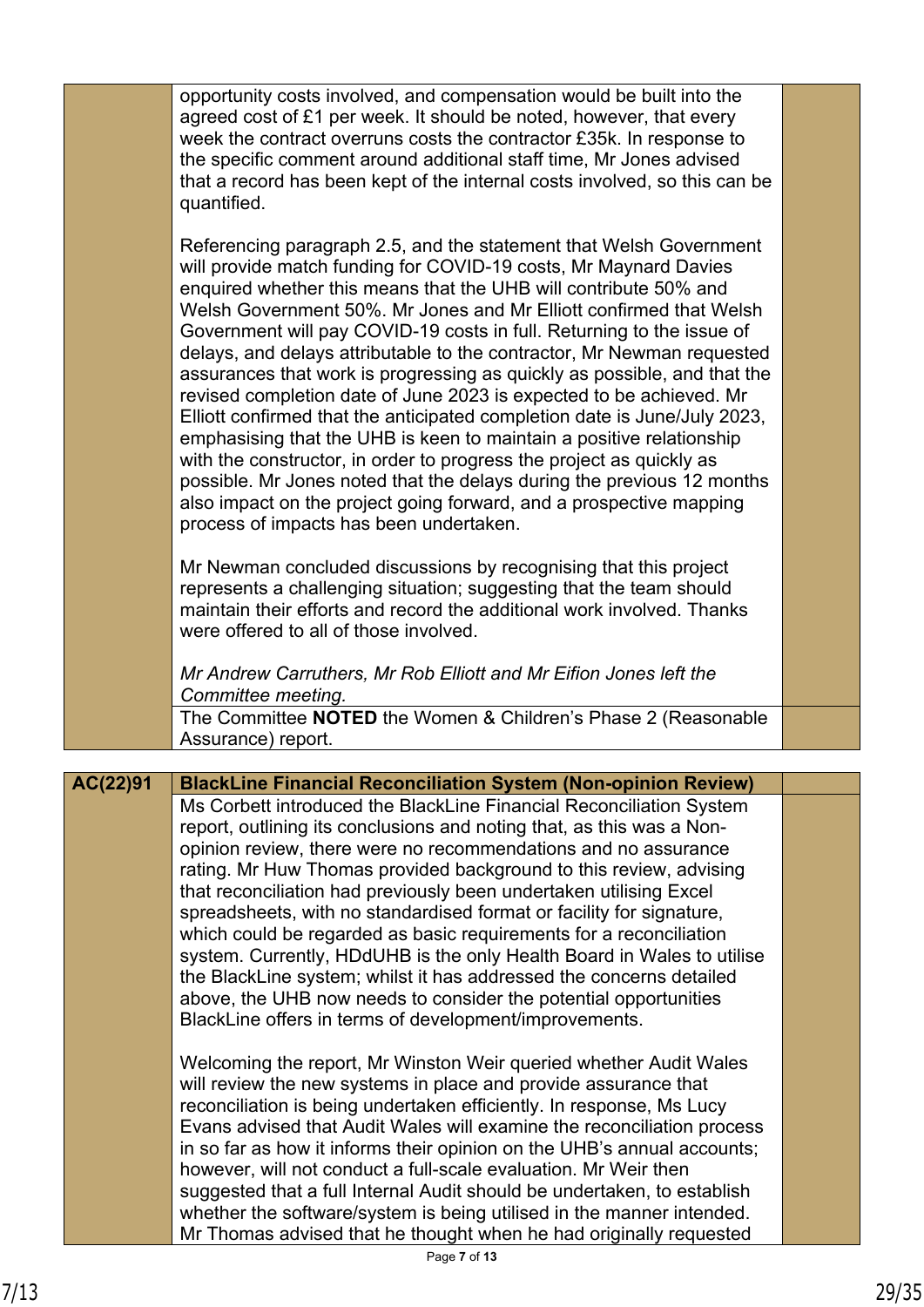|          | this review, he had anticipated a full audit. Whilst gratified by the<br>review's positive findings, Mr Thomas would welcome a full audit and<br>suggested that this could be scheduled early in the year, as the system<br>is now operational. Mrs Hardisty shared this view, suggesting that there<br>needs to be clarity on both sides in terms of requirements/expectations<br>for audits and reviews at the point of request. Mrs Wilson added that the<br>scope and style of the audit should have been agreed at the start of the<br>audit in order that both parties are clear on the type of review and what<br>this will cover. Mr James Johns indicated that his understanding had<br>been that the requirement was for a brief, supportive/advisory exercise,<br>rather than a full, in-depth audit. A new system had been implemented;<br>the review had identified that it was doing what was intended, and had<br>provided assurance regarding the benefits of the system. It was agreed<br>that Mr Johns and Mr Thomas would discuss this matter further. Mr<br>Newman stated that the organisation cannot be assured that the system<br>is producing the required results and Ms Evans confirmed that, whilst<br>reconciliation will form part of the year-end testing, this will not attest to<br>the effectiveness of the BlackLine system specifically. Ms Corbett<br>highlighted that sample testing would take time; however no issues had<br>been identified during the review process. Members noted that<br>implementing the system had involved a great deal of work. Mr Thomas<br>suggested that it was the management assurance that the system is<br>operating as intended that is absent, and committed to take steps to                                                                               | <b>JJ/HT</b><br><b>HT</b> |
|----------|--------------------------------------------------------------------------------------------------------------------------------------------------------------------------------------------------------------------------------------------------------------------------------------------------------------------------------------------------------------------------------------------------------------------------------------------------------------------------------------------------------------------------------------------------------------------------------------------------------------------------------------------------------------------------------------------------------------------------------------------------------------------------------------------------------------------------------------------------------------------------------------------------------------------------------------------------------------------------------------------------------------------------------------------------------------------------------------------------------------------------------------------------------------------------------------------------------------------------------------------------------------------------------------------------------------------------------------------------------------------------------------------------------------------------------------------------------------------------------------------------------------------------------------------------------------------------------------------------------------------------------------------------------------------------------------------------------------------------------------------------------------------------------------------------------------------------------------|---------------------------|
|          | provide this.<br>The Committee NOTED the BlackLine Financial Reconciliation System                                                                                                                                                                                                                                                                                                                                                                                                                                                                                                                                                                                                                                                                                                                                                                                                                                                                                                                                                                                                                                                                                                                                                                                                                                                                                                                                                                                                                                                                                                                                                                                                                                                                                                                                                   |                           |
|          | (Non-opinion Review) report.                                                                                                                                                                                                                                                                                                                                                                                                                                                                                                                                                                                                                                                                                                                                                                                                                                                                                                                                                                                                                                                                                                                                                                                                                                                                                                                                                                                                                                                                                                                                                                                                                                                                                                                                                                                                         |                           |
| AC(22)92 | <b>Draft Annual Accounts 2021/22</b>                                                                                                                                                                                                                                                                                                                                                                                                                                                                                                                                                                                                                                                                                                                                                                                                                                                                                                                                                                                                                                                                                                                                                                                                                                                                                                                                                                                                                                                                                                                                                                                                                                                                                                                                                                                                 |                           |
|          | Mr Thomas presented the Draft Annual Accounts for 2022/22, advising<br>that these had been prepared and submitted to Welsh Government and<br>Audit Wales in advance of their deadline. Audit Wales has commenced<br>their financial audit. Mr Thomas thanked the Finance team for collating<br>the accounts and colleagues across the organisation for their support.<br>Introducing his presentation, Mr Thomas highlighted the three key areas<br>in terms of content. In terms of Revenue Resource Performance, the<br>UHB had not achieved the Welsh Government target. The Capital<br>Resource Performance target had been achieved; whilst challenging,<br>the UHB had underspent by only a nominal amount. The Duty to<br>prepare a Three Year Plan had not been achieved; however, the UHB<br>had achieved the target for Prompt Payment, which was pleasing, as<br>whilst reputationally important, this does not tend to attract a great deal<br>of attention. The figures on slides 7 and 8, around the impact of COVID-<br>19, make for stark reading. Slides 9, 10, 11 and 12 include details of<br>movement in expenditure and on the balance sheet, with explanations<br>for this variation provided. Slide 14 outlines an adjustment of £2.7k<br>required, which forms a material note in the accounts. Next steps in<br>terms of the accounts are detailed on slide 15.<br>Referencing slide 13, Mr Newman noted the significant increase in<br>clinical negligence claims and the explanation provided. Mr Newman<br>queried, however, whether there is any intelligence around the likely<br>future trajectory of clinical negligence claims. In response, Mr Thomas<br>reminded Members that the UHB's financial contribution to this area is<br>capped. There has been a growth in both the number and value of |                           |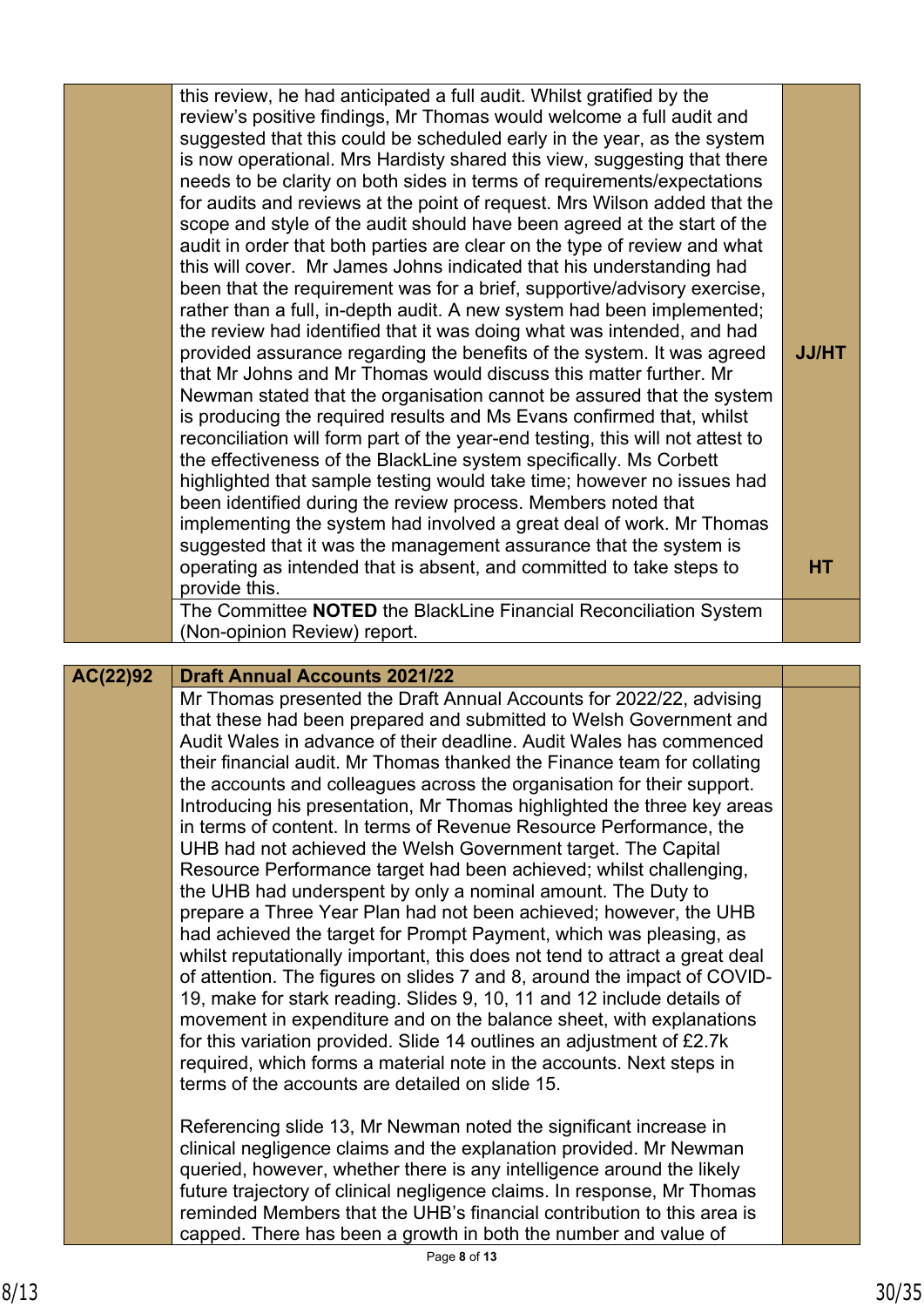| cases, and costs are further driven by inflation. The latter may be a<br>significant contributory factor to increased costs going forward. Mr<br>Thomas suggested that additional data/intelligence from the Welsh Risk<br>Pool around clinical negligence is required. It was highlighted, however,<br>that any mitigations put in place to safeguard patients will not have an<br>impact for several years. Members were advised that this topic is<br>considered by the Sustainable Resources Committee (SRC) on a<br>regular basis, which provides a degree of assurance. Mr Weir<br>welcomed the report and commended the work undertaken by the<br>Director of Finance and his team during the year. Returning to slide 11,<br>Mr Weir noted that the comparison of expenditure between years is<br>largely explained, with increases in staffing and agency staff, and a<br>decrease in consultancy services. The latter is routinely reported in<br>more detail at SRC and should be recognised as an achievement. The<br>comparison between years in relation to COVID-19 related costs also<br>reflects the 'shift' from the initial response, to costs associated with<br>testing, vaccination, etc. Mr Weir highlighted the increase in expenditure<br>on external contractors and requested further clarification, and heard<br>that the use of external contractors has increased, particularly in the<br>Estates & Facilities and Digital teams.<br>Mr Newman enquired whether the accounts presented the Director of<br>Finance with any particularly significant concerns. In response, Mr<br>Thomas advised that the balance sheet 'cut-off' between one year and<br>another is always a concern. The UHB does not yet have in place a<br>robust system for reporting on annual leave; therefore, annual leave<br>accrual is also a specific cause for concern. Mr Newman thanked Mr<br>Thomas for the report, presentation and additional information.<br>The Committee DISCUSSED the draft annual accounts for 2021/22. | <b>HT</b> |
|---------------------------------------------------------------------------------------------------------------------------------------------------------------------------------------------------------------------------------------------------------------------------------------------------------------------------------------------------------------------------------------------------------------------------------------------------------------------------------------------------------------------------------------------------------------------------------------------------------------------------------------------------------------------------------------------------------------------------------------------------------------------------------------------------------------------------------------------------------------------------------------------------------------------------------------------------------------------------------------------------------------------------------------------------------------------------------------------------------------------------------------------------------------------------------------------------------------------------------------------------------------------------------------------------------------------------------------------------------------------------------------------------------------------------------------------------------------------------------------------------------------------------------------------------------------------------------------------------------------------------------------------------------------------------------------------------------------------------------------------------------------------------------------------------------------------------------------------------------------------------------------------------------------------------------------------------------------------------------------------------------------------------------------------|-----------|
|                                                                                                                                                                                                                                                                                                                                                                                                                                                                                                                                                                                                                                                                                                                                                                                                                                                                                                                                                                                                                                                                                                                                                                                                                                                                                                                                                                                                                                                                                                                                                                                                                                                                                                                                                                                                                                                                                                                                                                                                                                             |           |
|                                                                                                                                                                                                                                                                                                                                                                                                                                                                                                                                                                                                                                                                                                                                                                                                                                                                                                                                                                                                                                                                                                                                                                                                                                                                                                                                                                                                                                                                                                                                                                                                                                                                                                                                                                                                                                                                                                                                                                                                                                             |           |

| AC(22)93 | Audit Enquiries to those Charged with Governance and<br><b>Management</b> |  |
|----------|---------------------------------------------------------------------------|--|
|          | Mr Thomas presented the Audit Enquiries to those Charged with             |  |
|          | Governance and Management draft response, highlighting the inclusion      |  |
|          | of last year's response for comparison.                                   |  |
|          | The Committee REVIEWED the response prepared and RATIFIED it for          |  |
|          | onward submission to Audit Wales.                                         |  |

### **Draft Accountability Report AC(22)94**

Mrs Wilson introduced the Draft Accountability Report, reminding Members that this forms one of the three distinct elements of the HDdUHB Annual Report and Accounts, and thanked Mrs Charlotte Beare for her significant contribution to the preparation of this document. The UHB Chair and Chief Executive have reviewed and commented on the draft Accountability Report with it noted this had also been shared with Audit Wales, Welsh Government and Internal Audit. Members were requested to provide additional feedback/comments by 18<sup>th</sup> May 2022, which would be summarised and presented for approval via Chair's Action. The Committee **DISCUSSED** and **SUPPORTED** the content of the Draft Accountability Report, agreeing to provide any feedback relevant to its objective to the Board Secretary by Wednesday, 18th May 2022**,** in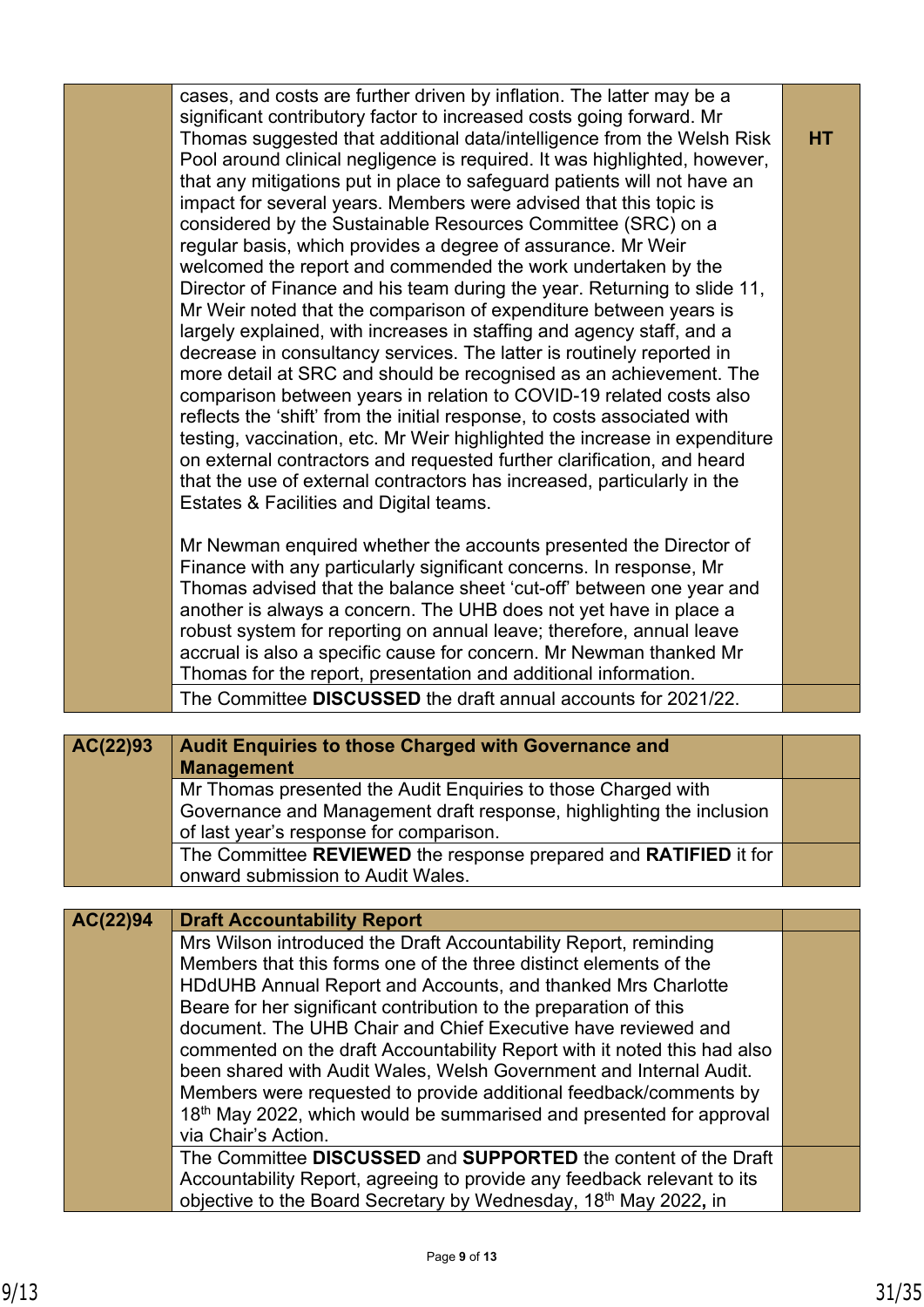|          | order to provide assurance to the Board that a robust governance             |  |
|----------|------------------------------------------------------------------------------|--|
|          | process was enacted during the year.                                         |  |
|          |                                                                              |  |
| AC(22)95 | <b>Draft Performance Overview</b>                                            |  |
|          | Mr Thomas presented the Draft Performance Overview, which                    |  |
|          | represents the first section of the HDdUHB Annual Reporting                  |  |
|          | framework. Mr Thomas thanked both Ms Tracy Price and Ms Fiona                |  |
|          | Hancock for their contributions. Whilst the document is of a fairly          |  |
|          | standard format, its contents represent an important 'point in time' in the  |  |
|          | review of the past year. It will also form a crucial part of information for |  |
|          | any Public Inquiry in relation to the COVID-19 pandemic. Mr Thomas           |  |
|          | would have liked the document to reflect to a greater degree the Board       |  |
|          | Assurance Framework; however, the format is prescribed. The                  |  |
|          | Performance Overview was, Mr Thomas felt, a fair and balanced                |  |
|          | reflection of the year. Mrs Wilson advised that the report had been          |  |
|          | shared with the Chairs of the Strategic Development & Operational            |  |
|          |                                                                              |  |
|          | Delivery Committee (SDODC) and the Quality, Safety & Experience              |  |
|          | Committee (QSEC); Members noted that Mr Davies had submitted a               |  |
|          | number of comments.                                                          |  |
|          | The Committee APPROVED the Performance Report chapter of the                 |  |
|          | 2021/22 Annual Report for onward ratification by Board.                      |  |
|          |                                                                              |  |
| AC(22)96 | <b>Year-end Processes: Compliance with Ministerial Directions</b>            |  |
|          | Ms Lucy Evans and Ms Sophie Corbett left the Committee meeting.              |  |
|          |                                                                              |  |
|          | Mrs Wilson introduced the Compliance with Ministerial Directions report,     |  |
|          | reminding Members that this is one of the year-end processes, and part       |  |
|          | of the Annual Governance Statement requirements. The UHB is                  |  |
|          | compliant with all Ministerial Directions, with the exception of No 59,      |  |
|          | which is a work in progress. It will not be possible to implement the        |  |
|          | requirements of this Ministerial Direction quickly, as it requires           |  |
|          | significant work both on the part of the UHB and in collaboration with       |  |
|          | partners.                                                                    |  |
|          |                                                                              |  |
|          | Referencing Appendix 1 and Direction No 59, Mr Newman noted the              |  |
|          | actions being taken by the Regional Partnership Board (RPB) and              |  |
|          | enquired where these will be monitored/reported. Mrs Wilson explained        |  |
|          | that the reporting route will be via the RPB governance structures and       |  |
|          | the Statutory Partnerships Update Report to Board, after which this will     |  |
|          | be directed to the relevant Board level Committee. Mrs Hardisty noted        |  |
|          | that there are often other/separate directions and requirements which        |  |
|          | follow the issuing of Ministerial Directions; for example the RPB was        |  |
|          | charged with implementing Champions and undertaking other actions.           |  |
|          | Whilst Ministerial Directions are issued to NHS bodies, they can extend      |  |
|          | to other bodies. There are other examples, such as in Primary Care,          |  |
|          | where Welsh Government write on occasion directly to Primary Care            |  |
|          | Clusters. Mrs Hardisty enquired how best this be reflected/managed           |  |
|          | from an assurance perspective. In response, Mrs Wilson suggested that        |  |
|          | such directions should be transmitted via the recognised Ministerial         |  |
|          | Directions or Welsh Health Circulars route. Should this not be the case,     |  |
|          | directions become challenging to track and monitor.                          |  |
|          | The Committee NOTED the Non-Statutory Instruments (Ministerial               |  |
|          | Directions) which have been issued and <b>ENDORSED</b> the confirmation      |  |
|          |                                                                              |  |
|          | that the UHB is compliant with these, with the exception of No.59 (The       |  |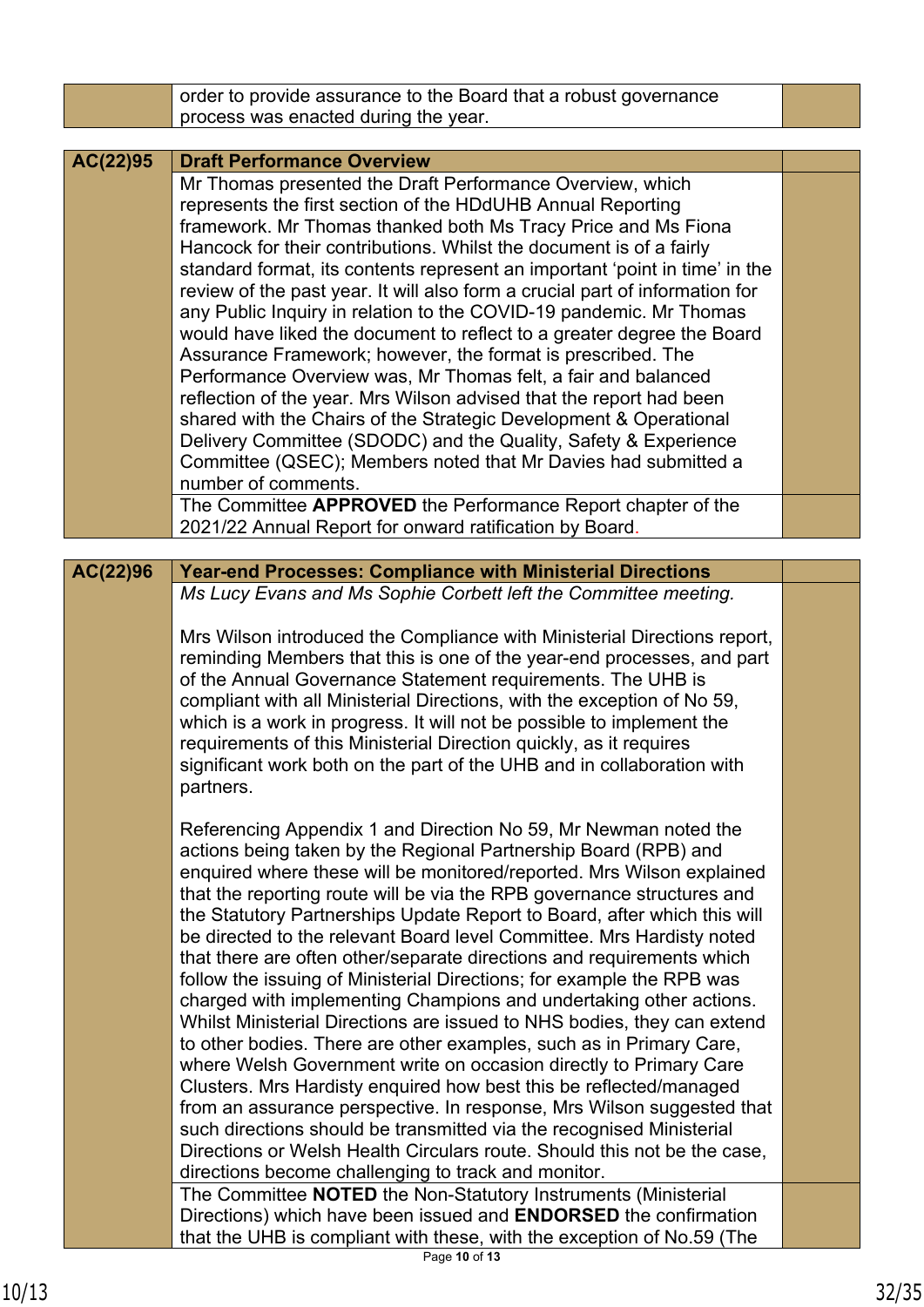|          | Directions to Local Health Boards and NHS Trusts in Wales on the<br>Delivery of Autism Services 2021) which is currently being<br>implemented.   |  |
|----------|--------------------------------------------------------------------------------------------------------------------------------------------------|--|
|          |                                                                                                                                                  |  |
| AC(22)97 | <b>Year-end Processes: Compliance with Welsh Health Circulars</b>                                                                                |  |
|          | Mrs Wilson introduced the Compliance with Welsh Health Circulars                                                                                 |  |
|          | report, noting that this is similar to the preceding item. Members were                                                                          |  |
|          | advised that Welsh Health Circulars (WHCs) are issued for either                                                                                 |  |
|          | Compliance, Action or Information. Each WHC is allocated to a Board                                                                              |  |
|          | level Committee. It is recognised that the tracking process requires<br>strengthening, in consultation with the relevant Executive Leads. The    |  |
|          | report identifies those WHCs which are currently behind schedule.                                                                                |  |
|          | The Committee TOOK ASSURANCE that there is a process in place                                                                                    |  |
|          | within the University Health Board to monitor the implementation of                                                                              |  |
|          | <b>Welsh Health Circulars.</b>                                                                                                                   |  |
|          |                                                                                                                                                  |  |
| AC(22)98 | Draft Audit & Risk Assurance Committee Annual Report 2021/22                                                                                     |  |
|          | Mr Huw Thomas left the Committee meeting.                                                                                                        |  |
|          |                                                                                                                                                  |  |
|          | Mrs Wilson presented the Draft Audit & Risk Assurance Committee                                                                                  |  |
|          | Annual Report 2021/22, thanking Ms Clare Moorcroft for her work in<br>compiling this document. The report demonstrates the significant           |  |
|          | amount of work undertaken by the Committee during the year and, if                                                                               |  |
|          | approved, will be submitted to the Board for endorsement.                                                                                        |  |
|          |                                                                                                                                                  |  |
|          | Mr Davies highlighted that details of the Private Meeting on page 28                                                                             |  |
|          | required amendment to truly reflect those attending each meeting. Mr                                                                             |  |
|          | Newman agreed that the report accurately reflects the Committee's                                                                                |  |
|          | work, and highlights a theme across the year, of the pressures being                                                                             |  |
|          | experienced by organisation and staff alike. Members were requested                                                                              |  |
|          | to provide additional feedback/comments within one week, which would<br>be summarised and presented for approval via Chair's Action.             |  |
|          | The Committee AGREED to feed back comments on the ARAC Annual                                                                                    |  |
|          | Report within one week and <b>REQUESTED</b> Chair's action to approve the                                                                        |  |
|          | content of the report, prior to onward submission to the Board.                                                                                  |  |
|          |                                                                                                                                                  |  |
| AC(22)99 | Draft Head of Internal Audit Opinion & Annual Report 2021/22                                                                                     |  |
|          | Mr Johns presented the Draft Head of Internal Audit Opinion & Annual                                                                             |  |
|          | Report 2021/22, reminding Members that this is prepared each year                                                                                |  |
|          | and presented in draft form for the Committee to consider at an early                                                                            |  |
|          | opportunity. The report includes detail around the basis for forming the                                                                         |  |
|          | overall opinion with further information around the outcomes from                                                                                |  |
|          | individual audits and a summary of key findings. There is information on<br>delivery of the Internal Audit Plan for 2021/22 and an assessment of |  |
|          | conformance with the Public Sector Internal Audit Standards. Section                                                                             |  |
|          | 1.2 outlines the overall audit opinion for 2021/22, Reasonable                                                                                   |  |
|          | Assurance, which represents a positive outcome. Section 1.4 presents                                                                             |  |
|          | a summary of audits by assurance rating, which underpin the overall                                                                              |  |
|          | audit opinion. Section 2.4 provides detail around the opinion, and a                                                                             |  |
|          | summary of key outcomes/findings, with six Limited Assurance reports,                                                                            |  |
|          | two of which have been the subject of follow-up audits demonstrating                                                                             |  |
|          | positive progress/improvements. Section 3 presents a summary of                                                                                  |  |
|          | assurance from national audit work; Section 4 highlights information                                                                             |  |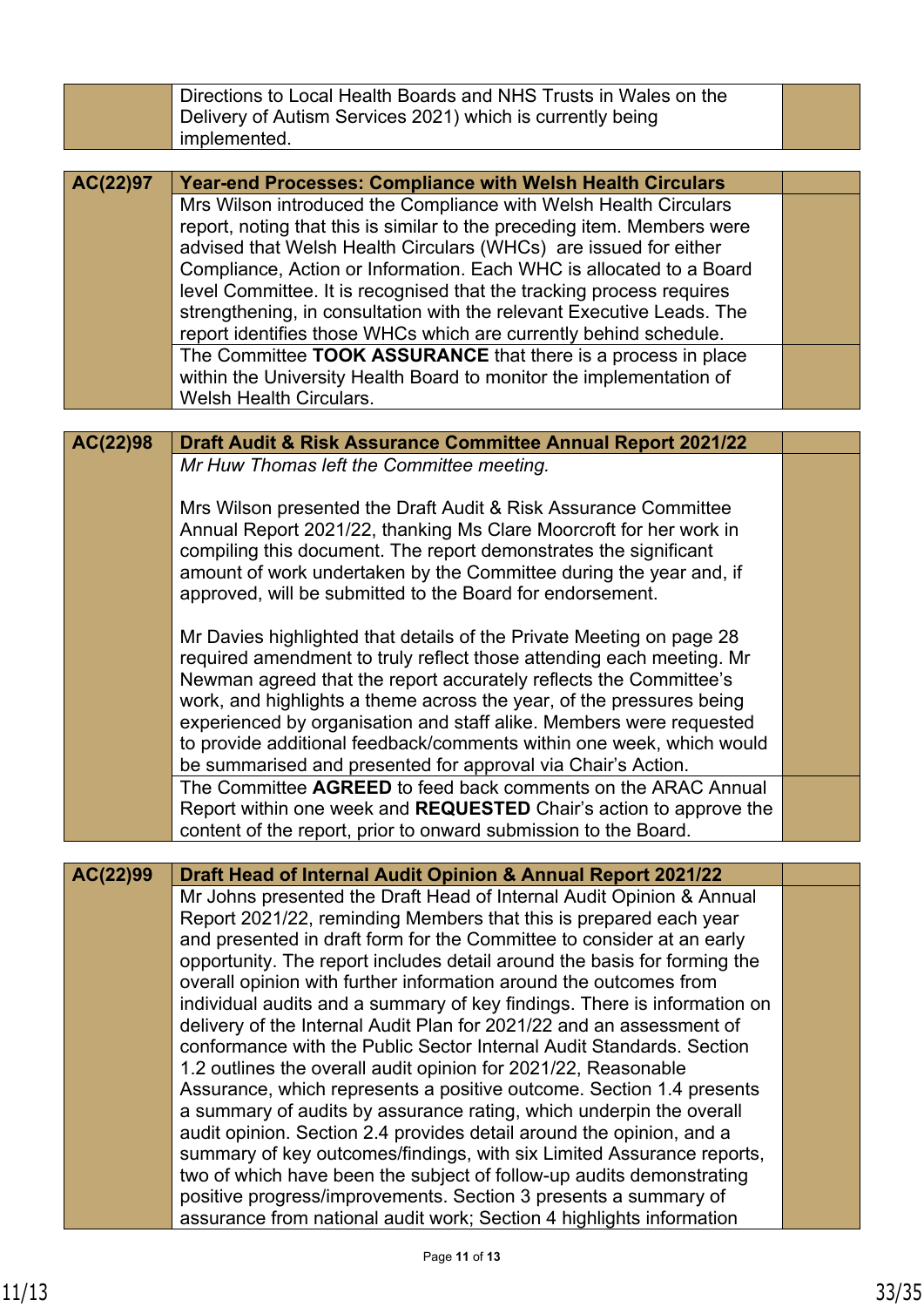regarding the delivery of the Internal Audit Plan. Deferred audits, and the reason for deferral, are detailed in Section 5.7. Mr Johns concluded by noting that certain elements of the report will require updating, such as details of the one outstanding audit.

Before he had left the meeting, and within the online Chat, Mr Thomas had submitted two queries; firstly, with regard to the two Limited Assurance reports on Use Consultancy and Implementation of WPAS in MHLD. Subsequent work undertaken during the year had increased the assurance from this level, recorded in follow-up audits. Consequently, Mr Thomas enquired whether, at the point of the Head of Internal Audit Opinion, the greater level of assurance could not be taken. Secondly, whilst welcoming the summary of assurance on pages 17 and 18 from audits undertaken within national organisations, Mr Thomas felt that this loses much from the lack of comments. It was suggested that comments could be added to further inform the Committee, even if only sharing the objective of the audit. Mr Johns responded that the two follow-up audits and their outcomes have been recognised in forming the opinion. Mr Johns would try to obtain objectives for the national audits to add to the report. Mr Davies noted that in the table on page 19, the fourth entry under status is marked 'R' but coloured green. Mr Johns confirmed that the RAG rating for this indicator is green, and committed to correct this in the final report. With regard to the one outstanding audit, in Risk Management & Board Assurance Framework (BAF), Mr Weir requested assurance that this important audit will be delivered at the 9<sup>th</sup> June 2022 meeting. In response, Mr Johns confirmed that the team are in the latter stages of this audit and that it will be completed in time for the meeting on 9<sup>th</sup> June 2022. The audit had not identified any significant issues and the assurance rating will be Reasonable Assurance at minimum. Whilst Mrs Wilson welcomed this audit and its value, she emphasised that the development of the BAF next year will be crucial, in as much as how it is utilised, linked to the risk element and better fulfils the Terms of Reference.

**JJ**

The Committee **CONSIDERED** the Draft Head of Internal Audit Opinion and Annual Report 2021/22.

### **Assurance Report on Board Effectiveness AC(22)100**

Mrs Wilson introduced the Assurance Report on Board Effectiveness, which forms one of the mandatory requirements of the Annual Governance Statement. Rather than being based on the opinion of the UHB Chair and Chief Executive, as in previous years due to the need to respond to the COVID-19 pandemic, the report had been discussed in detail at Board Seminar, where it had been agreed that the overall level of maturity should remain at Level 4. Whilst it was recognised that significant work is required to maintain this level, the long-term ambition is to progress to Level 5.

Mr Newman enquired regarding the comparative position across Wales, with Ms Anne Beegan replying that she has not seen this type of information for other Health Boards, whilst acknowledging that it may exist. Ms Beegan committed to check and report to the next meeting. **AB** The Committee **TOOK ASSURANCE** from the process that has been undertaken this year to review the Board's effectiveness, recognising